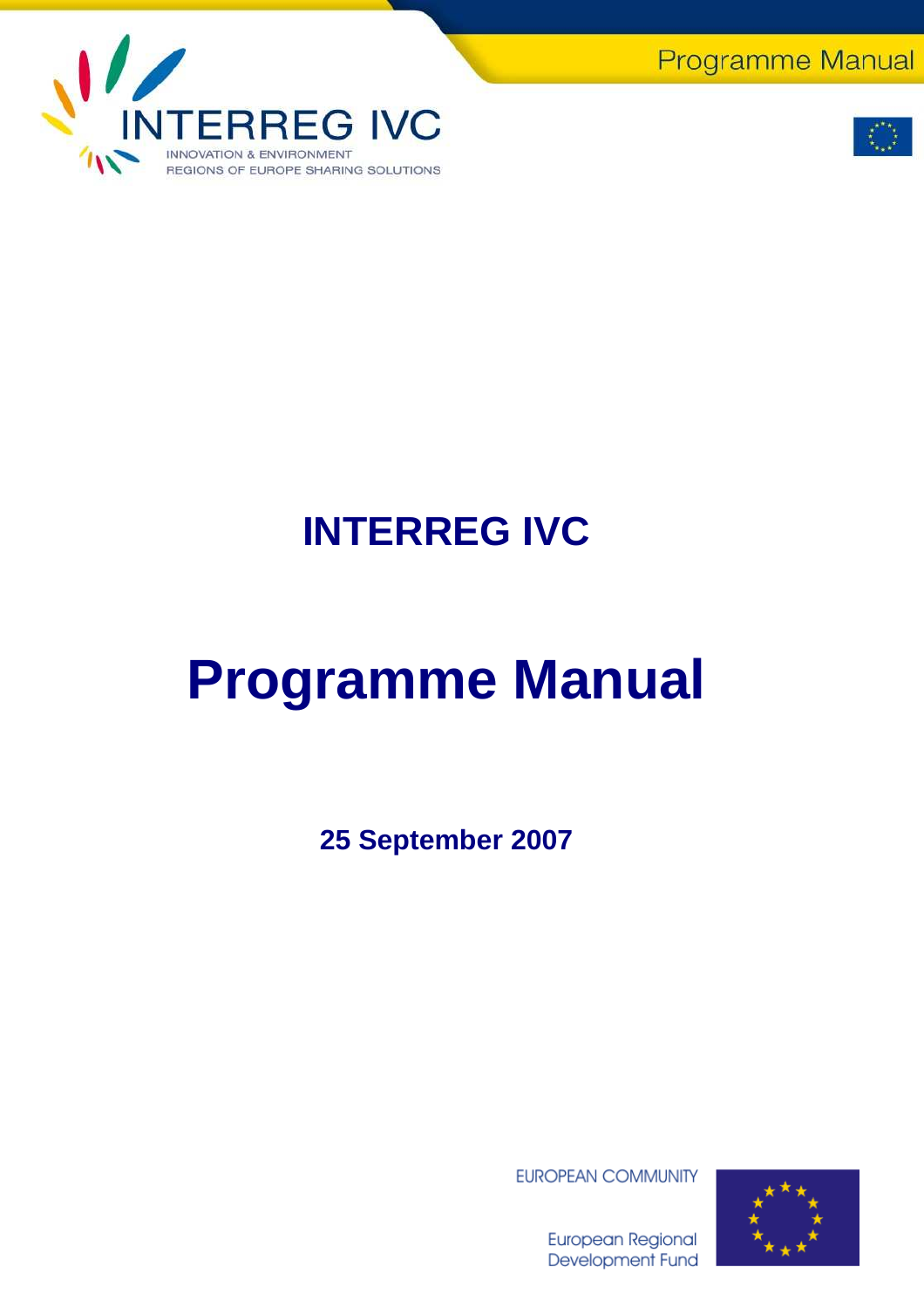## **Table of contents**

| 0.            |                  |                                                                        |  |
|---------------|------------------|------------------------------------------------------------------------|--|
| $\mathbf 1$ . |                  |                                                                        |  |
| 1.1.          |                  |                                                                        |  |
| 1.2.          |                  |                                                                        |  |
| 1.3.          |                  |                                                                        |  |
| 1.4.          |                  |                                                                        |  |
| 1.5.          |                  |                                                                        |  |
| 1.6.          |                  |                                                                        |  |
| 1.7.          |                  | Cross border, transnational and interregional cooperation 3            |  |
|               |                  |                                                                        |  |
| 2.            |                  |                                                                        |  |
| 2.1.          |                  |                                                                        |  |
|               | 2.1.1.           |                                                                        |  |
|               | 2.1.2.<br>2.1.3. | Summary of the main characteristics of the two types of intervention 9 |  |
|               |                  |                                                                        |  |
|               | 2.2.1.           |                                                                        |  |
|               | 2.2.2.           |                                                                        |  |
|               | 2.2.3.           |                                                                        |  |
|               | 2.2.4.           |                                                                        |  |
|               |                  |                                                                        |  |
|               | 2.3.1.           |                                                                        |  |
|               | 2.3.2.<br>2.3.3. |                                                                        |  |
|               | 2.3.4.           |                                                                        |  |
|               |                  |                                                                        |  |
|               | 2.4.1.           |                                                                        |  |
|               | 2.4.2.           |                                                                        |  |
|               | 2.4.3.           |                                                                        |  |
|               | 2.4.4.           |                                                                        |  |
|               |                  |                                                                        |  |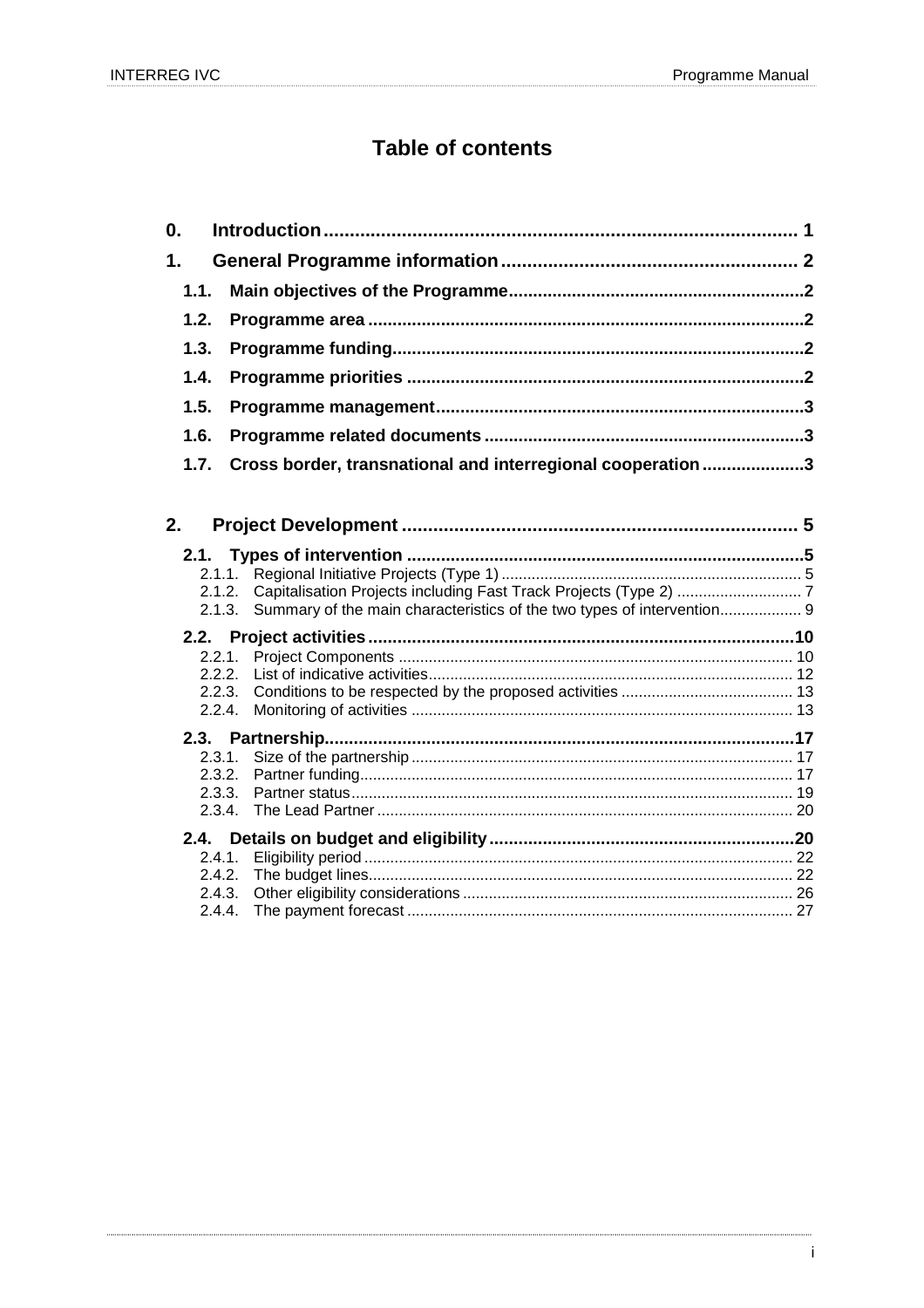| 4. |  |
|----|--|
|    |  |
|    |  |
|    |  |
|    |  |
|    |  |

|      | 4.5. Second Level Audit / Sample checks on operations41 |  |
|------|---------------------------------------------------------|--|
| 4.6. |                                                         |  |
|      |                                                         |  |
|      |                                                         |  |

| 5. |  |  |  |
|----|--|--|--|
|----|--|--|--|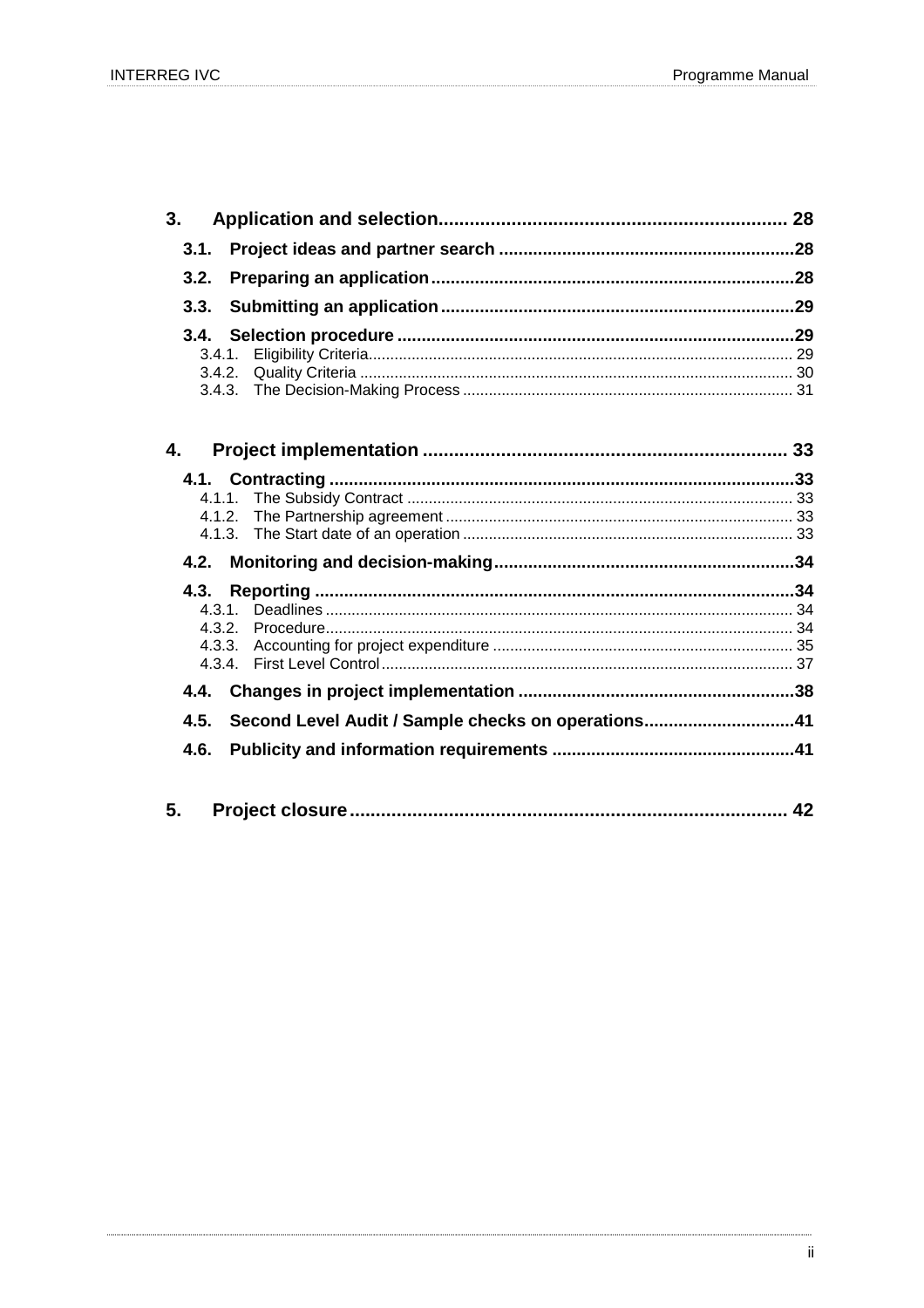## **0. Introduction**

After summarising the Programme's main features, this Manual provides detailed information on the development, selection, implementation and closure of INTERREG IVC Projects.

In terms of using this Manual it is useful to note that while Chapter 2 is specifically dedicated to Project development, the information provided in the rest of the document is also crucial for the preparation of a good application. Similarly, the whole Manual, and not only Chapter 4, should provide relevant and useful information on Project implementation. **Applicants should therefore read the entire Manual carefully**.

Certain recommendations are specified in the Manual. If applicants do not follow these recommendations, they need to provide clearly justified reasons in the Application Form.

The Programme Manual is part of an INTERREG IVC Application Pack, which also includes the following documents:

- An Application Form;
- **Co-financing Statement Templates;**
- A Project Time Plan Model.

The above documents can also be downloaded from the Programme's website: **www.interreg4c.net**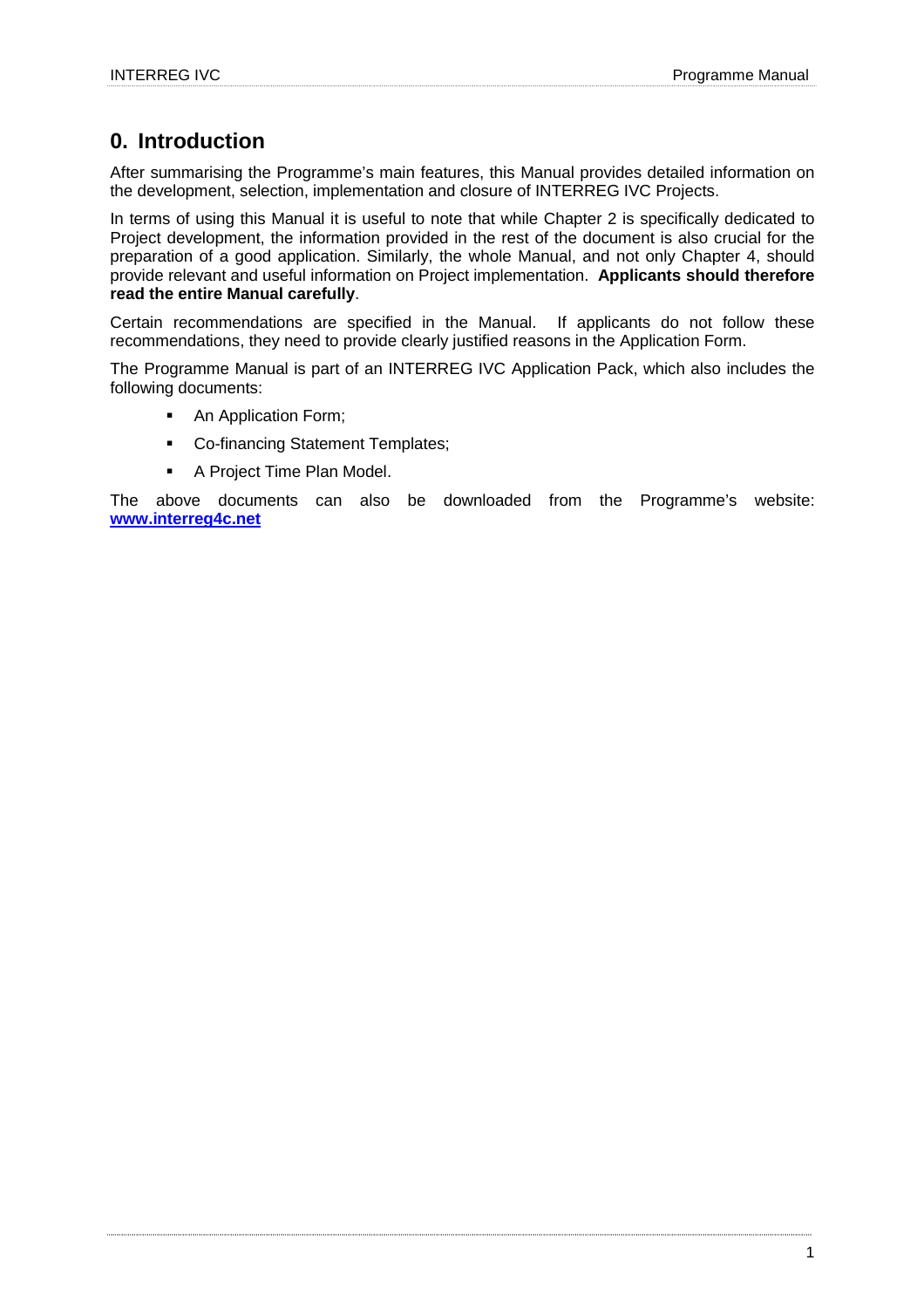## **1. General Programme information**

## **1.1. Main objectives of the Programme**

The INTERREG IVC Programme is part of the European Territorial Cooperation Objective of the Structural Fund policies for the period 2007-2013.

The overall objective of the INTERREG IVC Programme, with its focus on interregional cooperation, is to **improve the effectiveness of regional development policies** in the areas of innovation, the knowledge economy, the environment and risk prevention as well as to contribute to the economic modernisation and increased competitiveness of Europe.

The exchange, sharing and transfer of policy experience, knowledge and good practices will contribute to achieving this objective. By promoting Europe-wide cooperation, INTERREG IVC encourages regional and local authorities to view interregional cooperation as a means of enhancing their development through learning from the experiences of others. This way, the successful experiences gained in the different regions can spread throughout Europe.

## **Good practice**

In the context of the INTERREG IVC Programme, a **good practice** is defined as an initiative (e.g. methodologies, projects, processes, techniques) undertaken in one of the Programme's thematic priorities which has already proved successful and which has the potential to be transferred to a different geographic area. Proved successful is where the good practice has already provided tangible and measurable results in achieving a specific objective.

An important result of INTERREG IVC projects will be the creation of added value not only at the level of the partners but also at the European level. In other words, INTERREG IVC projects should strive for EU-wide relevance. For this reason, experiences and know-how generated through these projects should be relevant not only to the partners of the project but also to organisations outside the partnership.

## **1.2. Programme area**

The eligible INTERREG IVC cooperation area covers the entire territory of the European Union with its 27 Member States, including insular and outermost areas. In addition, Norway and Switzerland are full members of the Programme and organisations from these countries are welcome to participate in it. Partners from other countries can participate at their own costs.

## **1.3. Programme funding**

The INTERREG IVC Programme is financed by the European Regional Development Fund (ERDF). 302 million EUR is being made available to co-finance projects implemented by EU partners. Partners from Norway and Switzerland will be co-financed by national funds from the respective countries.

## **1.4. Programme priorities**

The Programme is organised around two thematic priorities related to the Lisbon and Gothenburg agendas. A certain number of sub-themes are defined for each of the priorities:

- Priority 1: Innovation and the knowledge economy
	- innovation, research and technological development;
	- entrepreneurship and SMEs;
	- the information society:
	- employment, human capital and education.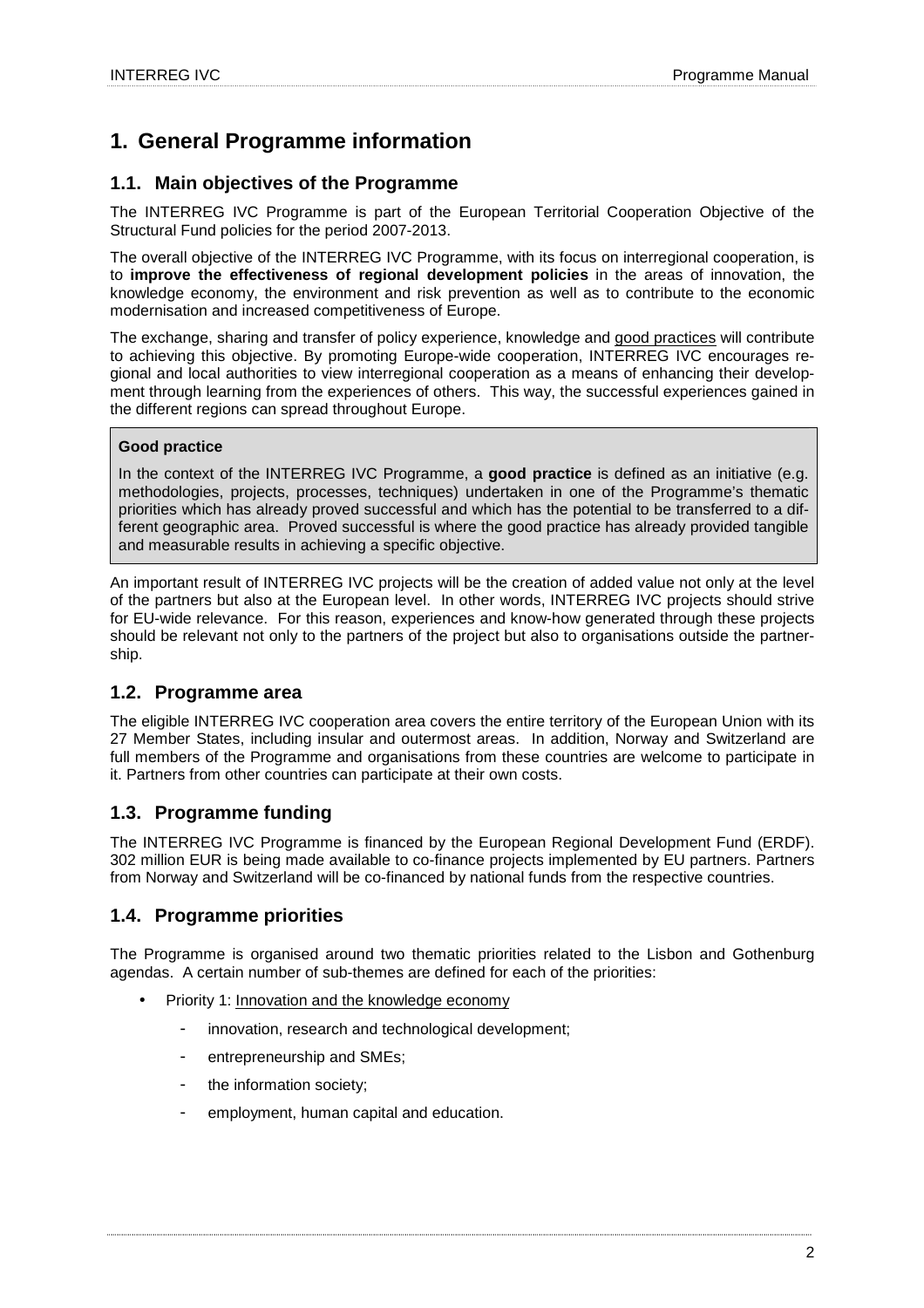- Priority 2: The environment and risk prevention
	- natural and technological risks (including climate change);
	- water management;
	- waste management;
	- biodiversity and preservation of natural heritage (including air quality);
	- energy and sustainable transport;
	- cultural heritage and landscape.

The INTERREG IVC Programme supports Projects that aim, through interregional cooperation, to improve regional and local policies addressing the above sub-themes. These sub-themes can be interrelated not only within but also between the priorities. An integrated (cross-cutting) approach is encouraged and projects demonstrating this will be given priority in the selection process. Nevertheless, in the Application Form applicants will be asked to select one single sub-theme which they consider to be the main focus of their Project.

Chapter 5 of the INTERREG IVC Operational Programme provides examples of possible projects under each of the Programme's priorities. These examples can also be found in Annex 1 of the present document.

## **1.5. Programme management**

The management of this Programme is based on the management structure applicable for a Structural Funds Programme and is made up of:

- a **Managing Authority**,
- a **Certifying Authority,**
- an **Audit Authority,**
- a **Monitoring Committee,**
- a **Joint Technical Secretariat and four Information Points**
- **National Contact Points (optional).**

The characteristics, tasks and responsibilities of each of these bodies are described in the INTERREG IVC Operational Programme, Section 6.1.

## **1.6. Programme related documents**

- INTERREG IVC Operational Programme
- Communication from the Commission on Regions for Economic Change, COM(2006) 675 final of 8 November 2006

The above documents as well as the relevant European Regulations are available for download on the Programme's website (www.interreg4c.net).

It is recommended that potential Applicants study the above documents carefully as they provide further information on the overall framework of the INTERREG IVC Programme.

## **1.7. Cross border, transnational and interregional cooperation**

Under the 2000-2006 programming period, INTERREG had three different strands: cross-border cooperation (strand A), transnational cooperation (strand B) and interregional cooperation (strand C). In the new programming period, the INTERREG Community Initiatives no longer exist as they have been 'mainstreamed' into the European Territorial Cooperation Objective. However, the distinction between cross-border, transnational and interregional cooperation still remains. It is important to briefly summarise the main differences between these three 'types' of cooperation for the following two reasons:

The experience gained during the 2000-2006 programming period showed that is was often difficult for applicants to understand the distinction between the different INTERREG Programmes and therefore to identify the most appropriate strand for their project.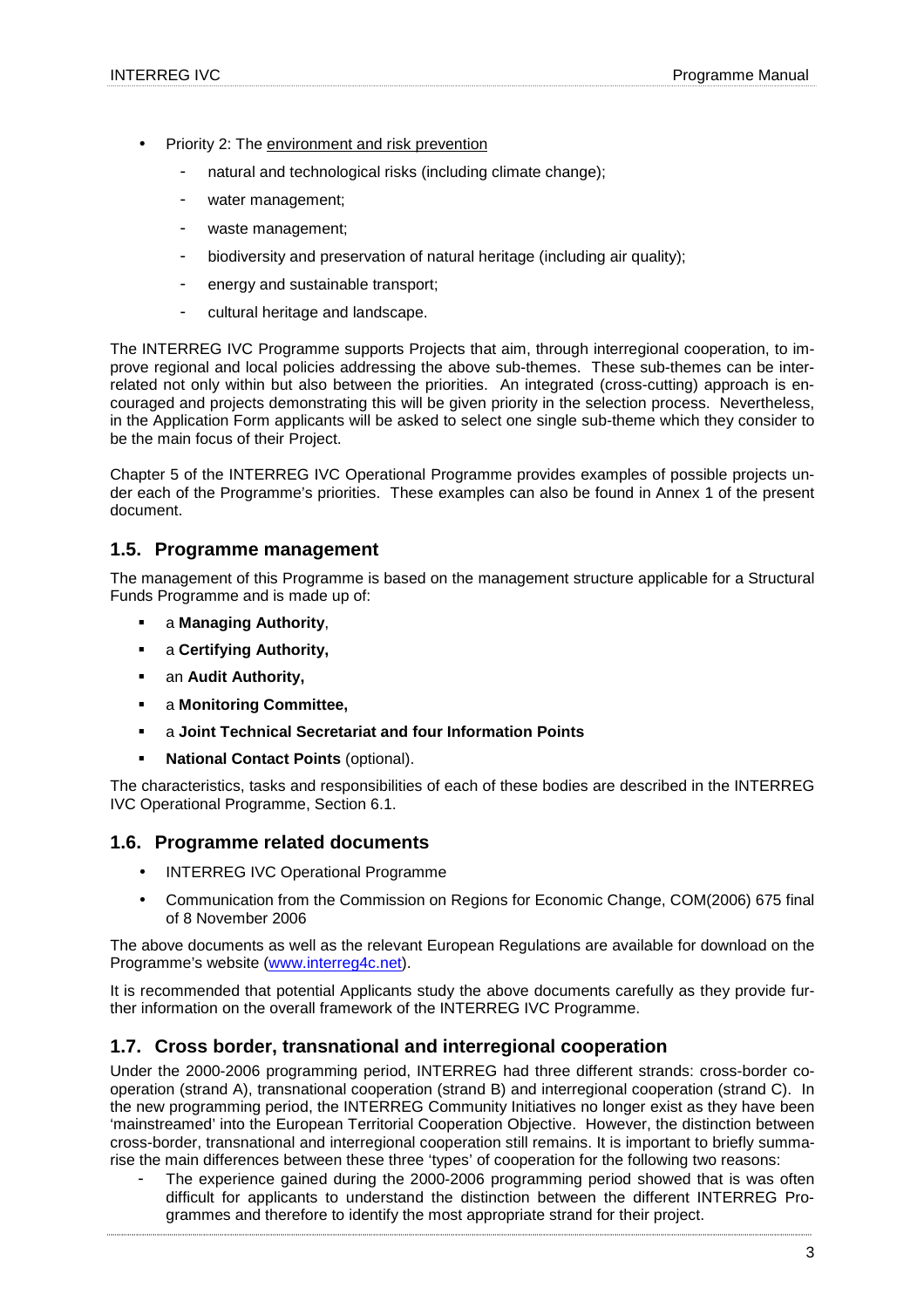As a Capitalisation Programme, INTERREG IVC should contribute to building on the good practices developed under the different regional development programmes including the programmes dedicated to cross-border and transnational cooperation. As such, INTERREG IVC has a direct link with the other cooperation programmes.

The difference between interregional cooperation and the two other 'types' of cooperation does not only lie in their geographical coverage. In this respect it is true that **interregional cooperation is the only 'type' of cooperation where all EU regions are eligible**. By comparison, only the areas close to the border are eligible under the cross-border cooperation programmes and under the transnational cooperation programmes, wider eligible areas are defined but they still do not allow cooperation at EU wide level. In addition to their geographical coverage, it is important to note that the nature of the cooperation supported under these programmes also makes them fundamentally different from each other.

The cross-border programmes (the former A strand of INTERREG) aim to bring adjacent cross-border regions closer together through the development of joint projects. Under these programmes, concrete and operational projects can be financed in a wide variety of themes from culture to tourism (e.g. the organisation of cross-border festivals, the development of joint web portals in the tourism sector); and from economic development to transport (e.g. the organisation of joint business fairs, and the development and improvement of cross-border public transport connections).

Transnational programmes (the former B strand of INTERREG) were initially related to the implementation of the European Spatial Development Perspective (ESDP) and to the promotion of a better territorial integration within the European Union. Spatial planning therefore remains an important concept for the new generation of transnational cooperation programmes which often include priorities on topics such as 'Transport', 'Water Management', or 'Information Society infrastructure'. The rationale behind this 'type' of cooperation explains why investment is often eligible as long as its transnational character is demonstrated. In general, the budgets of projects supported under transnational programmes are on average higher than those supported under other cooperation programmes. Flood risk management projects provide a good example of the added value of transnational cooperation: a river does not stop at borders and flood management is therefore clearly an issue that cannot be tackled at the national or regional levels alone but requires intensive cooperation at the transnational level.

The approach behind interregional cooperation (strand C) is different from the above two 'types' of cooperation. It is a 'Capitalisation' Programme, meaning that this Programme focuses on the identification, analysis and dissemination of good practices by public authorities in order to improve the effectiveness of regional and local policies. Projects supported under this Programme should demonstrate how they build on the stock of experiences gained under past or existing regional development programmes including Structural Fund programmes. As such, this Programme is not a pure 'implementation' or 'experimentation' programme. The core element in interregional cooperation is the exchange of experiences and, compared to cross-border and transnational programmes, it supports 'soft' cooperation where investment is not recommended.

## **Capitalisation**

In the context of the INTERREG IVC Programme, **Capitalisation** is defined as a process of optimising the results achieved in a specific domain of regional development policy. Capitalisation activities consist of the collection, analysis, dissemination and transfer of good practices in the policy area in question. In particular, one of the expected results of these activities is the transfer of the good practices identified into the mainstream Structural Funds programmes (i.e. 'Convergence', 'Competitiveness and Employment' and other 'Territorial Cooperation' programmes) in regions wishing to improve their policies.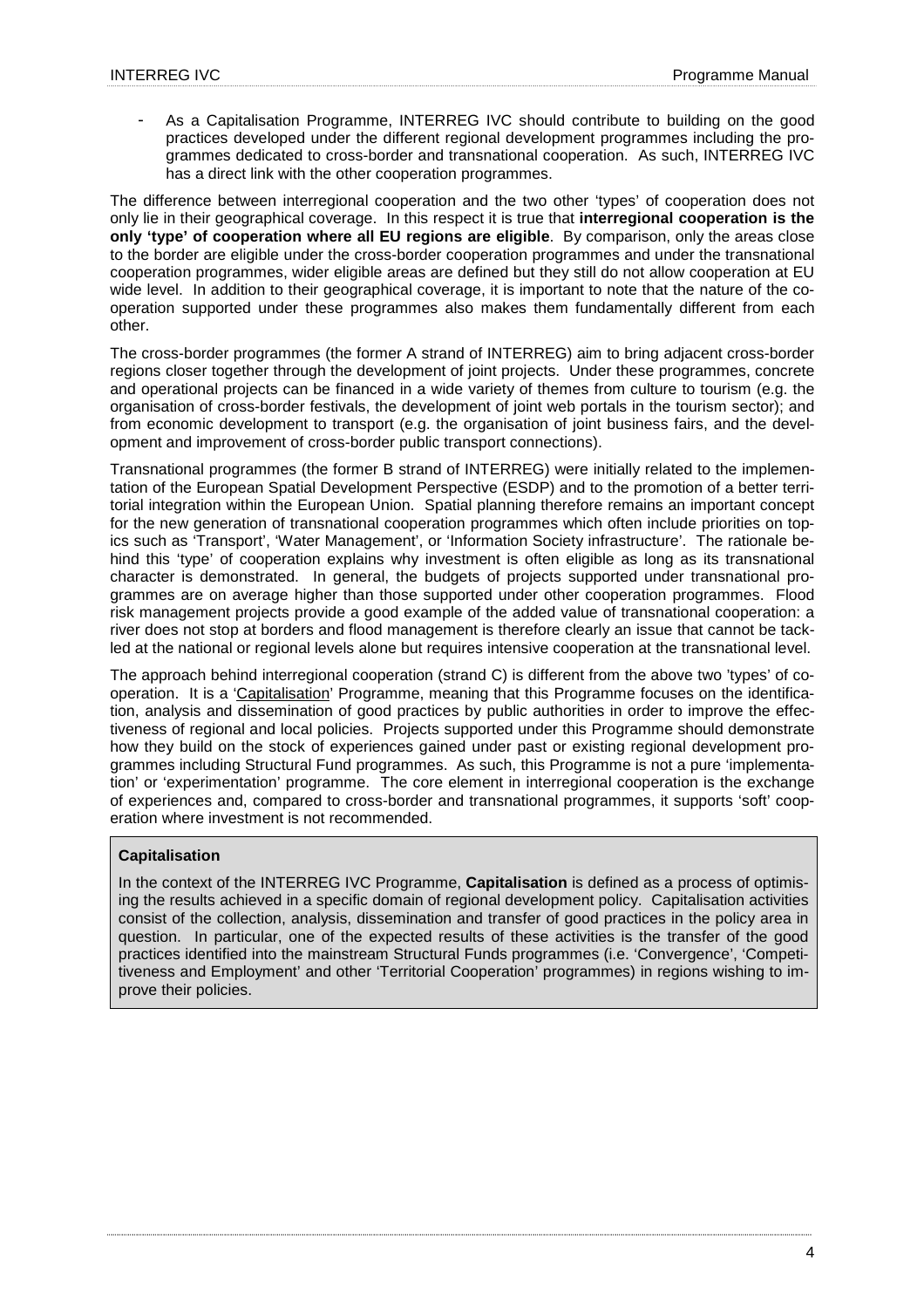## **2. Project Development**

## **2.1. Types of intervention**

The following types of intervention are supported by the INTERREG IVC Programme:

- Regional Initiative Projects (Type 1),
- Capitalisation Projects including Fast Track Projects (Type 2).

## **2.1.1. Regional Initiative Projects (Type 1)**

## - Definition

The Regional Initiative Projects are 'classic' interregional cooperation projects comparable to those already supported under the INTERREG IIIC Programme. They allow partners from the different EU Member States, Norway, Switzerland, and even from non EU countries<sup>1</sup> to work together on a shared regional policy issue, within the two thematic priorities of the Programme. They should contribute directly to achieving the Programme's overall objective of improving the effectiveness of regional policies. The involvement of policy and decision makers is therefore an important element of their partnerships. Projects under this first type of intervention build on the experiences gained by the partners; experiences that will be enriched through interregional cooperation. Therefore, regardless of their intensity of cooperation, all Regional Initiative Projects (including the mini-programmes) should have a particular focus on the exchange of experience and on the identification, analysis and dissemination of good practices in the policy area tackled by the project.

#### - Intensity of cooperation

Under this first type of intervention, different levels of intensity of cooperation are possible. The intensity of cooperation is defined by the nature of the activities proposed by a project:

- Projects which propose 'traditional networking activities' such as the organisation of thematic seminars or the development of joint communication tools (newsletters, websites,) will be characterised by a basic level of intensity of cooperation.
- Projects which propose, in addition to normal networking activities, more demanding work related to the transfer of good practices or to the development of new approaches will be characterised by a medium level of intensity of cooperation.
- Finally, some projects may go beyond these activities by proposing the creation of a 'mini programme' under which sub-projects will be supported. These ambitious cooperation projects will require a high level of intensity of cooperation as they will for instance require the setting up of joint decision making procedures to decide on the sub-projects.

## **Mini-programmes**

As defined in Point 4.4.1 of the INTERREG IVC Operational Programme, mini-programmes are "projects with a limited number of partners developing a joint framework for interregional cooperation that will be implemented through a limited number of sub-projects that are developed via calls for proposals in the participating regions."

Deriving from this definition, a certain number of conditions apply to these operations:

Partnership requirements

 $\overline{a}$ 

- Because of the complexity of the approach, the number of partners must lie within a range from a minimum of three to a maximum of **eight** partners.
- It is highly recommended that only **public authorities** (not bodies governed by public law as defined in point 2.3.3) apply as main partners of the project (i.e. partners listed in the Application Form). Indeed, these bodies have a natural legitimacy in managing a miniprogramme including selecting sub-projects and funding participants from their territory involved in them. Mini-programmes may however be supported by bodies governed by public law (as defined in point 2.3.3) in exceptional and duly justified cases.

 $1$  Project partners outside the EU cannot receive ERDF funds from the programme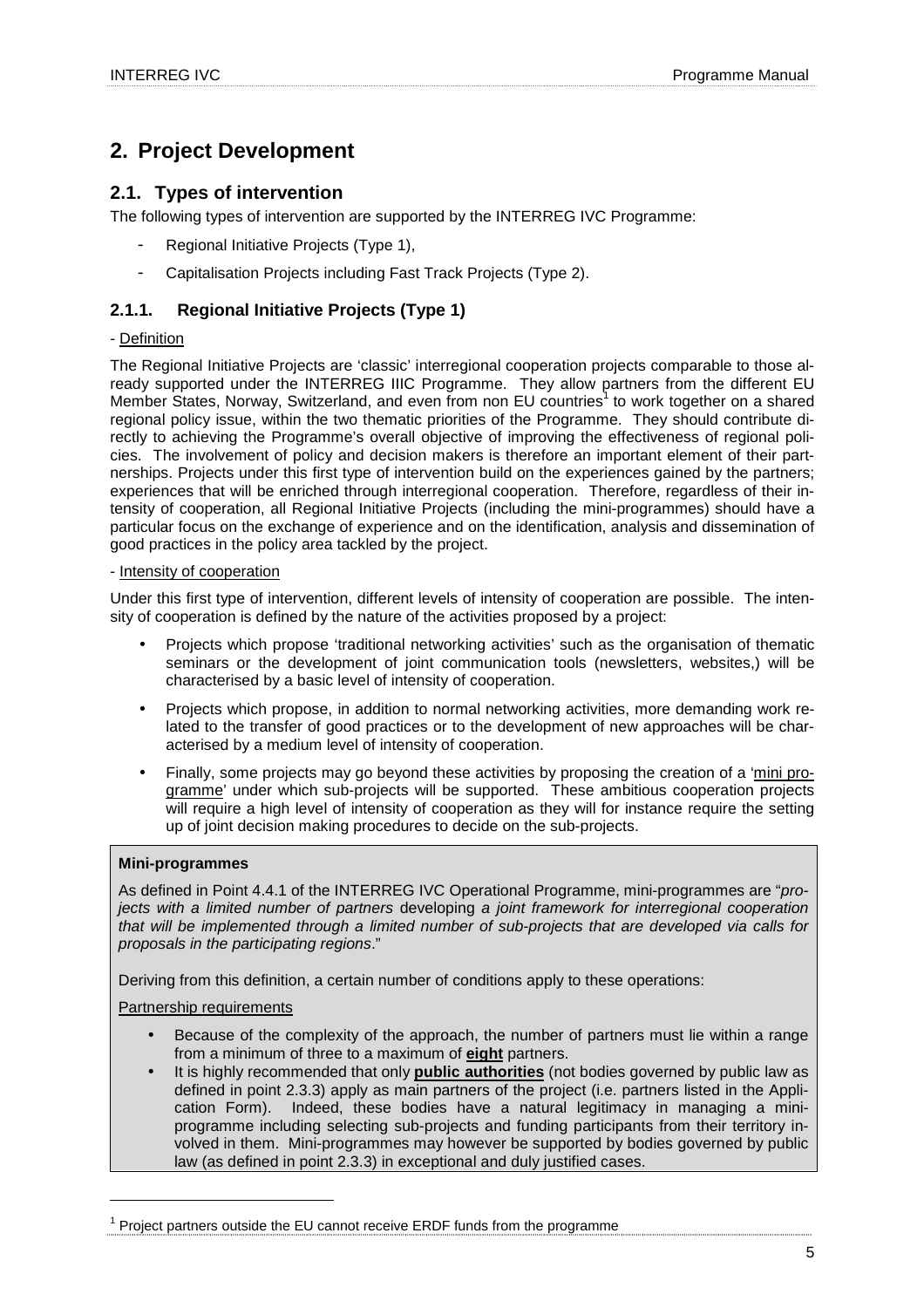• The mini-programme should in principle be proposed by **regional** authorities themselves as the region often constitutes the relevant territorial level to implement such a project. But again, in duly justified cases, mini programme can be proposed by public authorities at a lower level than the region (e.g. districts, metropolitan areas, cities).

## Management requirements

The mini-programmes should, in principle, copy the programme implementation procedures established for INTERREG IVC. This means that, within each mini-programme, the procedures for subproject selection, assessment, decision-making, contracting, reporting, payments, and monitoring must be established. Joint calls for proposals have to be published in the partner regions, following which applications are assessed and decisions on funding are taken by the operation's Steering Group.

The INTERREG IVC Joint Technical Secretariat (JTS) has to be invited to the Steering Group meetings of each mini-programme. Costs for attending these meetings will be covered by the JTS.

The sub-project selection criteria must respect the rules established at the programme level. In particular, each sub-project must involve participants from at least three countries, from which at least two participants must be from EU Member States and financed by the INTERREG IVC Programme. Participants in the sub-projects must be located in the area represented by the main partners of the mini-programme. In addition, only public bodies or bodies governed by public law as defined in point 2.3.3 can be involved in these sub-projects.

#### Sub-projects

A maximum of **twelve** sub-projects can be supported under each mini-programme. These subprojects should be in line with the INTERREG IVC Programme. In particular, they should have a strong focus on the exchange of experience and they should demonstrate how they will contribute to improving regional/local policies or instruments.

The implementation of the sub-projects has to respect the financial and project management requirements set out by the INTERREG IVC Programme.

It is recommended that the sub-projects are finalised in due time before closing the mini-programme. The time period required for closing the operation may depend on the internal reporting and payment procedures.

Even if they are selected through open calls for proposals, an idea on the nature of the sub-projects should already be provided at the application stage.

During the assessment process, no preferences will be given to projects with a particular level of intensity of cooperation. In other words, projects with a higher intensity of cooperation will not be preferred to other projects, and good networking projects will always have a better chance of being approved than weak mini programmes.

| Intensity of cooperation                                   | <b>Example of activities</b>                                        | <b>Expected results</b>                                           |  |
|------------------------------------------------------------|---------------------------------------------------------------------|-------------------------------------------------------------------|--|
| <b>Basic</b>                                               | - Thematic seminars,                                                | - New knowledge and skills                                        |  |
| Exchange and dissemina-                                    | - Study visits                                                      | - Possible improvement of re-                                     |  |
| tion of experience                                         | - Exchanges of staff                                                | gional / local policies and<br>strategies                         |  |
|                                                            | - Conferences                                                       |                                                                   |  |
|                                                            | - Web sites, newsletters, brochures                                 |                                                                   |  |
|                                                            | - Production of good practice guides                                |                                                                   |  |
| <b>Medium</b>                                              | In addition to 'example 1' activities:                              | In addition to 'example 1' re-                                    |  |
| Exchange and dissemina-                                    | - Pilot experimentations (for in-                                   | sults:                                                            |  |
| tion of experience + trans-<br>fer of practices / develop- | stance in the context of a transfer of<br>practice)                 | - Successful transfer of prac-<br>tices between partners          |  |
| ment of new approaches                                     | - Development of regional policy<br>tools (methodologies, software) | - Direct improvement of re-<br>gional /local policies and strate- |  |

As a guide, the following table proposes a range of different possible levels of intensity of cooperation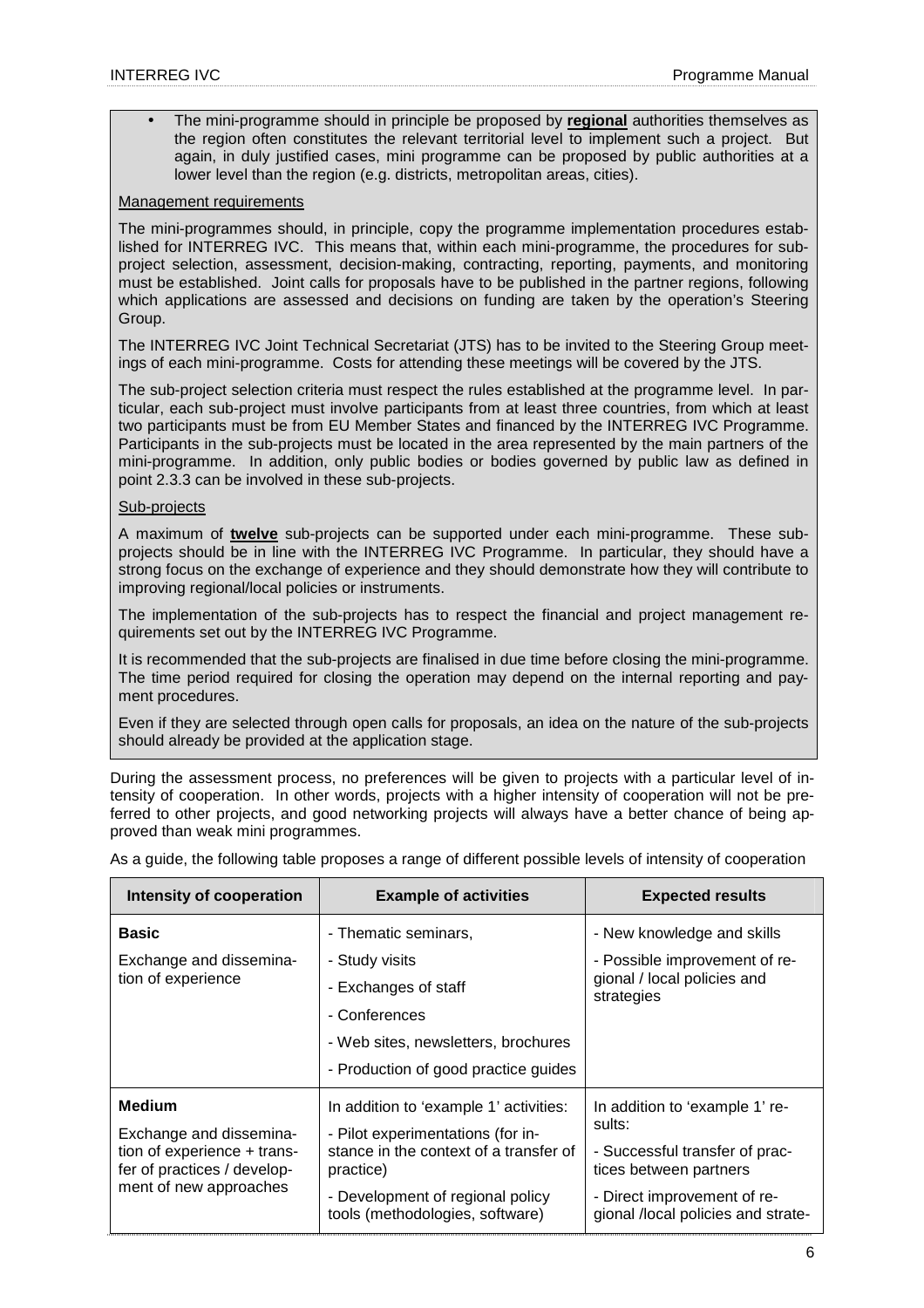|                                                                                                                        |                                                                                   | gies                                                                                                                      |
|------------------------------------------------------------------------------------------------------------------------|-----------------------------------------------------------------------------------|---------------------------------------------------------------------------------------------------------------------------|
| High<br>Exchange and dissemina-<br>tion of experience $+$ joint<br>development of new ap-<br>proaches (mini programme) | In addition to examples 1 and 2 ac-<br>tivities:<br>- Development of sub-projects | In addition to 'examples 1 and<br>2' results:<br>- Improvements of policies /<br>strategies at the sub-projects'<br>level |

For the sake of clarity, it should also be noted that, under INTERREG IVC, activities related to the transfer of good practices or to the development of new approaches have to be limited to light pilot implementation. Large scale implementation of these kinds of activities cannot be financed under IN-TERREG IVC and is therefore the responsibility of the relevant regional or local funding programmes. This also applies to the second type of intervention (see point 2.1.2) where any significant implementation of the transfer of good practices is financed by the Structural Funds programme of the respective region and not by INTERREG IVC itself.

As described above, projects under the first type of intervention will not always result in the transfer of good practices or in the development of new tools and approaches. However, regardless of the intensity of cooperation, all Regional Initiative Projects will have to produce a certain number of tangible deliverables such as policy recommendations or good practice guides (see also point 2.2.1.4).

#### - Number of partners involved

The recommended number of partners should be related to the level of intensity of cooperation. In general, the higher the level of intensity is, the lower the number of partners should be. For projects with a basic level of intensity of cooperation, it is recommended that the number of partners should be between a minimum of eight and a maximum of twenty. Exceptions to these recommendations can be accepted in clearly justified cases.

Further information on the partnership is provided under point 2.3.

#### - Duration

INTERREG IVC projects must clearly indicate their duration in the Application Form. The recommended duration for Regional Initiative Projects is 36 months. However, if justified, projects with a higher intensity of cooperation (such as the mini programmes) may require a longer period of implementation and could last up to 48 months. Further information on the start date of projects is provided in point 4.1.3.

Since the Programme must be finalised by the end of 2015, all activities within the projects must be completed and costs paid before the end of 2014.

#### - ERDF contribution

The ERDF contribution to Regional Initiative Projects can be from EUR 500,000 to EUR 5 million. This contribution will depend not only on the number of partners involved but it will also be related to the level of intensity of cooperation proposed. Indeed, in general, activities carried out by projects with a basic level of intensity of cooperation will require a lower budget than activities such as the implementation of pilot experimentation or the development of sub-projects.

## **2.1.2. Capitalisation Projects including Fast Track Projects (Type 2)**

#### - Definition

'Capitalisation Projects' are interregional cooperation projects which focus specifically on the transfer of regional development good practices into mainstream EU Structural Funds programmes (i.e. Convergence, Regional Competitiveness and Employment, and other European Territorial Cooperation programmes) of the regions participating in the project or represented in the partnership. As such, projects submitted to this second type should already be well aware of existing good practices in their field of cooperation. Potential partnerships interested in Capitalisation Projects should demonstrate that they have good results and transferable tools and approaches, as well as good management skills and knowledge of the theme in question. This knowledge could for instance be the result of a previous INTERREG IIIC project. It could also be the result of an INTERREG IVC Regional Initiative Project. More generally, it could result from any successful policy experience at the European, national, regional or local levels. This existing know-how should in any case be clearly demonstrated in the Application Form as it will constitute the basis for the transfer into mainstream programmes. One of the expected outcomes of the Capitalisation Projects is, for each participating region, a concrete action plan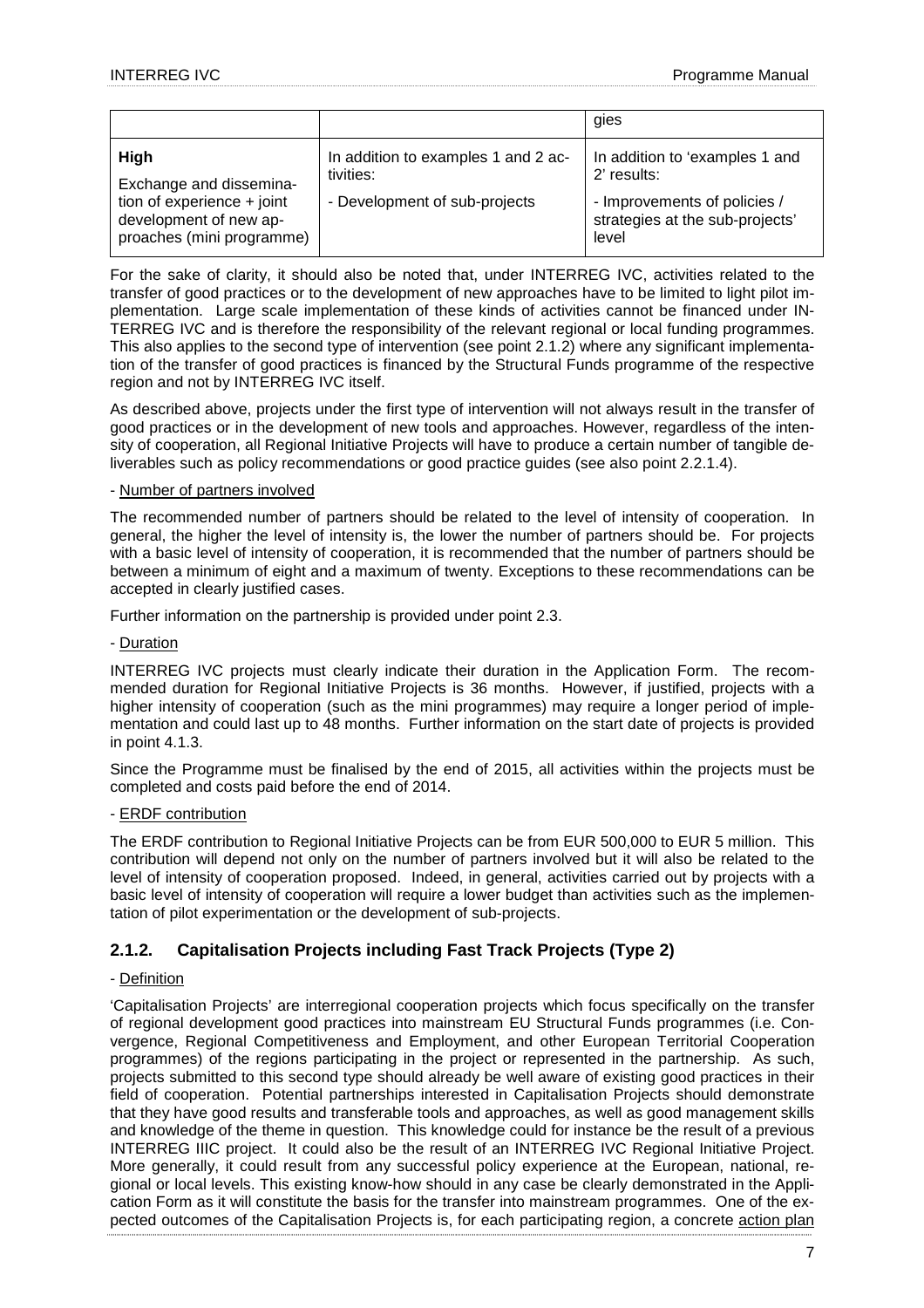specifying how the identified practices will be implemented under the mainstream programme of the region.

#### **Action Plan**

An Action Plan is a strategic document that defines precisely how the good practices will actually be implemented under the Operational Programme of each region participating in a Capitalisation Project. In particular, it needs to include detailed information concerning:

- the good practices (e.g. methodologies, projects, processes, techniques) that have been selected for implementation in the region,
- the names and roles of the main stakeholders in the region that will need to be involved in the implementation process,
- the precise steps and actions that need to be undertaken to ensure successful implementation,
- the relevant indicators for implementation (including baseline and target values)
- details of the provisional mainstream funds allocated for the purpose of implementing the Action Plan.

This strategic document, which constitutes the final outcome of the Capitalisation Projects, is more than a simple statement of intent. In order to ensure its official and binding character, it should ideally be signed by the respective Managing Authority and relevant stakeholders in each of the participating regions.

Capitalisation Projects address a regional policy issue of shared relevance to the partnership in line with the two thematic priorities of the Programme. Because of this specific focus on transferring practices into mainstream programmes, the involvement of the relevant bodies responsible for monitoring the Operational Programme in each of the participating regions (either the Managing Authority itself or the intermediate body designated to carry out some or all of the tasks of the Managing Authority) is a prerequisite for applying to the second type of intervention. The way these policy and decision makers are to be involved in the operation will have to be clearly described and demonstrated in the Application Form. In addition, other relevant regional and local bodies responsible for policy delivery should also be involved and will vary depending on the theme of the project. For instance, if the project tackles one of the sub-themes of Priority 1 ('Innovation and knowledge economy'), the participation of regional development agencies and other important regional economic development actors may be essential. The direct involvement of these 'deep delegations' (i.e. policy makers and bodies responsible for policy delivery) in each participating region is a core element of the Capitalisation Projects. Moreover, it is essential for this kind of operation that the findings are disseminated widely beyond the partnership of the project.

Historically, one of the aims of interregional cooperation has been to build on the good policy experiences and practices generated by cross border and transnational cooperation programmes. Therefore, under the Capitalisation Projects, the transfer of good practices is not limited to the Convergence and Competitiveness programmes but also includes the European Territorial Cooperation programmes. As an example, a successful practice developed under the 'South West Europe' transnational programme could be transferred, under this second type of intervention, into the 'Baltic Sea' transnational programme.

Finally, it should be noted that the term 'capitalisation' is generally understood as a wider concept comprising the collection, analysis and dissemination of good practices. This second type of intervention called "Capitalisation Project" focuses, however, on one specific aspect of capitalisation (i.e. 'the transfer'), since this is the expected output of the project activity.

#### - **Fast Track Projects**

Some of the projects approved under the second type of intervention may be offered additional assistance and expertise by the European Commission. These projects will be referred to as Fast Track Projects contributing to the Regions for Economic Change initiative of the EU. The Commission will provide this additional expertise at its own costs. The thirty possible themes of the Regions for Economic Change initiative are defined in Annex 3 of the INTERREG IVC Operational Programme.

In order to earmark projects for additional assistance, the Commission will assess the Capitalisation Project applications according to a certain number of questions. These "assessment questions" can be consulted on the website: www.interreg4c.net or on the Regions for Economic Change Website as indicated below:

http://ec.europa.eu/regional\_policy/cooperation/interregional/ecochange/themes\_en.cfm?nmenu=3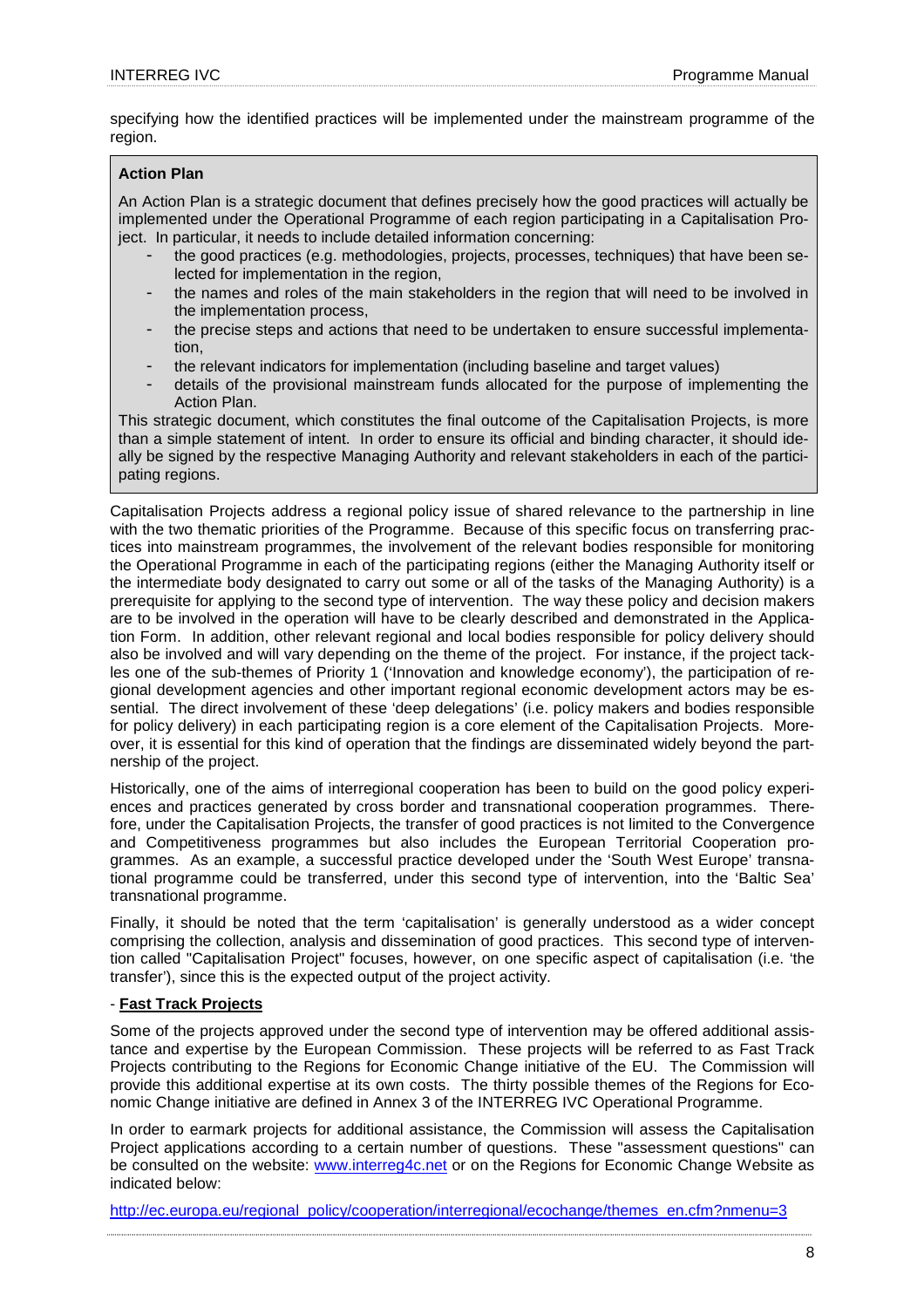**It should be stressed that there will not be specific applications to Fast Track Projects.** Applicants will have the choice of applying to only one of the two types of intervention (Regional Initiatives Projects or Capitalisation Projects). The approval of projects and their designation as Fast Track Projects will be the subject of separate and independent processes. However, the Monitoring Committee will know when it decides on the approval of Capitalisation Projects whether or not these projects have been labelled as Fast Track Projects by the Commission.

## **-** Number of Partners Involved

For Capitalisation Projects, there is no specific requirement in terms of the number of partners but there is a recommendation in terms of the number of countries represented in the project. It is recommended that a minimum of six and a maximum of ten countries are represented in the partnership. As Capitalisation Projects focus on the transfer of practices, they require a certain level of intensity of cooperation. In this context, the complexity of managing a wide partnership should not be underestimated. It is also important to ensure a sufficient budget is available to cover the expenses of the deep delegations needed to implement Fast Track Projects.

In order to cover the expenses of the deep delegations, it is highly recommended to include the organisations involved as partners in the Application Form. This allows them to receive ERDF funding. If they are not officially listed in the Application Form, it means that they either participate at their own costs or are involved and budgeted as "external experts" with the condition that their costs will be fully paid and thus definitively borne by one of the official partners.

Further information on the partnership is provided under section 2.3.

#### - Duration

 $\overline{a}$ 

The recommended duration for Capitalisation Projects is shorter than for the Regional Initiative Projects and should in general not exceed 24 months. This is because projects are less expected to work on the identification of good practices than to prepare the ground for the transfer of already identified practices straight away. Further information on the start date of the projects is provided in section 4.1.3.

Since the Programme must be finalised by the end of 2015, all activities within the projects must be completed and costs paid before the end of 2014.

#### - ERDF contribution

The ERDF contribution to Capitalisation Projects can be from EUR 300,000 to EUR 3 million. This contribution will mainly be related to the number of partners involved in the project.

## **2.1.3. Summary of the main characteristics of the two types of intervention**

The following table summarises the main characteristics of the two types of intervention.

|                                                                                       | <b>Regional Initiative Projects</b><br>(Type 1)                                                                                                | <b>Capitalisation Projects</b><br>(Type 2)                        |
|---------------------------------------------------------------------------------------|------------------------------------------------------------------------------------------------------------------------------------------------|-------------------------------------------------------------------|
| <b>Purpose</b>                                                                        | Exchange, dissemination and trans-<br>fer of experience. Possible devel-<br>opment of new approaches if based<br>on the exchange of experience | Transfer of good practices into<br>mainstream programmes          |
| <b>Involvement of MA</b><br>/intermediate body<br>designated to carry<br>out MA tasks | Not required                                                                                                                                   | Compulsory                                                        |
| <b>EC</b> support                                                                     | N <sub>0</sub>                                                                                                                                 | Yes, for Fast Track Projects                                      |
| Recommended num-<br>ber of partners <sup>2</sup>                                      | Depends in general on the intensity<br>of cooperation proposed. Large                                                                          | No recommendation on number of<br>partners involved but recommen- |

 $2$  Further information on partnership is provided under point 2.3.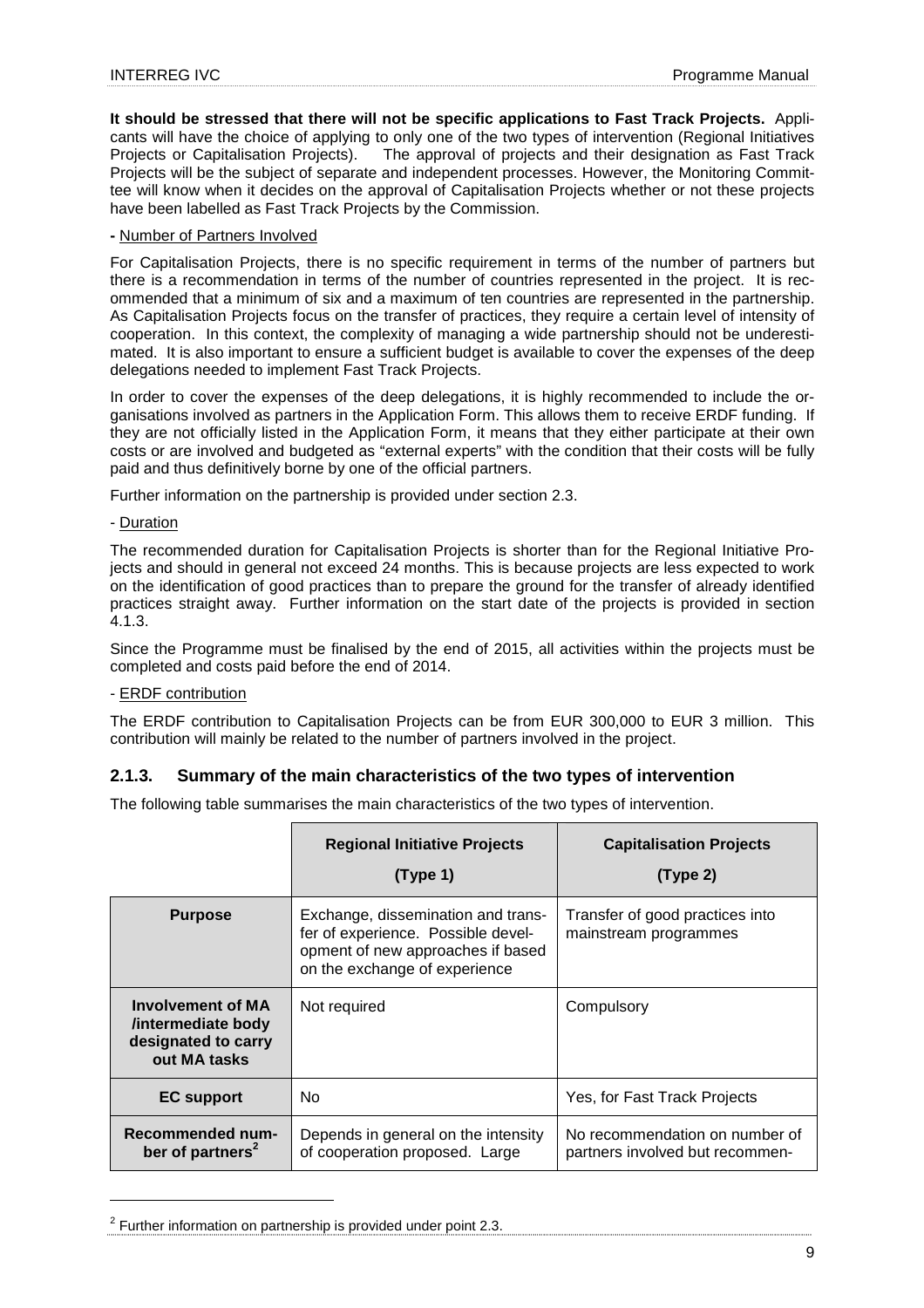|                              | partnerships are possible in light<br>networking projects but a limited<br>number of partners is recom-<br>mended for projects with a higher<br>intensity of cooperation.<br>In mini-programmes, the number of<br>partners must not exceed 8. | dation in terms of the number of<br>countries represented in the pro-<br>ject:<br>Minimum recommended number of<br>countries represented: six<br>Maximum recommended number<br>of countries represented: ten |
|------------------------------|-----------------------------------------------------------------------------------------------------------------------------------------------------------------------------------------------------------------------------------------------|--------------------------------------------------------------------------------------------------------------------------------------------------------------------------------------------------------------|
| Recommended dura-<br>tion    | 36 months<br>Mini programmes: up to 48 months                                                                                                                                                                                                 | 24 months                                                                                                                                                                                                    |
| <b>Recommended</b><br>budget | Min ERDF: EUR 500,000<br>Max ERDF: EUR 5 million <sup>3</sup>                                                                                                                                                                                 | Min ERDF:<br>EUR 300,000<br>EUR 3 million<br>Max ERDF:                                                                                                                                                       |
| <b>Beneficiaries</b>         | Public authorities and bodies gov-<br>erned by public law (as defined in<br>point 2.3.3)                                                                                                                                                      | Public authorities and bodies gov-<br>erned by public law (as defined in<br>point 2.3.3)                                                                                                                     |

## **2.2. Project activities**

## **2.2.1. Project Components**

Activities proposed by the INTERREG IVC projects have to be organised logically into a certain number of Components which are described in the Application Form. The Components should have either an 'implementation-related' focus (e.g. 'Management and coordination', 'Communication and dissemination') or a 'content-related' focus (e.g. 'Exchange of experience'). In other words, it is not the location or the chronology of the activities that determines whether they belong to a certain Component. Regional Initiative Projects can be sub-divided into a maximum of five Components plus the Component dedicated to the 'Preparation activities'. It is however recommended to limit as much as possible the number of Components in order to facilitate the management of the project. A minimum of three Components (that are already pre-defined) must in any case be filled in. Components 1 and 2 are dedicated to the 'implementation-related' activities (i.e. 'Management' and 'Communication'). As these activities apply to all INTERREG IVC projects, they are common to the two types of interventions. Component 3 focuses on the 'content-related' activities (i.e. 'Exchange of experiences') and is different according to the type of intervention selected. Examples of typical activities carried out under these Components are provided in point 2.2.2.

To ensure an overview of the activities and outputs, all operations also have to submit a project time plan. A model of this is available on the Programme website (www.interreg4c.net). While it is compulsory to submit a time plan, applicants may use their own model.

## **2.2.1.1. Component 'Preparation activities'**

Successful projects approved by the Monitoring Committee can receive Programme funding for their costs related to the preparation of an INTERREG IVC project. Costs declared in the Component Preparation activities have to show a direct and demonstrable link to the development of the project.

Typical activities during the preparation phase of a project are the following:

- development of the Project idea and partner search,
- meetings with Project partners.

 $\overline{a}$ 

- completion of the Application Form,
- participation in INTERREG IVC Partner search forum, Lead Applicant seminar, individual consultation with members of the Joint Technical Secretariat (JTS) and/or with the Information Points.

The preparation costs must be further described in the Application Form and broken down into the same budget lines as the other components of the project. The activities must take place and the re-

 $3$  The maximum recommended ERDF budget will be allocated only in exceptional cases.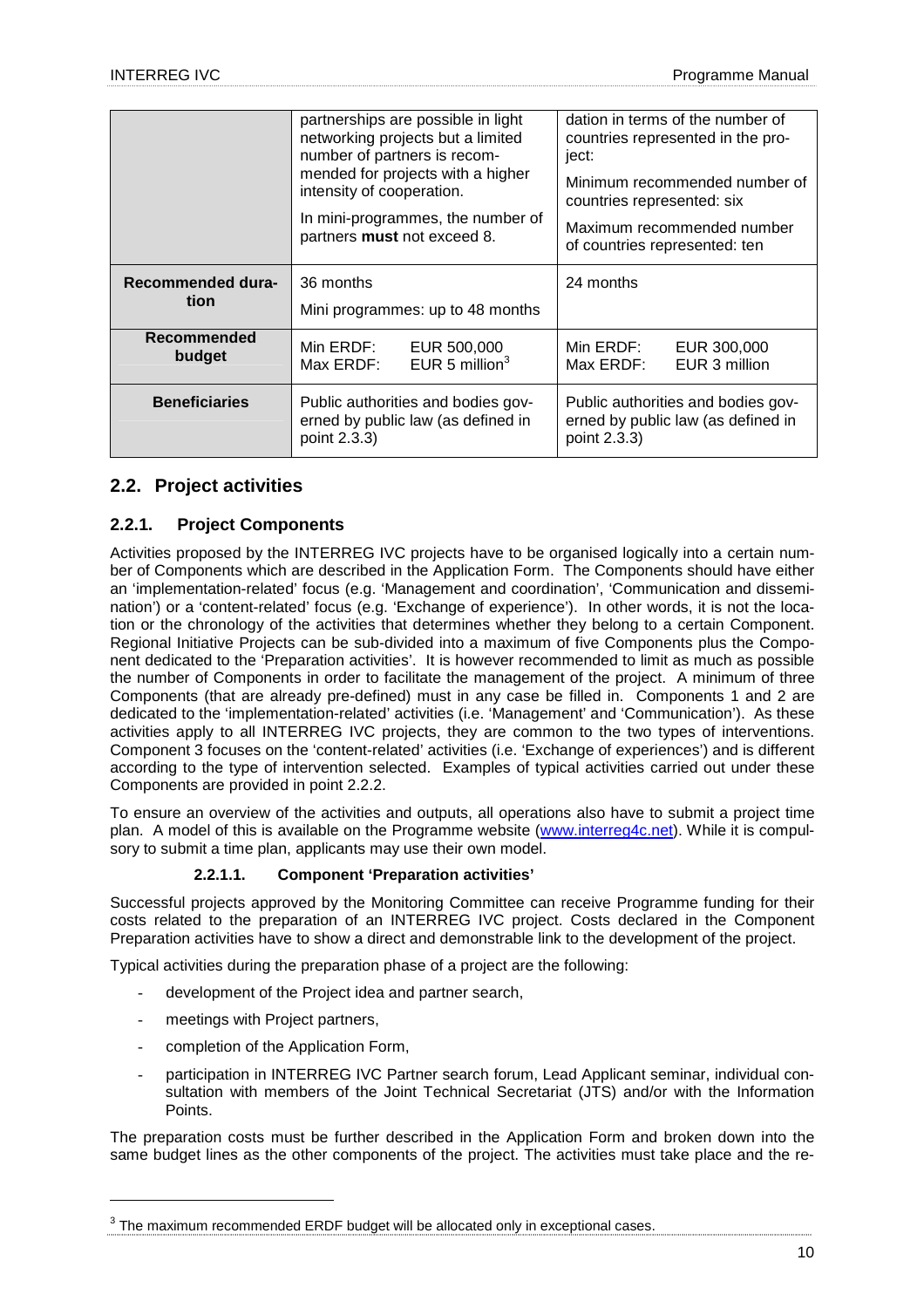lated costs must be incurred between 1 January 2007 and the date of submission of the Application Form to the Programme. These costs must be paid out before they are reported in the first progress report. The eligible preparation costs are subject to a ceiling of EUR 30,000.

## **2.2.1.2. Components 1 'Management and Coordination'**

The first Component is dedicated to Management and Coordination tasks. It deals with all the activities related to the administrative, legal and financial activities which are necessary to run an INTER-REG IVC project. Further information on these tasks can be found in points 2.3.4 and 4.2. It is recommended that the Management and coordination costs represent a reasonable share of the total budget and, in general, they should not exceed 20% of this budget.

## **2.2.1.3. Components 2 'Communication and Dissemination'**

Component 2 is dedicated to Communication and Dissemination tasks. Activities carried out under this second Component are aimed at disseminating the project's activities and achievements outside the project to the relevant stakeholders in Europe (e.g. policy makers at the local, regional, national and European levels). These tasks are particularly important in a capitalisation programme such as INTERREG IVC where the project results should not only benefit the partners directly involved in the projects but also benefit other possible interested local and regional authorities in Europe.

## **2.2.1.4. Component 3 'Exchange of experience'**

The focus of Component 3 depends on the choice of the type of intervention.

• Regional Initiative Projects (Type 1)

INTERREG IVC has a clear focus on the exchange of experience and in particular on the identification and analysis of good practices. Therefore, Component 3 of the Regional Initiative Projects deals with the core element of the cooperation which is the "Exchange of experiences dedicated to the identification and analysis of good practices".

It is under this component that the good practices developed by the partners in the domain tackled by the project should be identified and exchanged. The Programme does not have any specific requirement regarding the way the exchange of experience should take place. It is up to each Regional Initiative Project to organise activities in this Component in order to ensure an efficient exchange of experience amongst the partners (examples of activities dedicated to the exchange of experience are provided in point 2.2.2). However, in order to contribute to the capitalisation at the Programme level, the Regional Initiative Projects have to ensure a proper record and follow up of these exchanges. In particular, at the end of the exchange process, the production of a concrete document such as a good practice guide, or a case study collection or a policy recommendations paper is required. This document should provide an attractive and comprehensive summary of the results of the exchange of policy experiences. For instance, it may provide detailed information on the relevant practices identified during the exchange of experiences as well as a description of the main lessons learnt from these practices. Ideally, this document should be of interest to any other public authorities in Europe dealing with the field tackled by the project.

There are numerous methodologies dedicated to the identification and reporting of regional / local development practices. The practices themselves can be of different natures (e.g. methodologies, projects, processes, techniques). The table in Annex 2 provides the minimum information that is generally required to describe a practice. It is recommended that the projects take into consideration this basic data within the work carried out under Component 3.

## • Capitalisation Projects (Type 2)

As far as the second type of intervention is concerned, Component 3 focuses on the core element of the Capitalisation Projects which is the "Exchange of experience dedicated to the transfer of good practices into the Structural Funds mainstream programmes".

Capitalisation Projects should describe under this Component precisely the way each participating region will develop its action plan. As indicated in point 2.1.2, projects submitted under the second type of intervention should already be well aware of existing good practices in their field of cooperation. This is the reason why, compared to Regional Initiative Projects, the focus of Component 3 should not be on the identification of practices but on the way the participating regions will transfer the good practices already identified into their respective Structural Funds Operational Programme. It is up to each Capitalisation Project to define the activities needed to achieve this objective. The nature of these activities may be similar to those carried out under Component 3 of the Regional Initiative Projects (e.g. seminars, workshops, study visits, staff exchanges).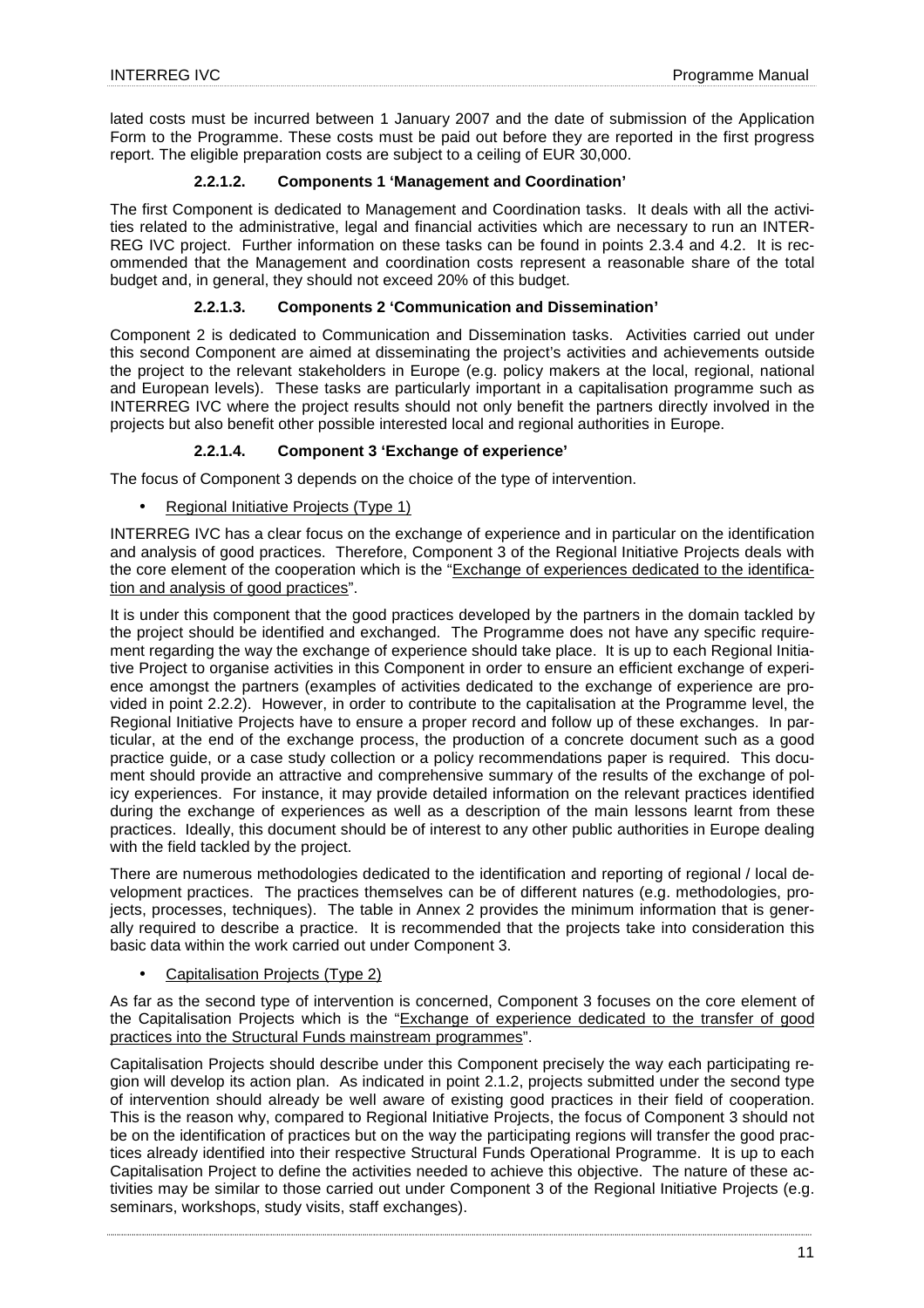## **2.2.1.5. Components 4 and 5**

## • Regional Initiative Projects (Type 1)

As far as the first type of intervention is concerned, Components 4 and 5 are not pre-defined and applicants are therefore free to use one or both of these Components. As already indicated above, the higher the number of Components is, the more difficult the project management becomes. If however Components 4 or 5 are used, activities described there should complement but not overlap with the activities already planned in the three pre-defined Components. Activities related to pilot experimentation or to the development of new approaches could be developed under these components.

• Capitalisation Projects (Type 2)

As the second type of intervention focuses on the transfer of regional development good practices into mainstream EU Structural Funds programmes, there will not be an opportunity for the Capitalisation Projects to add Components to the three already pre-defined Components. Therefore, all content related activities for Capitalisation Projects should be grouped under Component 3.

## **2.2.2. List of indicative activities**

Examples of activities that are characteristic of interregional cooperation are provided below. They are grouped according to core tasks that INTERREG IVC operations have to carry out:

- Management and co-ordination

- Finalisation and conclusion of the partnership agreement
- **Preparation of progress reports**
- **Organisation of Steering Committee meetings**
- Monitoring and control of the incurred expenditure

- Communication:

- Publication and dissemination of joint leaflets / brochures / newsletters
- **•** Organisation of joint launch and closing conferences
- **Development of the project's web site**
- **•** Organisation of press conferences
- Dissemination of project outputs (good practice guides, policy recommendations, etc.)

- Exchange of experience:

- Organisation of joint thematic seminars / workshops / conferences,
- Organisation of study / site visits,
- **•** Organisation of staff exchanges
- **•** Organisation of joint interregional 'training' sessions
- **Production of joint thematic surveys / studies**
- Production of case studies / good practice guides / policy recommendations / strategic guidelines
- Development of action plans

As described under point 2.1.1, Regional Initiative Projects with a certain level of intensity of cooperation can propose more demanding work (activities eligible only under certain conditions as explained under point 2.2.3). In addition to the above listed examples, typical activities of these projects may include the following:

- Joint development of regional policy tools (methodologies, software, etc.)
- Joint implementation of pilot actions
- Joint implementation of sub-projects (within mini-programme)

This list is not exhaustive and other activities can also be supported by the Programme provided that they directly contribute to the achievement of the Programme's objectives, that they respect EU legislation in the fields of financial management and controls, and that they respect the funding principles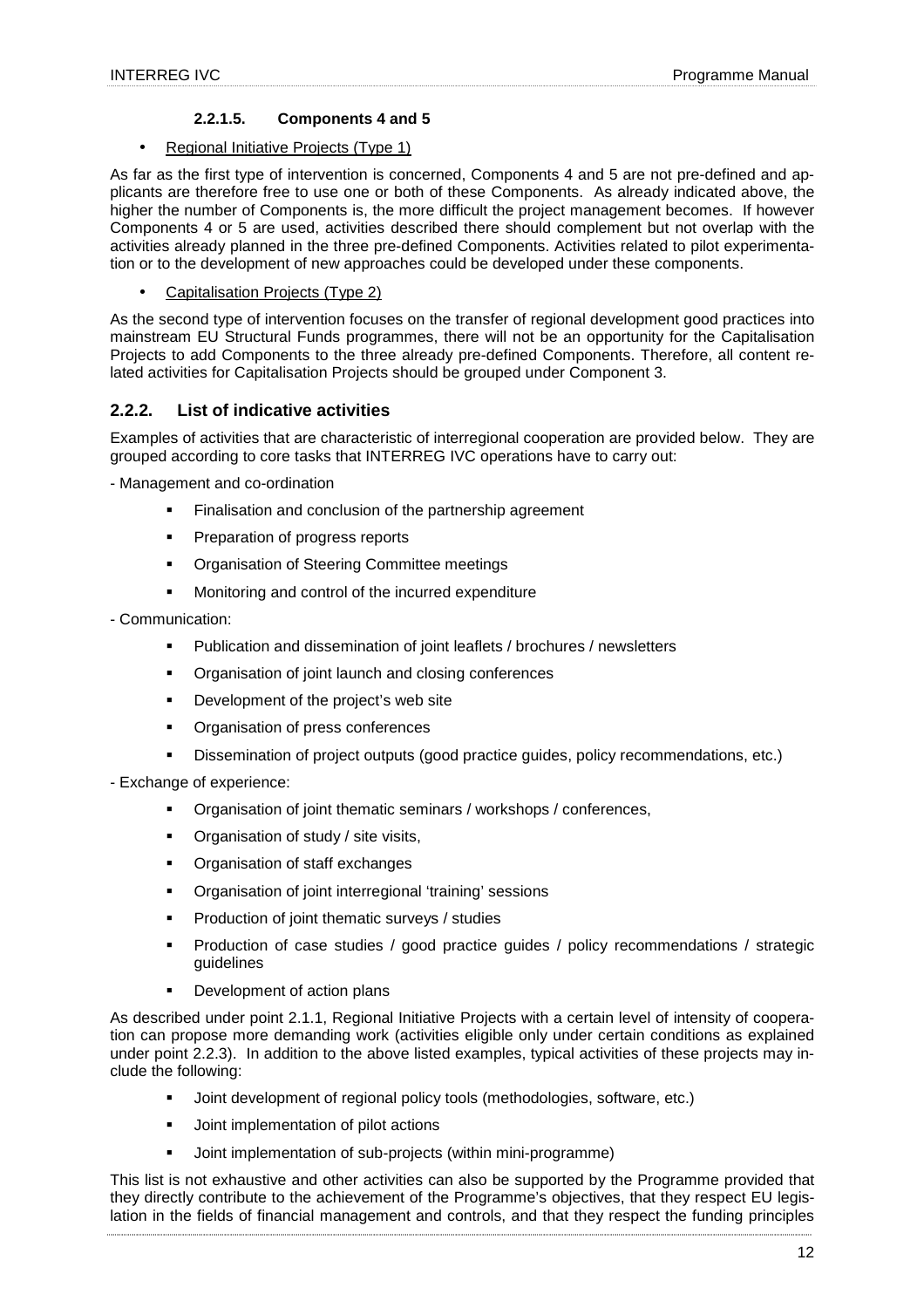laid down by the Programme. These activities will also have to fulfil three core criteria as described under point 2.2.3.

## **2.2.3. Conditions to be respected for the proposed activities**

It should be stressed that INTERREG IVC cannot be considered and used as a substitute programme for the Objective Convergence and Competitiveness programmes or for any other main programmes at the national, regional and local levels.

In other words, the activities proposed within INTERREG IVC and in particular those related to the development of new approaches and to pilot actions will have to respect the following three fundamental conditions:

#### - Relevance to the programme

All activities proposed within an INTERREG IVC project have to be in line with the overall objective of the Programme and should clearly contribute to the improvement of the regional or local policies tackled by the project.

## - Interregionality

The interregional character of the activities has to be demonstrated. This is obvious in activities such as the organisation of joint thematic seminars. For the development of new approaches or pilot actions, the interregional character is often more difficult to justify but it can be demonstrated in different ways.

For instance, the interregionality of pilot actions is clear when these actions are directly related to the transfer of practice from a region to another region.

Another example is the development of new approaches benefiting the whole partnership. Based on the exchange of experience, the partners of the project may realise that they have never tried a particular approach. In this situation, one partner may take the lead in testing this new approach on its territory with the close cooperation of the other partners. If these other partners are directly involved in the preparation, implementation and evaluation of this new approach, it can then be considered that this activity benefits the whole partnership. This is another case where the interregionality of the pilot actions is demonstrated.

## - Additionality

The added-value of the proposed cooperation has to be clearly demonstrated. Indeed, the activities proposed to the INTERREG IVC Programme have to be different from the normal and regular tasks of the partners involved in the project. In particular, the pilot actions have to represent additional activities that would not be supported without the support of the INTERREG Programme.

## **2.2.4. Monitoring of activities**

## **2.2.4.1. Definition of outputs and results**

The evaluation of interregional cooperation programmes and projects is an important and challenging task. It is important because, during the implementation of the Programme, the usefulness and efficiency of interregional cooperation will have to be clearly demonstrated. It is also challenging as, compared to other classic programmes of regional policy, the achievements of interregional cooperation are often less tangible. This is also the reason why the monitoring system focuses primarily on outputs and results, which are defined below. Impacts often occur after the end of the project and it will be up to each project to report if possible on this type of achievement.

Outputs are the tangible deliverables of the project. They directly result from the activities carried out in the project. They should report on what the main 'products' delivered by the project are. They do not lead to a qualitative judgment on the project's outcomes. In other words, it is not because the project organises a high number of workshops that it will necessarily be successful. Output indicators are typically measured in physical units such as the number of seminars, site visits, conferences, participants, publications, good practices identified, or policies addressed.

Results are direct and immediate effects resulting from the project and from the production of the outputs. They should not report on the 'what' but on why the project is delivering the specific outputs. The organisation of interregional events, the identification and dissemination of good practices, the production of policy recommendations are only means to an end. These activities are carried out in order to achieve specific effects that the result indicators should be able to assess and measure in quantified terms. Therefore, compared to the outputs, they imply a qualitative value. They should also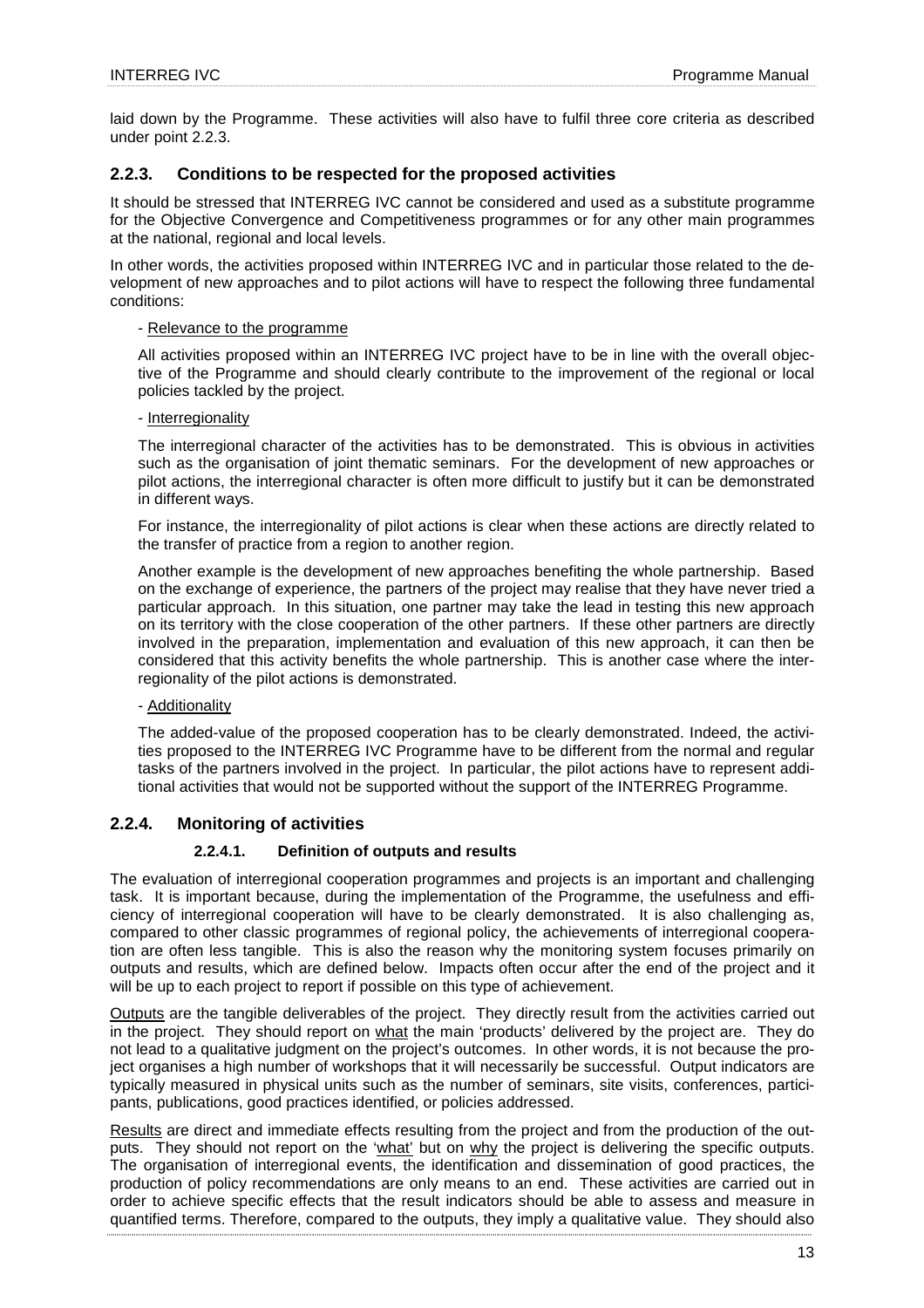be measured in physical units such as the number of staff with increased capacity, the number of good practices successfully transferred or the number of policies improved.



More detailed information on the evaluation of the Structural Funds can be found on the following link: http://ec.europa.eu/regional\_policy/sources/docoffic/working/sf2000\_en.htm

## **2.2.4.2. Project performance indicators**

#### **a/ Pre-defined indicators at Programme level**

Annex 2 of the INTERREG IVC Operational Programme provides an overview of the Programme's monitoring system. In order to ensure consistency in the Programme's evaluation, each project is requested to fill in a certain number of pre-defined output and result indicators according to the type of intervention selected. These indicators are automatically inserted in the Component Section of the Application Form and applicants just have to estimate their target value. The approach proposed by each project has to be realistic and it is therefore recommended not to overestimate expectations regarding these indicators. Additional information on the meaning of each of these indicators can also be found in Annex 3 of the present document.

|                                                                                                                                                                                                                  | List of indicators pre-defined in the Application Form                                                                                                                                                                                                                                                                          |  |  |  |
|------------------------------------------------------------------------------------------------------------------------------------------------------------------------------------------------------------------|---------------------------------------------------------------------------------------------------------------------------------------------------------------------------------------------------------------------------------------------------------------------------------------------------------------------------------|--|--|--|
| 1/ Contribution to the Programme's objectives                                                                                                                                                                    |                                                                                                                                                                                                                                                                                                                                 |  |  |  |
| 1.1/ Objective: Exchange of experience and improvement of capacities and knowledge of regional<br>and local stakeholders in particular by matching less experienced regions with<br>regions with more experience |                                                                                                                                                                                                                                                                                                                                 |  |  |  |
| Output indicators                                                                                                                                                                                                | No. of interregional events organised by operations to exchange ex-<br>$\bullet$<br>perience<br>No. of participants in these interregional events<br>$\bullet$                                                                                                                                                                  |  |  |  |
| <b>Result Indicators</b>                                                                                                                                                                                         | No. of staff members with increased capacity (awareness / knowledge<br>$\bullet$<br>/ skills) resulting from the exchange of experience at interregional<br>events<br>No. of action plans developed by Objective 'Convergence' regions fur-<br>$\bullet$<br>ther to the lessons learnt from 'Objective Competitiveness' regions |  |  |  |
|                                                                                                                                                                                                                  |                                                                                                                                                                                                                                                                                                                                 |  |  |  |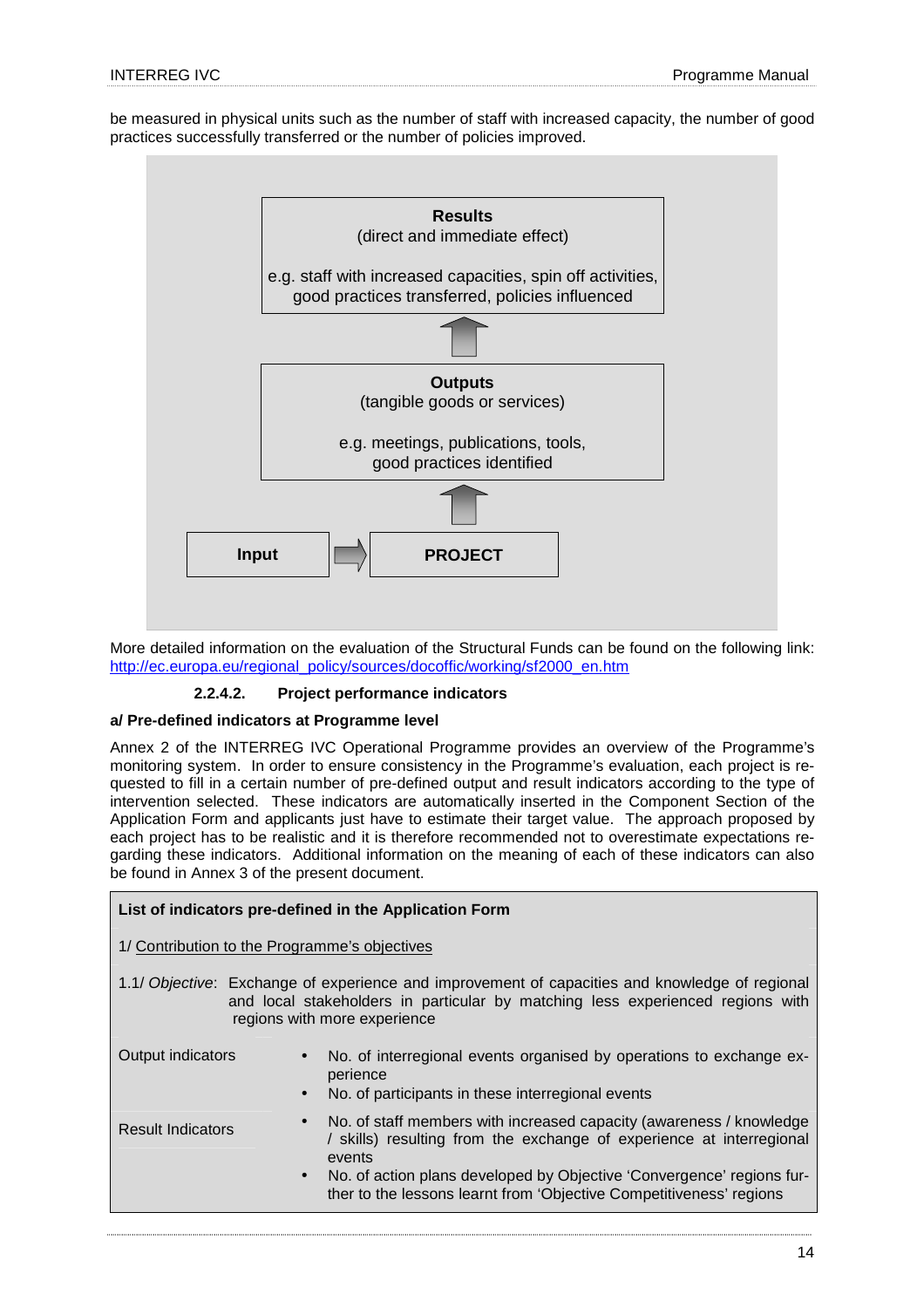| 1.2/ Objective: Identification, sharing and transfer of good practices into regional policies and<br>into EU Structural Funds mainstream programmes                                                                                                                                                                                                                                                                                                                                                                        |                                                                                                                                                                                                                                                                                                                                          |  |  |
|----------------------------------------------------------------------------------------------------------------------------------------------------------------------------------------------------------------------------------------------------------------------------------------------------------------------------------------------------------------------------------------------------------------------------------------------------------------------------------------------------------------------------|------------------------------------------------------------------------------------------------------------------------------------------------------------------------------------------------------------------------------------------------------------------------------------------------------------------------------------------|--|--|
| Output indicators                                                                                                                                                                                                                                                                                                                                                                                                                                                                                                          | No. of good practices identified by Regional Initiative Projects<br>$\bullet$<br>No. of good practices already identified and made available to re-<br>$\bullet$<br>gional and local actors involved in Capitalisation Projects                                                                                                          |  |  |
| <b>Result indicators</b>                                                                                                                                                                                                                                                                                                                                                                                                                                                                                                   | No. of good practices successfully transferred within Regional Initia-<br>$\bullet$<br>tive Projects<br>No. of action plans developed under Capitalisation Projects<br>$\bullet$<br>Amount of mainstream funds (Cohesion/ERDF/ESF) dedicated to the<br>$\bullet$<br>implementation of good practices coming from Capitalisation Projects |  |  |
|                                                                                                                                                                                                                                                                                                                                                                                                                                                                                                                            | 1.3/ Objective: Improvement of regional and local policies                                                                                                                                                                                                                                                                               |  |  |
| Output indicators                                                                                                                                                                                                                                                                                                                                                                                                                                                                                                          | No. of regional/local policies and instruments addressed in the field<br>$\bullet$<br>tackled by the project                                                                                                                                                                                                                             |  |  |
| <b>Result indicators</b>                                                                                                                                                                                                                                                                                                                                                                                                                                                                                                   | No. of regional/local policies and instruments improved in the field<br>$\bullet$<br>tackled by the project                                                                                                                                                                                                                              |  |  |
| 2/ General performance of projects                                                                                                                                                                                                                                                                                                                                                                                                                                                                                         |                                                                                                                                                                                                                                                                                                                                          |  |  |
| 2.1/ Management and coordination                                                                                                                                                                                                                                                                                                                                                                                                                                                                                           |                                                                                                                                                                                                                                                                                                                                          |  |  |
| Output indicator                                                                                                                                                                                                                                                                                                                                                                                                                                                                                                           | Average number of steering committee meetings organised by opera-<br>tions per year                                                                                                                                                                                                                                                      |  |  |
| 2.2/ Dissemination                                                                                                                                                                                                                                                                                                                                                                                                                                                                                                         |                                                                                                                                                                                                                                                                                                                                          |  |  |
| Output indicators<br>No. of press releases disseminated<br>$\bullet$<br>No. of brochures (no. of issues created, not no. of copies printed or<br>$\bullet$<br>disseminated)<br>No. of copies of brochures disseminated<br>No. of newsletters (no. of issues created, not no. of copies printed or<br>$\bullet$<br>disseminated)<br>No. of copies of newsletters disseminated<br>No. of dissemination events organised<br>No. of other events participated in (with presentations/stands about<br>the operation activities) |                                                                                                                                                                                                                                                                                                                                          |  |  |
| <b>Result indicators</b>                                                                                                                                                                                                                                                                                                                                                                                                                                                                                                   | No. of articles/appearances published in the press and in other media<br>Estimated no. of participants in events (organised and participated in)<br>Average no. of visits per month to an operation's website                                                                                                                            |  |  |

## **b/ Self-defined indicators**

In addition to the pre-defined indicators, each project has the opportunity to define its own output and result indicators. These 'self-defined' indicators have to be provided in the Component Section of the Application Form. Applicants have to make sure that the indicators they propose are meaningful and measurable. A clear distinction should also be made between output and result indicators.

| <b>Examples of self-defined indicators</b>                                   |                                                                                                                                                            |                                                                                                                                                                                         |  |
|------------------------------------------------------------------------------|------------------------------------------------------------------------------------------------------------------------------------------------------------|-----------------------------------------------------------------------------------------------------------------------------------------------------------------------------------------|--|
| <b>Example of projects</b>                                                   | <b>Output indicators</b>                                                                                                                                   | <b>Result indicators</b>                                                                                                                                                                |  |
| On water manage-<br>ment with a particular<br>focus on flood preven-<br>tion | - Number of river basins ad-<br>dressed within the project<br>- Number of comparative sur-<br>vey(s) on the number and<br>characteristics of recent floods | - Number of new projects dedicated to<br>water management resulting from the<br>exchange of experience<br>- Number of new river basin manage-<br>ment plans initiated through the coop- |  |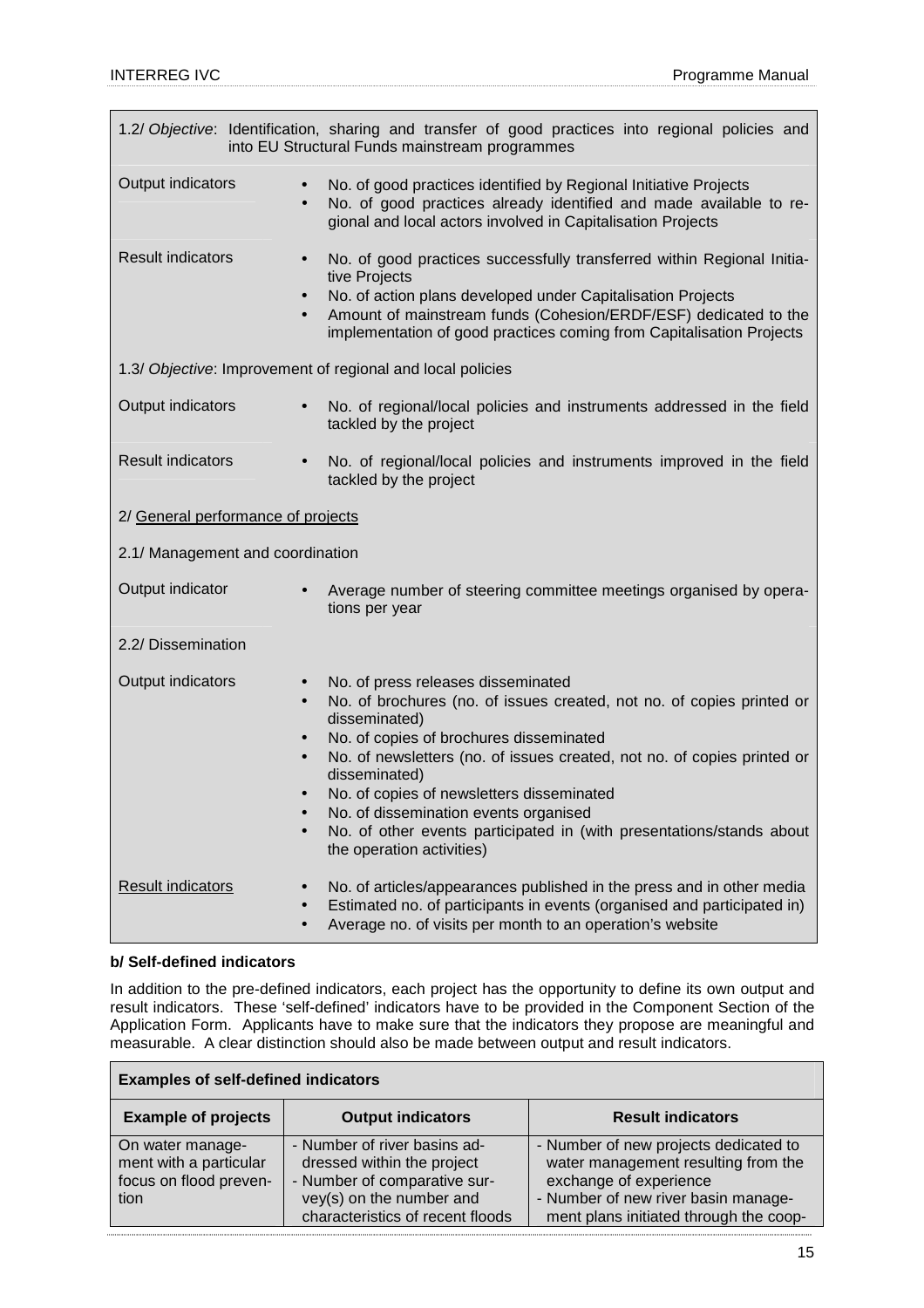|                                                                      | in the participating regions<br>- Number of flood awareness<br>campaigns that are analysed<br>within the project                                                                                                                  | eration<br>- Number of new tools developed for<br>flood awareness campaigns                                                                                                                                                                                                                                                                                                                                                                                    |
|----------------------------------------------------------------------|-----------------------------------------------------------------------------------------------------------------------------------------------------------------------------------------------------------------------------------|----------------------------------------------------------------------------------------------------------------------------------------------------------------------------------------------------------------------------------------------------------------------------------------------------------------------------------------------------------------------------------------------------------------------------------------------------------------|
| On the development<br>of regional/ local 'e-<br>government' services | - Number of innovative e-<br>government solutions identified<br>in the participating regions<br>- Number of joint events organ-<br>ised to raise awareness of local<br>policy makers on the develop-<br>ment of e-government      | - Number of new e-government applica-<br>tions initiated through the cooperation<br>- Number of local policy makers with in-<br>creased capacity on 'e-government'<br>issues                                                                                                                                                                                                                                                                                   |
| A mini programme on<br>cluster management                            | - Number of sub-projects sup-<br>ported<br>- Number of participants involved<br>in the sub-projects<br>- Number of existing clusters in<br>the participating regions<br>- Number of businesses repre-<br>sented in these clusters | - Number of new links established be-<br>tween businesses, research institutes<br>and public authorities<br>- Number of additional businesses join-<br>ing existing clusters thanks to the co-<br>operation<br>- Number of new clusters initiated<br>through the cooperation<br>- Number of new tools created to sup-<br>port cluster development (e.g. recruit-<br>ment of a 'cluster manager', creation<br>of new risk capital schemes available<br>to SMEs) |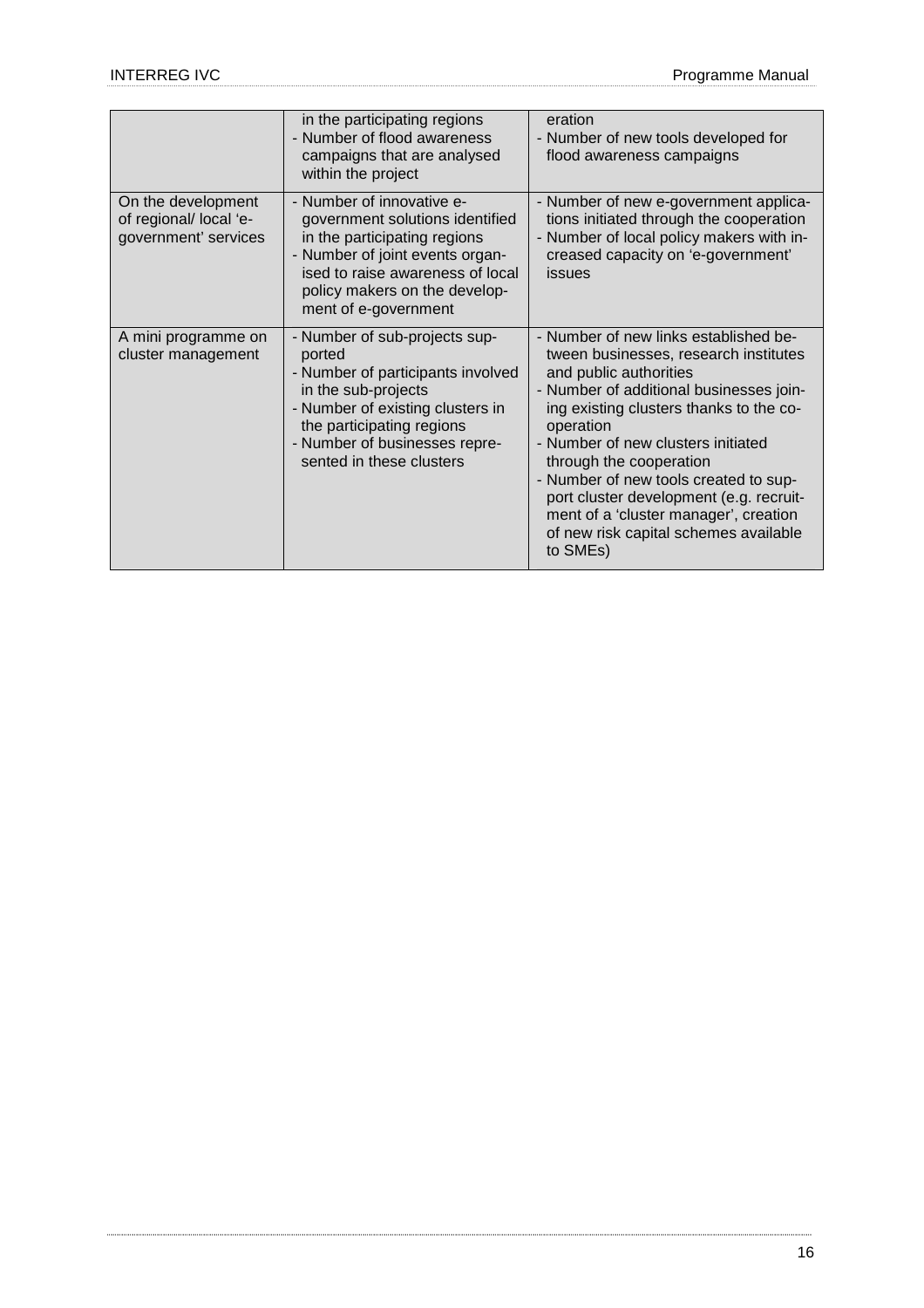## **2.3. Partnership**

## **2.3.1. Size of the partnership**

## Projects have to involve partners **from at least three countries, from which at least two partners must be from EU Member States and financed by the INTERREG IVC Programme**.

Besides these minimum requirements, which determine the eligibility of an operation, the partnership should always, as a general rule, facilitate efficient implementation and reflect the objectives of the operation. The number of partners involved in the project is also closely related to the intensity of cooperation. Finally, the complexity of a wide partnership should not be under estimated. Further recommendations for the suitable number of partners and participants by type of intervention can be found in section 2.1.

## **2.3.2. Partner funding**

## **2.3.2.1. Funding for partners from EU-Member States and from Norway**

Under the INTERREG IVC Programme, the eligible project activities are co-financed from the ERDF at either 75% or 85% depending on the Member State in which the partner is physically located (determined by its address). The other 25% or 15% has to be provided by the partners themselves. The source of the partners' own co-financing amount can be manifold. It can come from the partners' own budget, or from other public sources at central, regional or local levels.

It is not possible to receive an advance payment from the ERDF under the INTERREG IVC Programme. This means that each project has to pre-finance its activities until it submits a statement of expenditure and claims funds from the Programme for the activities carried out and paid in the past period. The Programme then reimburses 75% or 85% of the total eligible expenditure declared by each partner – ensuring that 15% or 25% is always provided from other public sources. Project partners therefore need to set aside sufficient liquidity if they are to become involved in INTERREG IVC projects.

## **Interregional Cooperation under Convergence and Competitiveness Programmes**

According to the Council Regulation (EC) No 1083/2006 art. 37 §6 (b), some regions may have foreseen a priority on interregional cooperation within their regional Convergence or Competitiveness Operational Programme. In principle, these regions should develop projects with other regions that have included the same reference to interregional cooperation in their Operational Programme. For cooperation projects under Convergence or Competitiveness Programmes, each partner will have its own contract with its own Managing Authority. As this offers significant coordination challenges across the partnership, this type of initiative should be dedicated to intensive cooperation projects with a limited number of regions.

It may occur that the above regions have to work with partners which do not have such a reference to interregional cooperation in their Operational Programme. In this case and in order to avoid additional complexity, it is strongly recommended that all the partners of the project apply to INTERREG IVC ensuring that no partner is in receipt of funding from its regional Convergence or Competitiveness Operational Programme.

In exceptional cases and if duly justified, some regions may use their regional funding to be involved in a project submitted to the INTERREG IVC Programme. They would not receive any INTERREG IVC funding, but would instead finance their participation with the budget of their regional programme, which would be listed as "other funding" in the INTERREG IVC application. The following conditions will apply to these particular projects:

- the region funded by its Operational Programme cannot be the Lead Partner of the INTER-REG IVC project. The Lead Partner bears all the administrative, financial and legal responsibility (see point 2.3.4) for the implementation of the operation. This is the reason why the Lead Partner has to be a 'full' partner in the operation.
- besides the partner(s) funded from the regional programme, the partnership has to involve at least two more partners which are from two other EU Member States and actually financed by the INTERREG IVC Programme.
- at least three partners who are from two other EU Member States and funded under IN-TERREG IVC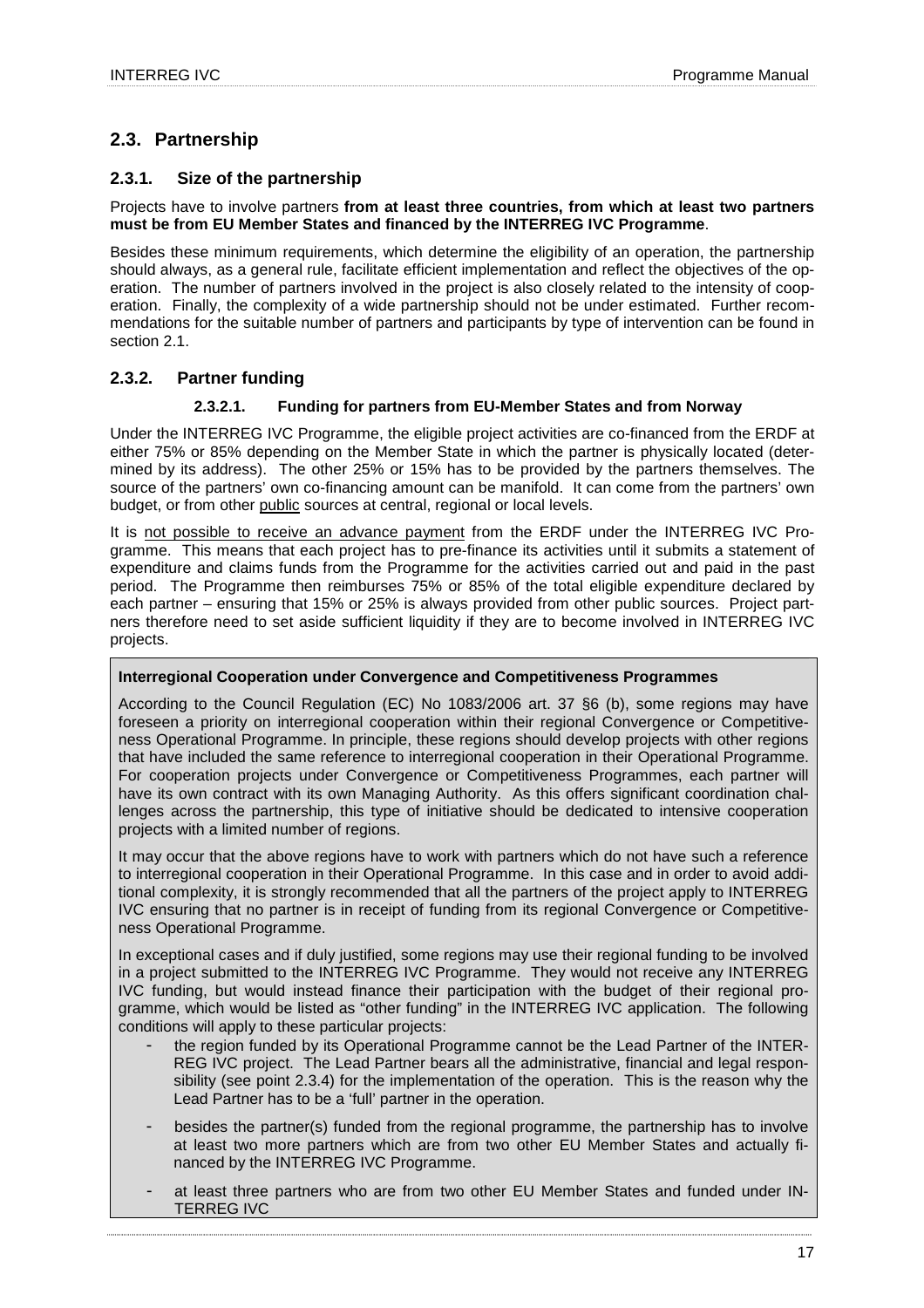- a partner has to be financed either under INTERREG IVC or under the regional programme, but not under both programmes at the same time. It should also be stressed that expenditure can only be financed from one funding source.
- the deadlines, approval and reporting procedures of the regional programmes will differ from the INTERREG IVC Programme and thus make the management of the activities of partners under different funding mechanisms complex. This should be taken into consideration when the project is set up.

Partners from Norway are not eligible to the ERDF, but can receive co-financing of 50% from preallocated national funds, which Norway makes available in the context of its direct participation in the INTERREG IVC Programme.

| Co-financing rate                   | <b>Participating States (EU + Norway)</b>                                                                                                    |
|-------------------------------------|----------------------------------------------------------------------------------------------------------------------------------------------|
| 75 % ERDF                           | Austria, Belgium, Denmark, Finland, France, Germany, Ire-<br>land, Italy, Luxemburg, Netherlands, Spain, Sweden, UK                          |
| 85% ERDF                            | Bulgaria, Czech Republic, Cyprus, Estonia, Greece, Hun-<br>gary, Lithuania, Latvia, Malta, Poland, Portugal, Romania,<br>Slovakia, Slovenia. |
| 50% pre-allocated Norwegian funding | Norway                                                                                                                                       |

## **2.3.2.2. Funding for partners outside the EU Member States and outside Norway**

The participation of partners from outside the-EU Member States and outside Norway is welcomed, but cannot be co-financed from the INTERREG IVC Programme. Their participation therefore has to be financed at their own cost. However, based on Article 21 of Regulation (EC) No 1080/2006, expenditure incurred in implementing parts of the operations outside the EU, Norway and Switzerland, especially in countries eligible to receive IPA funds<sup>4</sup>, can be co-financed if they are for the benefit of the operation and do not exceed 10 % of the operation's INTERREG IVC budget. The expenditure has to be budgeted, paid and borne by the EU or Norwegian partners. The related activity has to be explicitly mentioned and justified in the approved application.

In some cases it might be possible to obtain funding through other EU-instruments (such as ENPI or IPA) or through special national allocations. In case of co-financing from other EU instruments, the following has to be kept in mind:

- the financing provided by other instruments has to follow separate administration and monitoring, even if the project has been designed as a joint one.
- the approval deadlines and the administrative procedures of the different instruments vary and might not be in phase with the INTERREG IVC cycle. This should therefore be carefully considered by the partners when planning activities and budgeting costs.
- from the point of view of accountancy an item of expenditure can be allocated to only one programme. Actions budgeted and paid for by EU-partners and Norway and co-financed from the ERDF or the Norwegian allocation are reported to the INTERRREG IVC Programme. Other parts of the project budgeted and financed by other non-EU partners under other instruments, have to be monitored by the respective other management bodies.

In order to facilitate the participation of Swiss partners in INTERREG IVC. Switzerland has also reserved some funding. Swiss partners should refer to the Cantons in order to find out more about the availability of these funds. Further information can be requested through the Swiss INTERREG National Contact Point.

http://ec.europa.eu/enlargement/financial\_assistance/ipa/index\_en.htm.

 $\overline{a}$ 

<sup>&</sup>lt;sup>44</sup> IPA: Instrument for Pre-Accession Assistance, supports candidate and potential candidate countries for membership to the EU. For details see: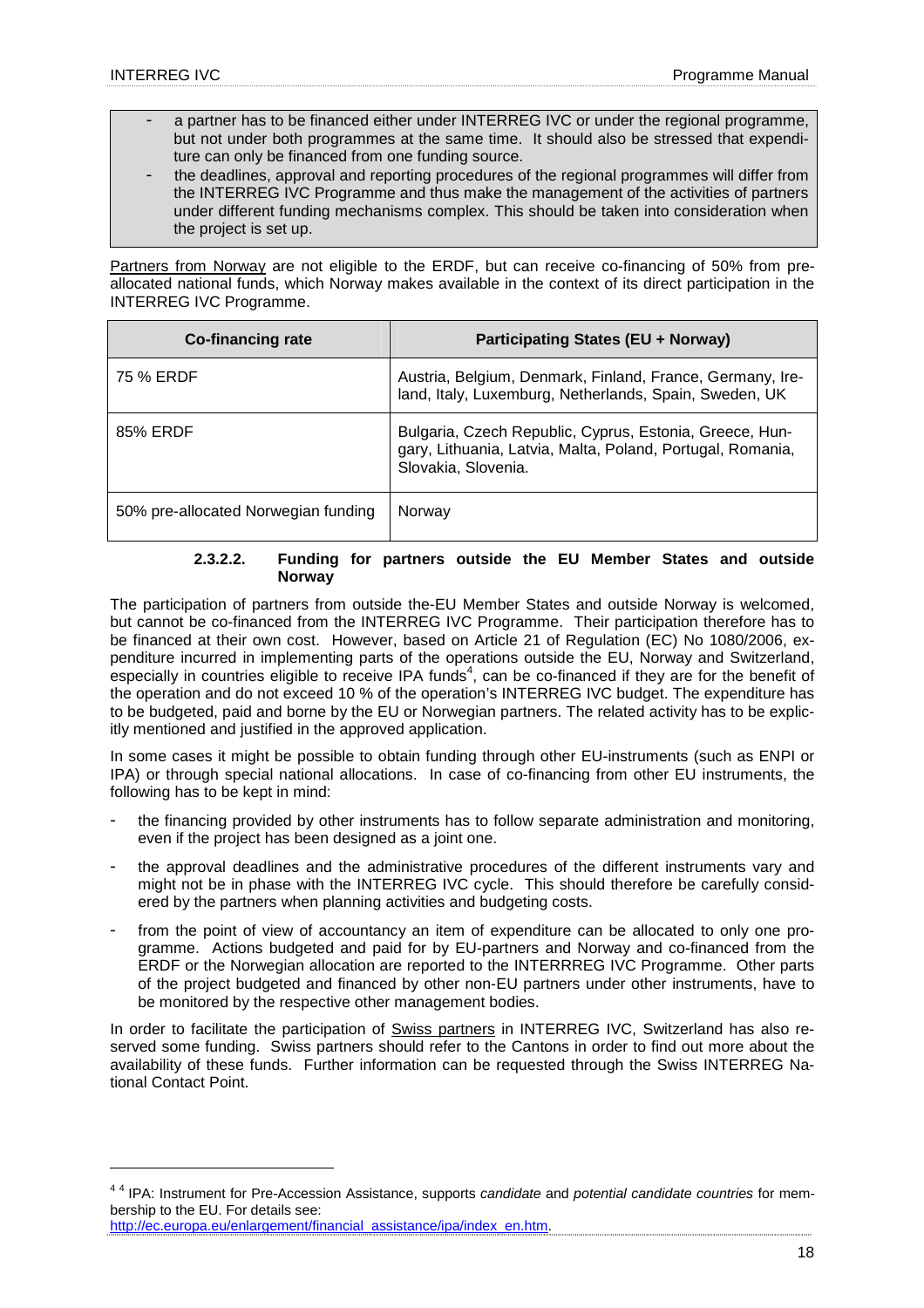## **2.3.2.3. Co-financing statement**

At the application stage, the INTERREG IVC Programme requires proof that the partner's own cofinancing amount has been secured and will be available for the project's implementation as laid out in the Application Form. This proof is delivered in the form of a co-financing statement. The co-financing statement is obligatory for EU and Norwegian partners as well as all other non-EU partners. It is a pre-requisite for a project to be eligible to the Programme. It is therefore important to take this requirement into account early on in the preparation phase so that the co-financing statement is available at the latest before the closure of the call when the application has to be submitted to the JTS. The templates for the different co-financing statements are available with the application pack on the Programme's website (www.interreg4c.net).

## **2.3.3. Partner status**

In order to be eligible to ERDF or to the pre-allocated Norwegian funding, beneficiaries have to be public authorities and bodies whose expenditure is considered as public expenditure in accordance with Article 2 (5) of Regulation (EC) No 1083/2006. This applies especially to bodies acting in accordance with Directive 2004/18/EC. The relevant section reads as follows.

## **Definition of body governed by public law**

Body governed by public law according to Directive 2004/18/EC, Art. 1 means any body:

(a) established for the specific purpose of meeting needs in the general interest, not having an industrial or commercial character;

(b) having legal personality; and

- (c) financed, for the most part, by the State, regional or local authorities, or other bodies governed by public law;
	- or subject to management supervision by those bodies;
	- or having an administrative, managerial or supervisory board, more than half of whose members are appointed by the State, regional or local authorities, or by other bodies governed by public law.

Each Member State is responsible for confirming the legal status of partners located on its territory. Therefore, in case of doubt about their status, the partner should contact its Member State representative directly. Member State contact details are available on the Programme web site (www.interreg4c.net).

The private sector (i.e. profit-making organisations or NGOs which do not fulfil the requirements mentioned above) can participate in operations at their own cost.

Furthermore and subject to procurement rules, the private sector can be subcontracted by partners to provide services or to assist in the implementation of certain activities.

Applications from national, regional or local authorities, or partnerships having at least a solid and relevant participation of regional and local authorities in them, will be considered with priority in the selection process. In order to maximise the impact of this programme on regional and local policies across the EU, applicants are strongly encouraged to include the relevant and competent public authorities in their operations.

These rules reflect the specific objectives of the INTERREG IVC Programme and the particular focus on the participation of regional and local authorities.

INTERREG IVC operations can only involve contributing partners. It is not possible to participate with an "observer" status. It is also not possible to participate as a "sub-partner" and to receive ERDF funding through another partner organisation/umbrella organisation officially listed in the Application Form. Any organisation that contributes to the implementation of the project and receives programme funding has to be listed as a formal project partner. In all other cases, any form of participation in the project would be considered as sub-contracting by one of the formal partners and therefore requires the respect of national and European procurement rules and a full payment from the partner on the basis of a contract and invoices.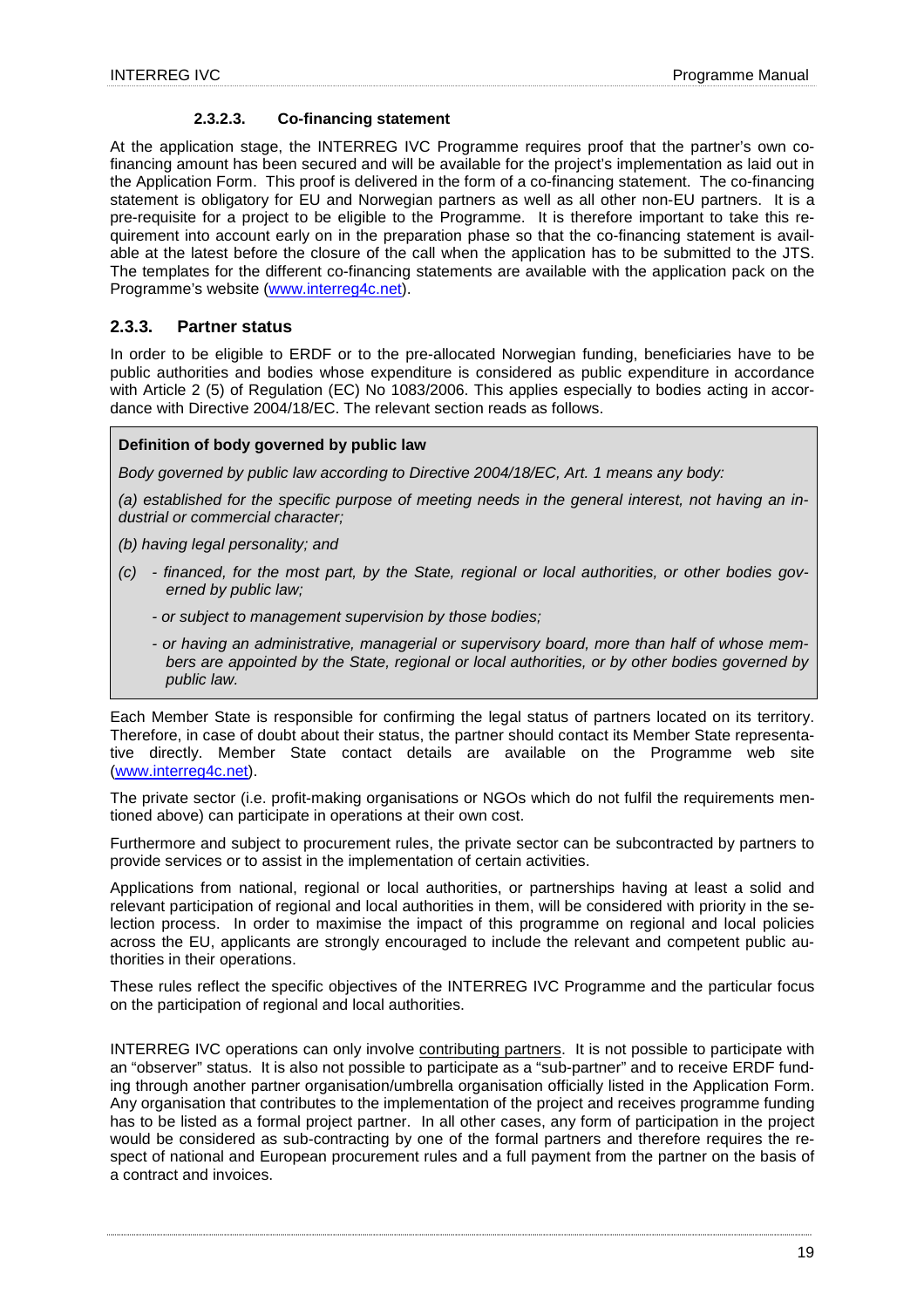The only case where ERDF is allocated through another partner organisation is the mini-programme: The main partners of the mini-programme allocate funding to sub-project participants on the basis of calls for proposals. Their expenditure is then reported as the expenditure of the main partner on whose territory the sub-project participant is located (see point 2.1.1).

## **2.3.4. The Lead Partner**

Each project must follow the so-called Lead Partner principle, which means that among the number of partners who carry out the project, one is appointed to act as Lead Partner and thus to forms the link between the project and the JTS/MA. The Lead Partner takes on the responsibility for management, communication, implementation and co-ordination of activities among the involved partners. The Lead Partner:

- signs and submits the Application Form on behalf of the partnership and
- should the project be approved, signs a subsidy contact with the Managing Authority for the total amount of the subsidy
- is responsible for the division of tasks among the partners involved in the project and ensures that these tasks are subsequently fulfilled in compliance with the Application Form and Subsidy Contract
- ensures an efficient internal management and control system
- makes certain that the project reports timely and correctly to the JTS
- requests and receives payments of programme funding
- transfers Programme funding to the partners without delay in compliance with the amounts reported in the progress report.

The full administrative and financial responsibility for the operation therefore lies with the Lead Partner. The Lead Partner may only be from the EU-MS or in well justified exceptional cases may also be from Norway. At the present time partners from Switzerland may not take on the role of a Lead Partner.

In order to ensure the implementation of these tasks, the Lead Partner has to set up an efficient and reliable management and co-ordination system. For this purpose each operation should appoint or sub-contract the following two positions for project management:

#### a coordinator

The coordinator is responsible for the organisation of the project's work. The coordinator should be qualified in European project management as well as in the thematic priority of the project. The coordinator should be able to act as a driving force in the partnership and to mobilise the partners in order to achieve the objectives laid down in the application within the given time.

#### a financial manager

The financial manager is responsible for the accounts, financial reporting, the internal handling of ERDF funds and national co-financing. The financial manager should work in close contract with the coordinator, the controllers and the partners in order to enable efficient financial management of the operation. The financial manager should be familiar with accounting rules, international transactions, EU and national legislation for the management of ERDF, public procurement and financial control.

The coordinator and financial manager should be fluent in English which is used for all communications with the JTS and other bodies involved in Programme management.

## **2.4. Details on budget and eligibility**

It is important that projects consider financial issues from the very beginning. This approach requires the involvement of all partners in the preparatory work and planning meetings during the development phase of the project application. Time invested prior to the submission of the application results in strong partnerships with clear responsibilities and well–justified budget allocations. Good preparation is fundamental to ensuring a prompt start to the project's activities after approval, as well as smooth project implementation thereafter.

It is certainly useful to estimate the funds potentially available and to take into account the recommendations for a reasonable project budget by type of intervention provided in section 2.1. However, the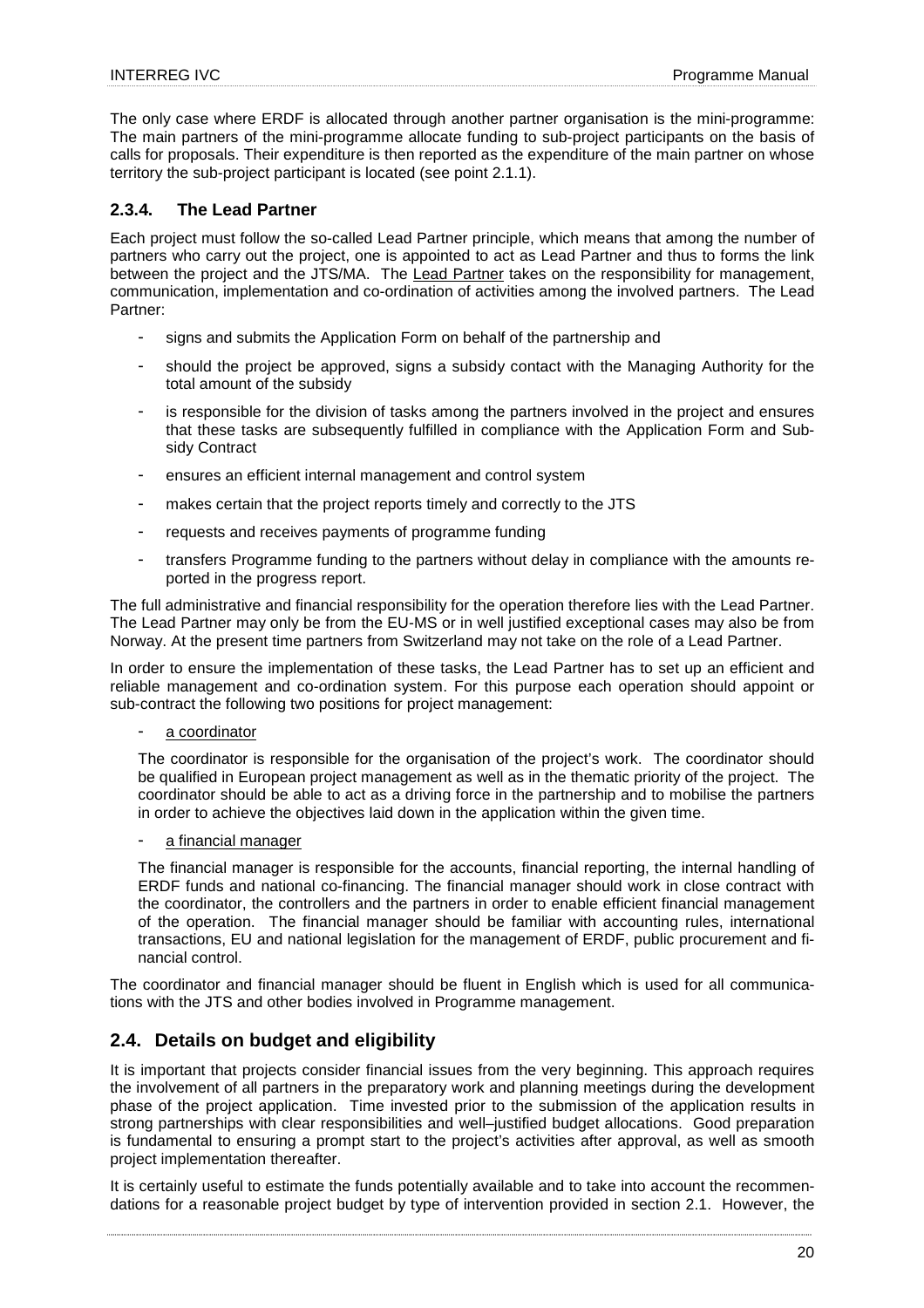detailed budget should always be prepared on the basis of the activities needed to meet the project's objectives and the resources required to carry out these activities within the time allowed.

The Application Form only requires a budget by budget line and component and a payment forecast for the whole partnership. However, the JTS strongly advises every project to develop a split by budget line, component and six-month period by partner as several countries will require these details for first level control purposes. In addition, it will then be easier for the Lead Partner to construct the budget for the whole partnership for the Application Form and to monitor partners' performance throughout the implementation phase.



(Source: Interact Point Qualification and Transfer: "Financial Management Handbook"; 2006; p. 80)

- 1. After constructing the project time plan, the Lead Applicant will have an overview of the main activities by component, the start and end dates of project activities, and also the outputs.
- 2. The Lead Applicant should identify the partners which are to be involved in carrying out the activities mentioned in the time plan precisely.
- 3. It is therefore advised to:
	- a) identify the resources needed by each partner to complete the activities by component.
	- b) approximate the related cost and forecast the payment date
	- c) reorganise these figures by budget line.
- 4. This leads to the detailed budget by partner, component, budget line and six-month period.
- 5. By aggregating the detailed budgets of partners, the Lead Applicant gets the total estimated amount per budget line, component and six-month period for the whole partnership for the Application Form.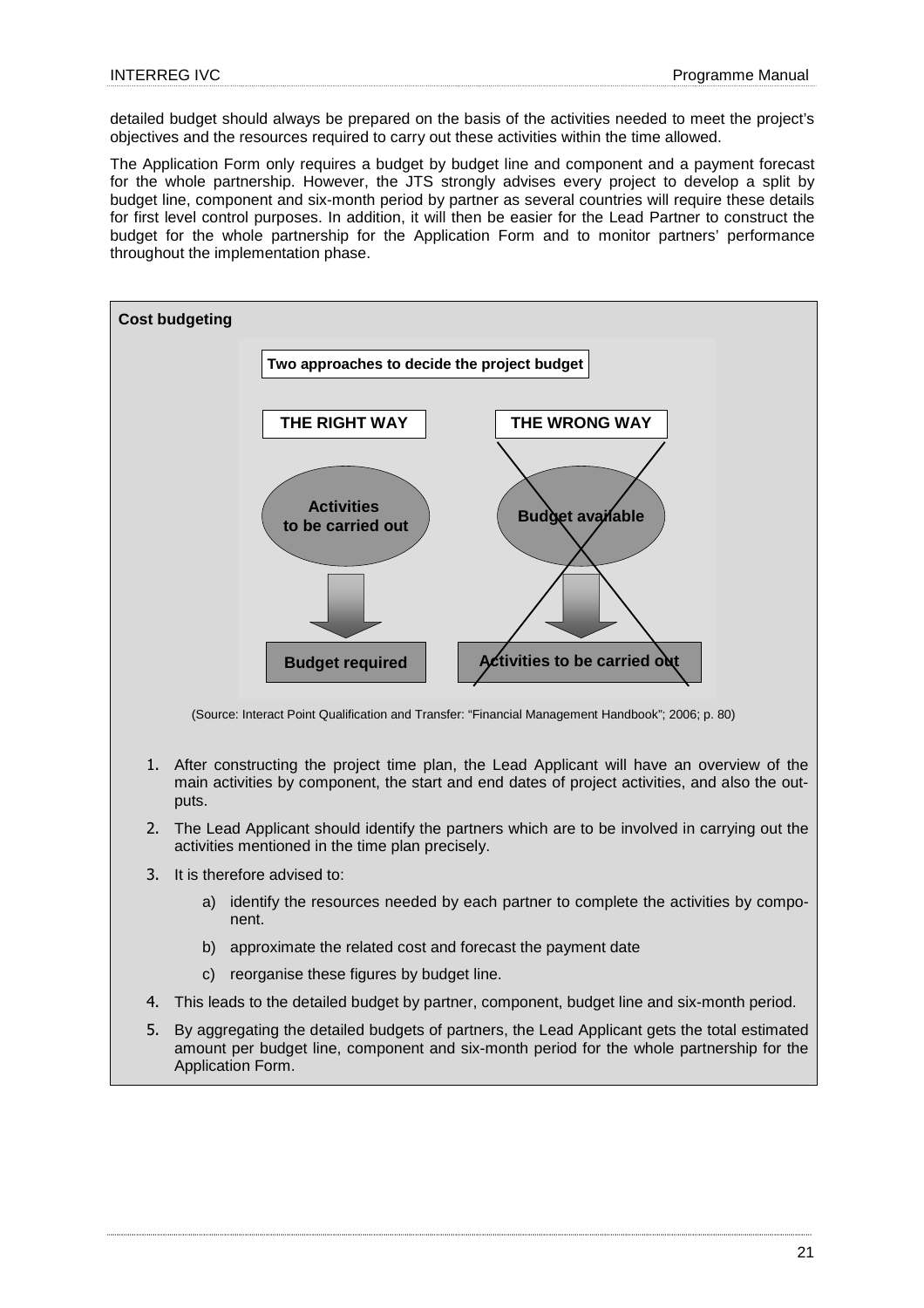## **2.4.1. Eligibility period**

With the exception of Preparation Costs (see below), costs for the operations are eligible from the date of approval by the Monitoring Committee<sup>5</sup> to the end of the month quoted as "finalisation month" in the approved application. The Monitoring Committee is expected to be held within 5 months after the end date of each call. Projects should then be ready to start implementation within 2 months following the date of approval by the Monitoring Committee.

In order to determine the end date of an operation it is important to take into consideration that all payments have to be made before this date in order to be eligible (incl. payment for the financial control of the last progress report). The project duration should therefore include two to three months after the end of the main project activities for the administrative project closure if one wants to be sure that all activities related to the preparation and control of the last progress report and the final report are eligible.

According to Regulation (EC) 1083/2006 Article 56, the Programme has to end on 31 December 2015. INTERREG IVC projects thus have to end by 31 December 2014 at the latest so that there is sufficient time for the submission and monitoring of the projects' last progress reports and for the JTS/MA (Managing Authority) to close the Programme in 2015. Besides this regulatory limit, recommendations for a suitable project duration (between 24 and 36 months - and exceptionally 48 months - depending on the type of intervention) can be found in section 2.1.

Preparation costs can only be eligible for successful operations approved by the Monitoring Committee and if they were incurred between 1 January 2007 and the date on which the Application Form has been submitted. These costs must be paid out before they are reported in the first progress report. The eligible preparation costs are subject to a ceiling of EUR 30,000.

## **2.4.2. The budget lines**

The **budget table** in the Application Form provides for a sub-division into the following budget lines:

staff

 $\overline{a}$ 

- administration
- travel and accommodation equipment

for the personnel employed by the partner institutions officially listed in the AF

- external expertise and services comprising experts' staff, administration + travel, equipment costs if applicable
- sub-projects only possible in mini-programme

It is possible to share costs between the partners. However, **it is important to note that the procedure for sharing costs and reporting them should always be checked with the controllers of each individual partner concerned (who will certify these costs).** Moreover, in the past, reporting shared costs has sometimes proved to be difficult. Some national auditors refused to accept the sharing of staff and administration costs. **It is therefore recommended to limit the shared costs to the costs falling within the scope of the budget line "external expertise and services"** (which can be more easily reported in a transparent way). Further information on reporting shared costs can be found in point 4.3.3.

## **2.4.2.1. Staff**

The staff budget line involves personnel costs for the time that the partner organisations' staff spends on carrying out the project activities in accordance with the Application Form (full-time or a certain percentage of total working time).

The persons whose staff costs are budgeted and later on reported must be directly employed by the partner organisations officially listed in the Application Form (e.g. internal project coordinator, financial manager, financial controller; in compliance with country specific control requirements).

 $5$  If a project is approved under conditions, the costs can still be eligible from the decision date of the Monitoring Committee (MC) provided that the project is finally approved later on. The implementation of the project activities in the period between MC approval and fulfilment of the conditions is thus undertaken at the project's own risk because it could theoretically happen that the project does not fulfil the conditions and thus is ultimately not approved.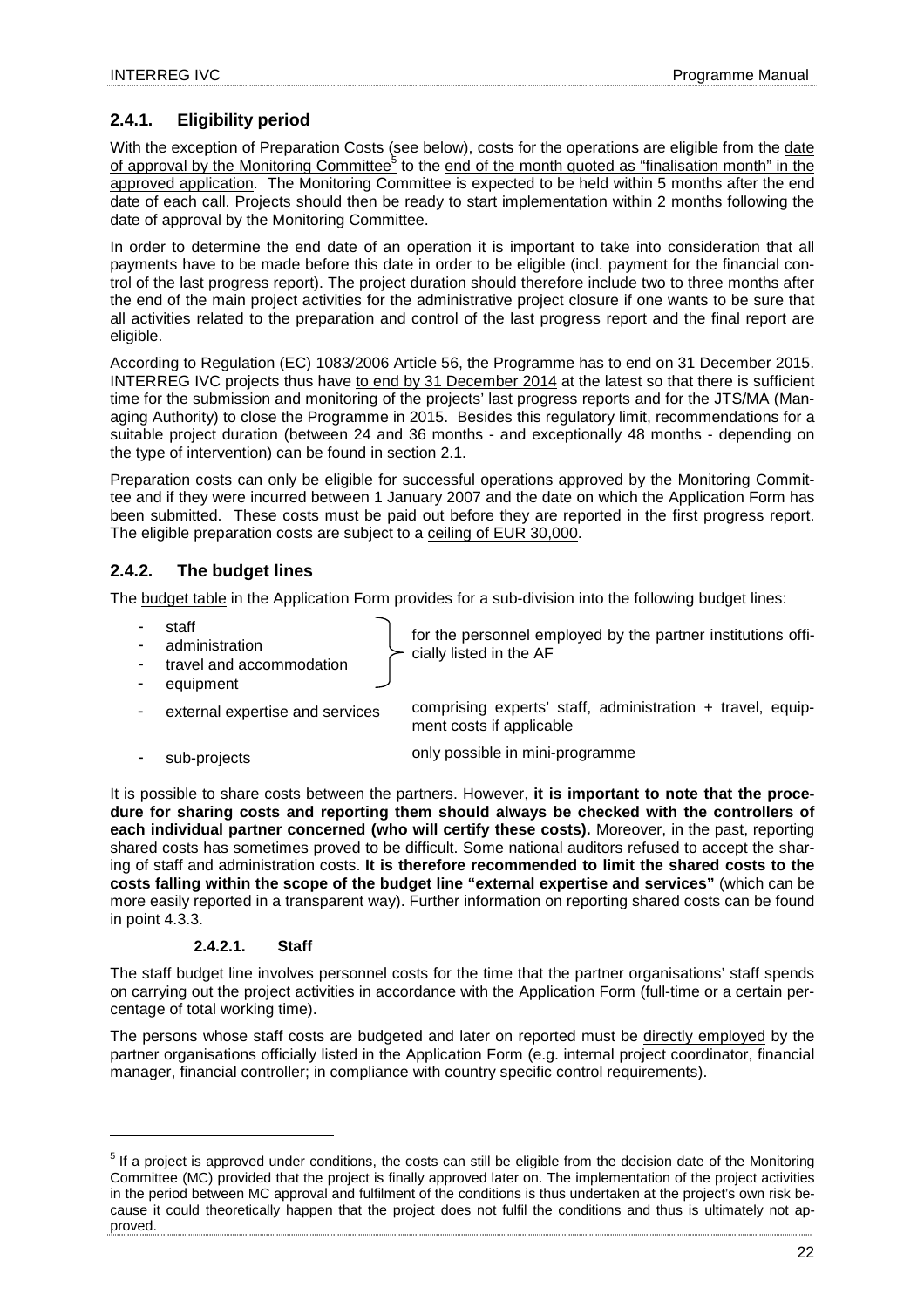It is not possible to report any staff costs of personnel external to the official partner organisations in this budget category. If the operation uses an external project coordinator, financial manager or external independent controller, the costs have to be specified, budgeted and reported under the budget line "External expertise and services".

## **Reporting staff costs**

While for budgeting purposes it is possible to use average rates and estimates, the reporting of staff costs has to follow the following principles:

- the calculation has to be based on the actual salary rate (employee's gross salary  $+$  employer's charges in accordance with national legislation) of the individual employee who is actually involved in the project activities. The calculation excludes any administration overheads.
- if the member of staff works less than 100% of their actual working time for the operation, the calculation must be based on the hourly rate resulting from the actual salary rate divided by the total number of hours worked by the staff member for the partner institution (as registered in institution's time recording system). This hourly rate is then multiplied by the number of hours actually worked on project activities.
- staff costs must be supported by documents that permit the identification of the employment relationship with the partner organisation (working contract), the real costs by employee (pay slips, payment proofs, calculation evidence for the determination of the staff time value/hourly rate), the overall working time (time recordings) and the time spent on carrying out activities in the context of the operation (record of tasks, project specific time sheets).

Staff costs are considered as a cash contribution (and not in-kind contribution) as they are actually paid by the partner institution.

#### **2.4.2.2. Administration costs**

Administration Costs may include cost items such as:

- **stationary**
- photocopying
- mailing
- telephone, fax and Internet
- heating, electricity
- office furniture, maintenance
- office rent
- other administration expenditure absolutely necessary for the successful completion of the operation and clearly resulting from project implementation

These costs may be direct or indirect general costs. While direct general costs can be identified as belonging directly to the project, indirect general costs (overheads related to the project activities) are calculated on a pro-rata basis.

Administration costs linked to services provided by external experts must be included in the budget line "External expertise and services".

#### **Reporting administration costs**

Administration costs have to fulfil the following criteria: they

- have to be eligible according to national rules and European regulations (in particular Regulations (EC) no. 1083/2006 Art. 56; no. 1080/2006 Art. 7; no.°1828/2006 Art. 48 to 53);
- must be calculated on the basis of actual costs and capable of verification, i.e. based on factual elements in the accounting system which can be verified by an auditor. No lump sums, overall estimations or arbitrary keys are allowed!
- show a direct link to the operation's activities:
- have not already been financed from other EU-funds:
- have not already been included in other budget lines or cost items.

In the case of indirect general costs (overheads related to the operation's activities) this means that the calculation is done pro-rata on the basis of the actual costs according to a duly justified, fair and equitable method that should remain the same during the whole implementation period. This means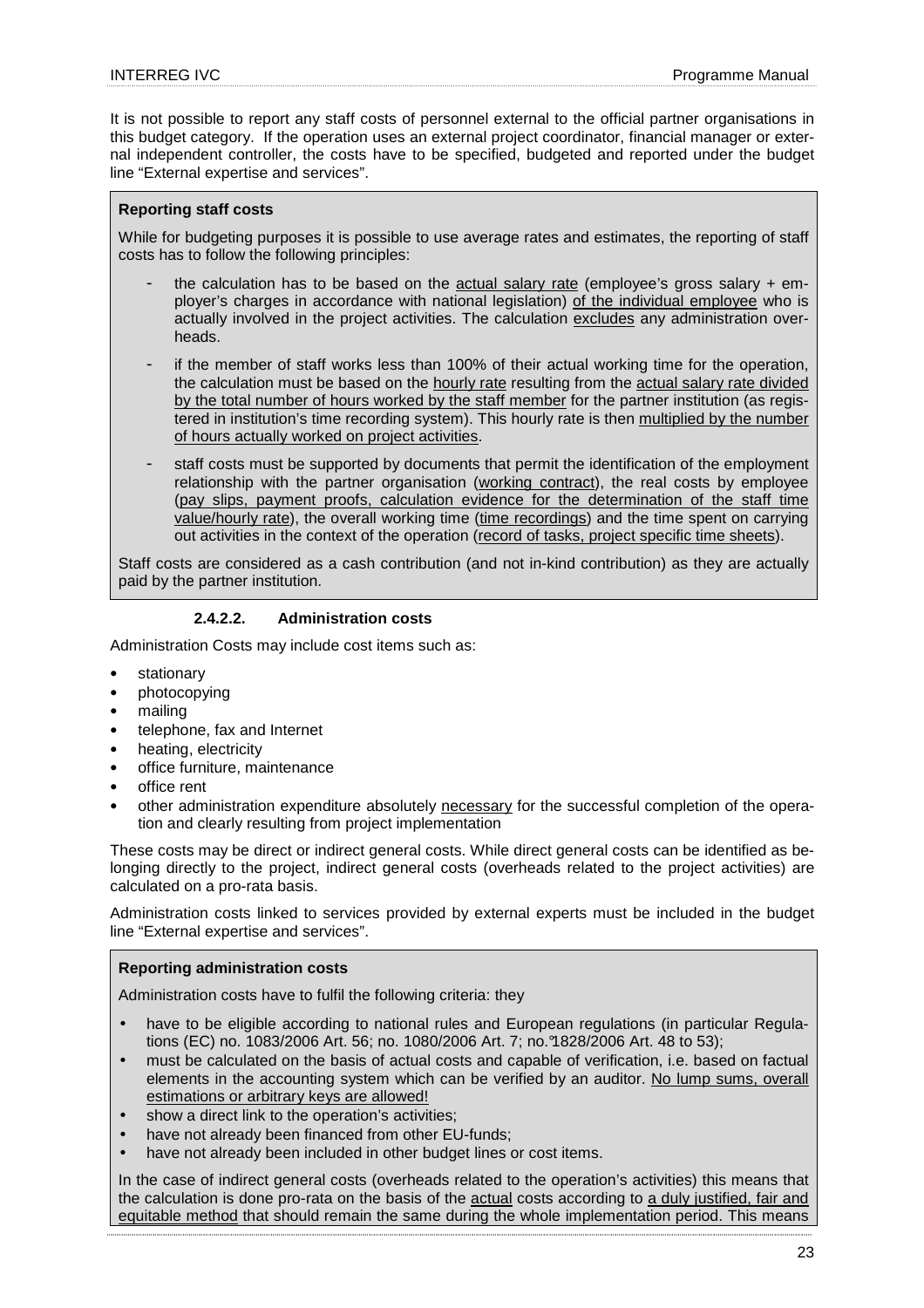that the costs are charged to the operation to the extent that they represent a fair apportionment of the organisation's actual administration costs and have been necessary for the successful completion of the operation.

The allocation of the organisation's eligible administration costs to the operation could be done on the basis of the following keys (depending on which key best reflects the type of cost):

- the ratio "number of people working for the operation / number of people working in the organisation or department" or
- the ratio "number of hours worked on the operation / number of hours worked in total in the organisation or department"
- the ratio "surface used by the personnel working for the operation/surface of the organisation or department"

The Regulation (EC) no. 1828/2006 Art. 52 also provides the possibility of using an average rate, which cannot exceed 25% of the costs which directly affect the level of the overhead (e.g. staff costs). This average rate should nevertheless be properly documented and periodically reviewed.

In any case, when it comes to reporting these costs, it has to be demonstrated that the administration costs reflect only costs which :

- were really borne by the organisation, and
- were necessary for project implementation.

If there have been problems with the reporting of administration costs in the past, it often resulted from partners trying to stretch the above-mentioned principles into grey areas. The reported administration costs have been artificially inflated through the inclusion of overhead cost categories which lacked a clear project link. **In case of doubt, it can only be advised to exclude the cost categories in question from the calculation to avoid problems later on.**

It is strongly recommended that the partner's agree the allocation key with their financial controller.

## **2.4.2.3. Travel and accommodation**

This cost category refers to the travel and accommodation costs of employees of the partner institutions officially listed in the Application Form and relates to their participation in meetings, seminars, or conferences taking place within the EU. Any trip must be clearly justified by the project's activities and be necessary for successful project implementation.

Travel and accommodation costs should be budgeted taking account of the national and/or internal rules of the respective partner organisation for reporting these costs later on. As a general rule the most economic form of transport and accommodation has to be chosen. Daily allowances for travel and accommodation are possible as long as the allowance is actually paid by the partner body to the employee and this is in line with the national or institutional conditions set for this partner body.

Similarly to the "Staff" and "Administration" budget lines, the travel and accommodation budget is also reserved to the personnel employed by the partner organisations officially listed in the Application Form. The travel costs of any external experts participating in project activities and to be financed by the project have to be budgeted under "External expertise and services".

## **2.4.2.4. Equipment**

This budget line refers to the purchase of equipment necessary for the successful implementation of the project. In the context of INTERREG IVC, this category usually refers to IT equipment such as a computer or a printers necessary for project coordination and financial management purposes. These purchases have to respect public procurement rules. The most economic type of equipment should be chosen. The equipment features/functions should be in line with the actual context of use.

As the purchase of equipment cannot be a core element in an INTERREG IVC project, it should remain exceptional and, if they are necessary, it is highly recommended that these costs do not exceed 5% of the total costs.

## **Reporting equipment costs**

Equipment items that have been initially planned in the Application Form can be reported:

either as a single declaration at the time of purchasing the equipment, after receipt and payment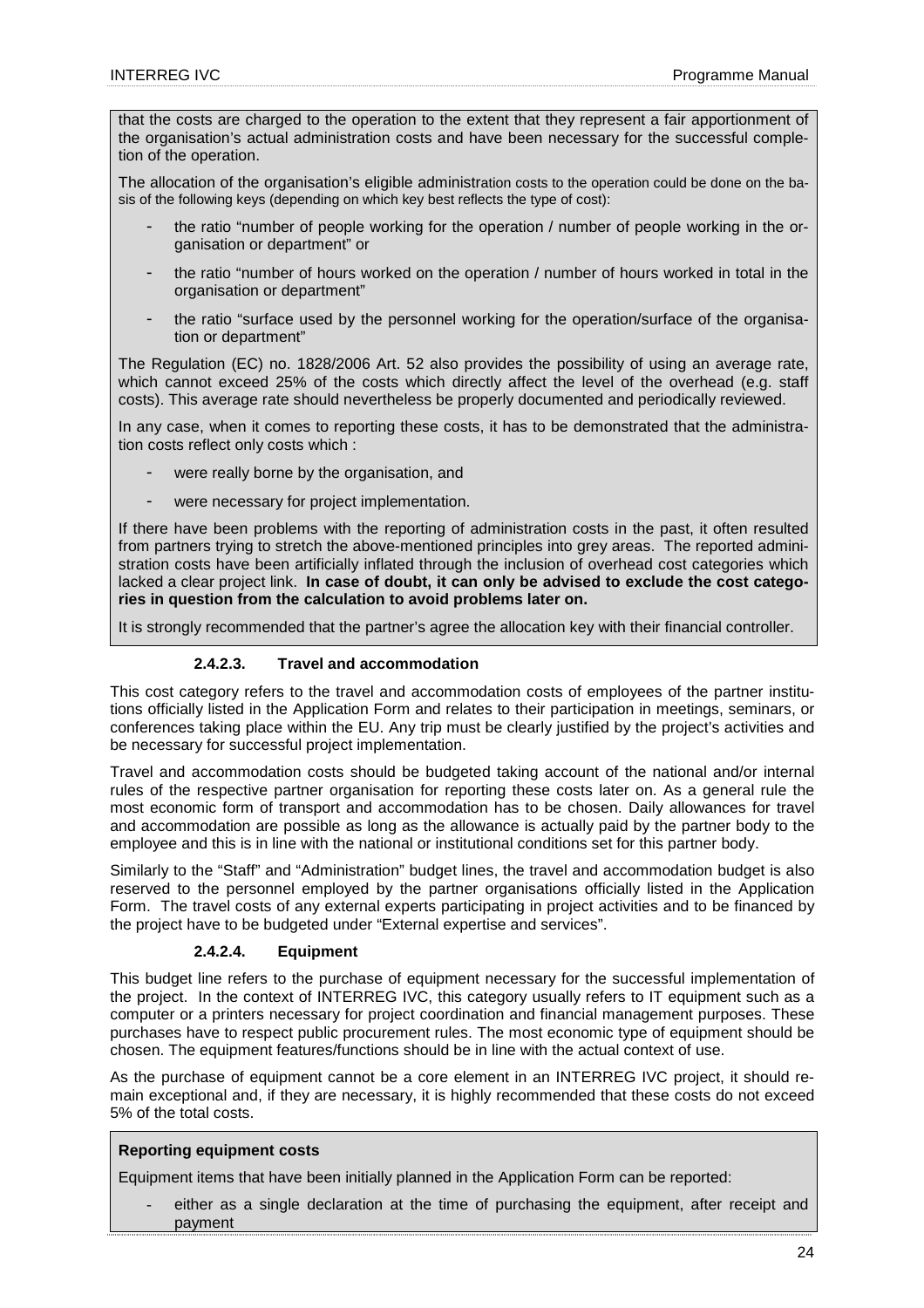or by depreciating the cost of the equipment, by applying national accounting regulations.

It has to be ensured that the items:

- have not already been financed by other subsidies (e.g. EU, national or regional) and
- have not already been depreciated
- are not already included as indirect costs in another category such as the administration budget line.

Generally, the purchase should be made well before the end of the project.

The amount for equipment has to reflect the actual use of these items in the context of the project. If it is not exclusively used for project purposes, only a share of the actual cost can be allocated to the project. This share has to be calculated according to a fair, justified and equitable method.

An inventory of the purchased items as well as the documentation of the method for reporting them (single declaration or depreciation, full or partial use for the project) has to be kept for accounting, control and audit purposes.

The equipment budget has to be specified in the Application Form. In particular, the nature of the equipment to be purchased, the partner responsible for this purchase and the budget have to be provided.

#### **2.4.2.5. External expertise and services**

The term "external expertise and services" is applied to expenses paid by the partners on the basis of:

- contracts/agreement and
- invoices/request for reimbursement

to external service providers who carry out certain tasks for the operation because the partners lack the resources to carry them out themselves. These might include, for example:

- external project coordination or financial management,
- external independent financial control (in compliance with country specific control requirements)
- website design and hosting,
- drafting, lay out, printing of promotion material such as newsletters,
- external event organisation,
- meeting room rental and catering,
- interpretation/translation,
- studies and surveys.

It may also include the cost of external speakers and external participants in project meetings and events if:

- the added-value of their participation and payment of their costs by the partners can be clearly demonstrated and
- the cost will be definitively paid and borne by partners officially listed in the Application Form.

There are no fixed rates or ceilings established by the Programme for budgeting and reporting external expertise and service costs. Normal market rates resulting from public procurement procedures apply.

#### **Public procurement**

Whenever a project purchases services, goods, equipment, etc. externally, public procurement rules must be adhered to, including European public procurement rules and the relevant national and internal rules of the partner responsible for subcontracting. As the national rules result from a transposition of the EU directives on public procurement into national law, the rules may vary between the countries.

The fundamental principles of public procurement (transparency, non-discrimination and equal treatment and effective competition) also apply to purchases of services and goods below the EU-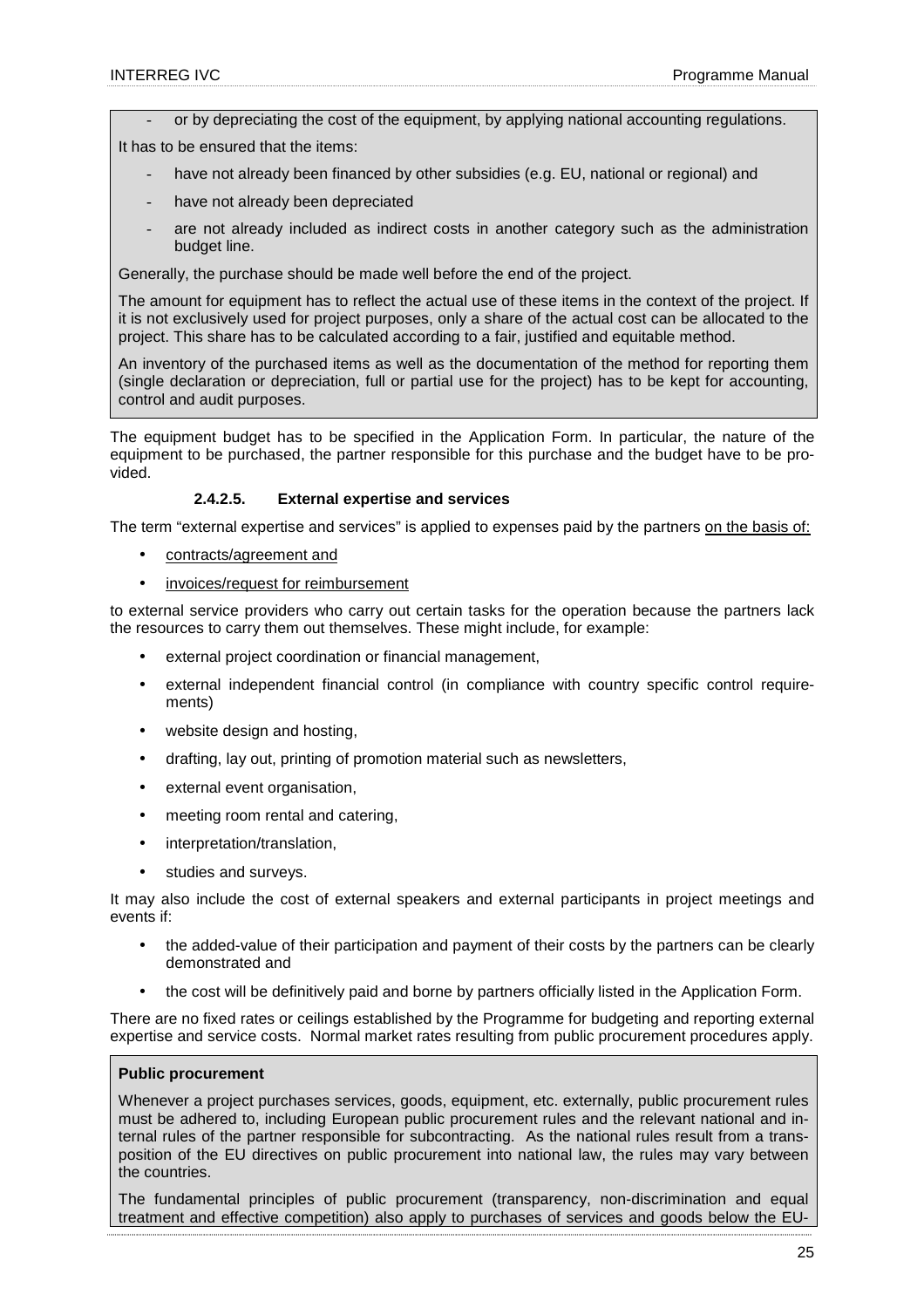threshold values. The procurement requirements below and above the thresholds mainly differ with regards to the set of formal procedures that a sub-contracting body has to go through (e.g. requirements for publication of the tender documents, minimum duration of the publication). The adherence to public procurement procedures should be well documented. Documents such as public procurement notes, terms of reference, offers/quotes, order forms, and contracts have to be available for financial control and audit purposes.

Projects shall comply with public procurement requirements. Projects which cannot provide documentary proof of compliance with European, national and their own internal public procurement rules risk losing ERDF funding.

The external expertise or service has to be specified in the Application Form. In particular, the following elements should be described: the nature of the expertise or service, the partner responsible for sub-contracting, the budget, the partners with whom the costs are to be shared if applicable (for further information about reporting shared external expertise or service costs see point 4.3.3).

## **2.4.2.6. Sub-project funds**

Sub-project funds have to be budgeted only in case of a project opting to work as a mini-programme. Under this budget line, the mini-programmes are asked to forecast the expenditure on sub-projects to be selected on the basis of an open call for proposals and a transparent assessment and selection procedure. The expenditure of the sub-project participants will then be reported under the budget line sub-project funds. It will be included in the expenditure of the main partner on whose territory the subproject participant is located.

## **2.4.3. Other eligibility considerations**

When project managers prepare their budget, it is important to take into account the eligibility rules for ERDF funded expenditure defined in :

- Regulation (EC) No 1083/2006, Art. 56,
- Regulation (EC) No 1080/2006, Art. 7,
- Regulation (EC) No 1828/2006 Articles 48 to 53,
- the rules laid out in the Programme Manual and
- relevant national rules and requirements.

In this context, the following points should be highlighted:

## **a) VAT**

VAT does not constitute eligible expenditure unless it is genuinely and definitively borne by the partner. VAT which is recoverable by whatever means cannot be considered as eligible even it is not actually recovered by the partner.

#### **b) Financial Charges**

Charges for transnational financial transactions are eligible but interest on debt is not. Where the implementation of an operation requires a separate account to be opened, the bank charges for opening and administering the account shall also be eligible. Fines, financial penalties foreign exchange losses are not eligible.

#### **c) In-kind contribution**

In the context of INTERREG IVC, contributions in-kind (e.g. through voluntary unpaid work) will not be considered as eligible expenditure.

Staff costs for personnel working in one of the partner institutions on the basis of an employment contract and receiving a regular salary do not count as in-kind contribution, but as a cash contribution, since staff costs are actually paid by the partner institution.

#### **d) Revenue**

If a project generates revenue for example through services, conference participation fees, sales of brochures or books, it must be deducted from eligible costs in full or pro-rata depending on whether it was generated entirely or only partly by the co-financed operation. The ERDF funding is calculated on the basis of the total cost after deduction of any revenue.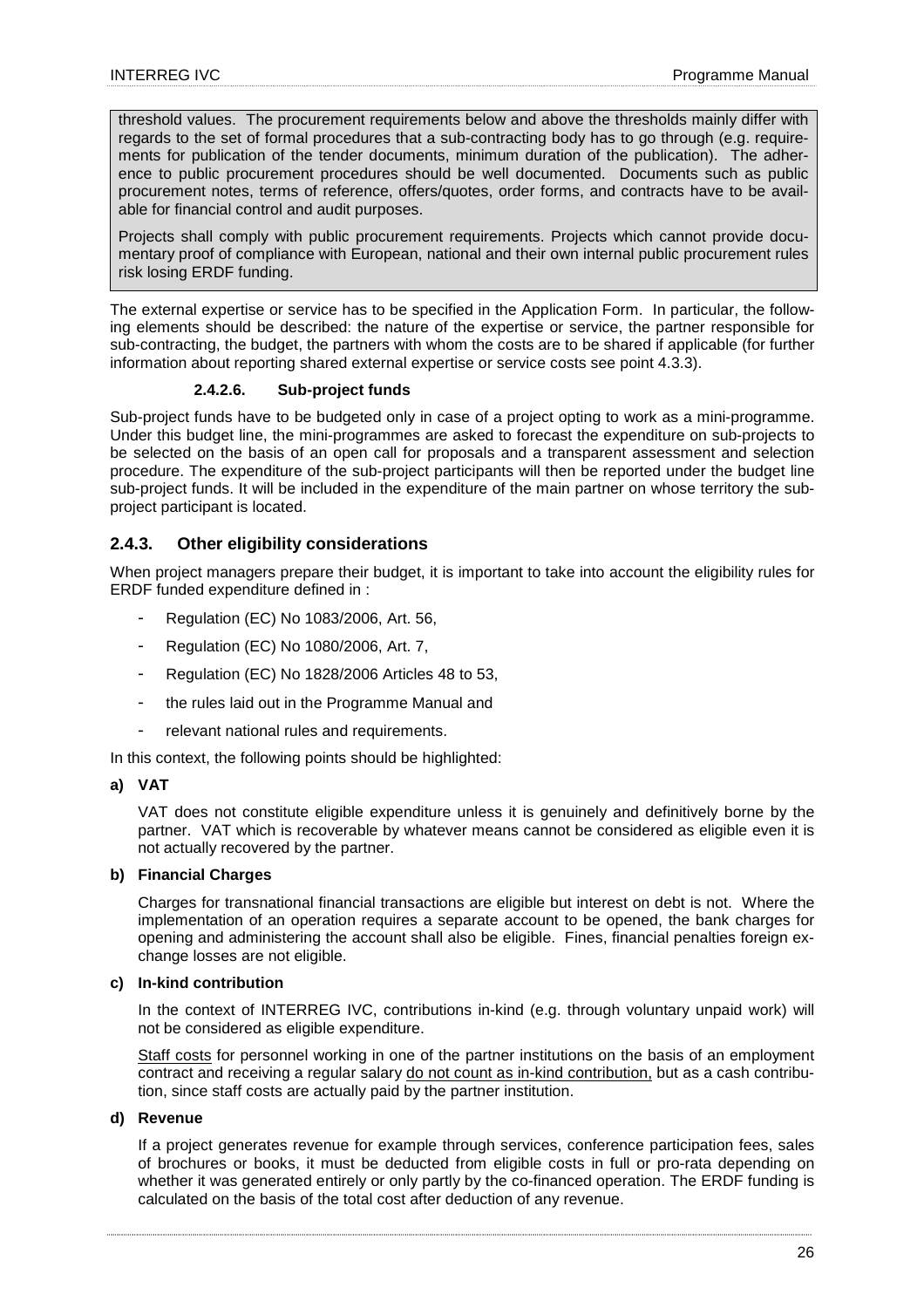## **e) Expenditure already supported by other EU or other national or regional subsidies**

Expenditure which is already co-financed from another EU-funding source is not considered to be an eligible cost in the context of the INTERREG IVC operation. If an expenditure item is already fully supported by another national or regional subsidy, it is also not considered eligible as it would result in double-financing. In the case of partial subsidy by national or regional sources, the cost can be considered as eligible only if the national or regional subsidy does not exceed the national co-financing share for that expenditure (15 or 25% depending on the Member State in which the partner is located). In this case, the national or regional funding institution should also be notified to ensure compatibility.

## **2.4.4. The payment forecast**

Programmes need to know how much will be claimed and when for two purposes.

1. Every year on 30 April, the JTS has to provide the European Commission with a spending forecast.

2. The Programme financial tables indicate the ERDF allocations per year, which have to be spent within a certain time frame or will otherwise be lost (decommitment rule). The projects' payment forecasts give information on the contribution each project will make towards meeting the financial targets each year. If sufficient ERDF commitments are made at an early stage of the Programme and the projects report as forecasted, the Programme should not have any major problems in meeting these targets.

#### **The Decommitment Rule (n+3/n+2)**

At the beginning of every year the Commission allocates a certain ERDF amount to the INTERREG IVC Programme. For the allocations of the years 2007 to 2010, the ERDF amounts have to be spent within four years of the year when it is committed (n+3, where 'n' is the year of commitment)

For the allocations of the years 2011 to 2013, the ERDF amounts have to be spent within three years of the year when it is committed (n+2).

Any of these allocations which at the end of 3/2 years are not covered by Programme expenditure will be lost. If this loss results from certain projects lagging behind their spending targets, the Programme will be obliged to reduce the budget of these projects. Therefore, the payment forecast becomes part of the Subsidy Contract, which also includes provision that any amounts which are not reported in time and in full may be lost.

The first year of potential decommitment for the INTERREG IVC Programme is 2010.

The spending forecasts should take into consideration the following elements:

- the reporting periods run from January to June and from July to December each year.
- the spending forecast should be an estimation of the actual payments to be done in a certain period. Therefore, it only partly reflects the activities taking place in a certain period. Indeed, if an activity is carried out close to the end of a reporting period, the related payment may only be possible in the following period and the costs should therefore be budgeted only in the following reporting period.

Projects will be monitored on the basis of the payment forecast. If the Programme does not meet its annual spending target because some projects are lagging behind their spending forecast or do not report in full and in time, it is likely that these projects will lose funds. It is therefore important that proiects:

- carefully prepare a realistic spending forecast,
- are ready to start project implementation very quickly after project approval
- monitor these aspects effectively during implementation and
- ensure regular, timely and full reporting.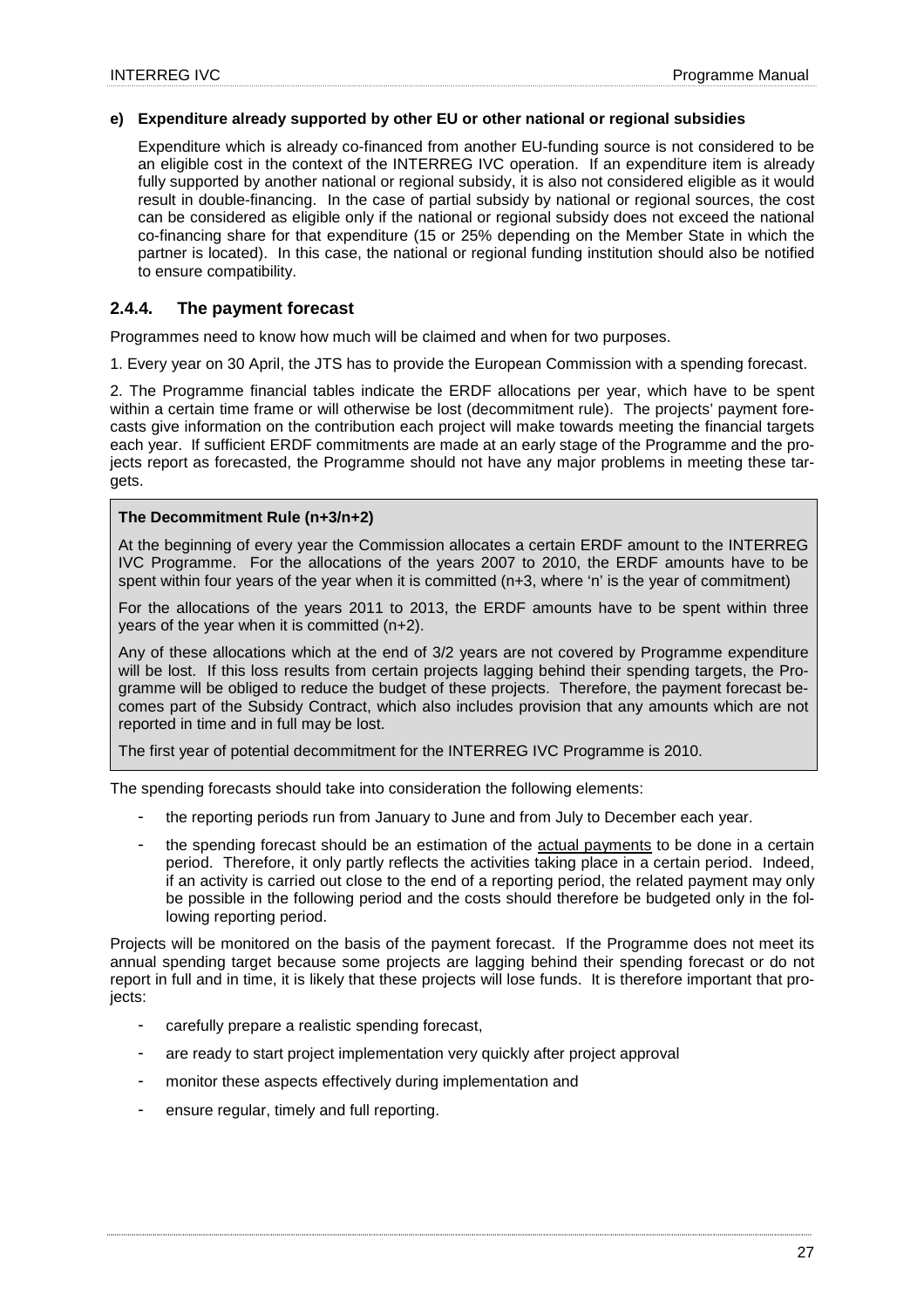## **3. Application and selection**

## **3.1. Project ideas and partner search**

INTERREG IVC provides the opportunity for institutions involved in regional policy to gain access to the experience of partners in other parts of Europe. Specific project ideas can be developed by regional and local authorities throughout Europe based on their specific responsibilities and interests. The search for partners should start at an early stage of the project's preparation phase in order to properly involve the possible partners in the preparation of the proposal. Early contacts between the future partners also contribute to building trust and confidence within the partnership, which can facilitate the future management of the project. As far as partner search and the development of project ideas are concerned, the Programme provides two main tools to future applicants.

First, a Project Idea and Partner Search Database is available on the Programme's website (www.interreg4c.net). All those who would like to publish their project idea and market it to future potential partners are welcome to submit this idea through a standard form. Similarly, bodies looking for interesting project ideas can search this database using key words.

Second, Partner Search Forums will be regularly organised at the Programme level. At these forums, a certain number of facilities will be proposed to help participants to promote their project ideas or to find relevant partners according to the theme they are interested in. Details of these events will also be published on the INTERREG IVC web site.

| <b>Information Point (IP)</b> | Geographical area                                                                   |
|-------------------------------|-------------------------------------------------------------------------------------|
| Katowice (Poland)             | Austria, Czech Republic, Hungary, Poland, Slovakia, Slovenia,<br>Bulgaria, Romania  |
| Lille (France)                | Belgium, France, Ireland, Luxembourg, Netherlands, United King-<br>dom, Switzerland |
| Rostock (Germany)             | Denmark, Estonia, Finland, Germany, Latvia, Lithuania, Sweden,<br>Norway            |
| Valencia (Spain)              | Cyprus, Greece, Italy, Malta, Portugal, Spain                                       |

The four Information Points based in Katowice, Lille, Rostock, and Valencia may also be able to facilitate partner search by identifying suitable partners in their area.

Member States are also strongly recommended to appoint National Contact Points for the INTERREG IVC Programme. These contact points may provide additional assistance to project applicants.

## **3.2. Preparing an application**

As mentioned under section 3.1, the application should be developed in close cooperation with the future partners. The preparation of a good application can only be ensured after a careful study of the Programme documents. In particular, the information provided in the Programme Manual is crucial for applicants. For instance, the description of the eligibility and quality criteria (see section 3.4) provides useful information on the Programme requirements and on the way the applications are assessed.

Applications have to be completed in English as it is the working language of the Programme. Applications submitted in another language will be considered ineligible.

The Application Form is an Excel document, which includes a number of automatic links and formulae. These features ensure that error messages appear in the form if it is not properly filled in. This will significantly reduce the risk of submitting ineligible applications. This also means that the protection on the Excel document must not be removed. Detailed instructions on how to fill in the Application Form are also provided in the Application Form itself.

Should further assistance be required on project development and application procedures, applicants should not hesitate to contact the Joint Technical Secretariat and the four Information Points by phone or email. In addition, individual consultations or workshops for applicants will be regularly organised.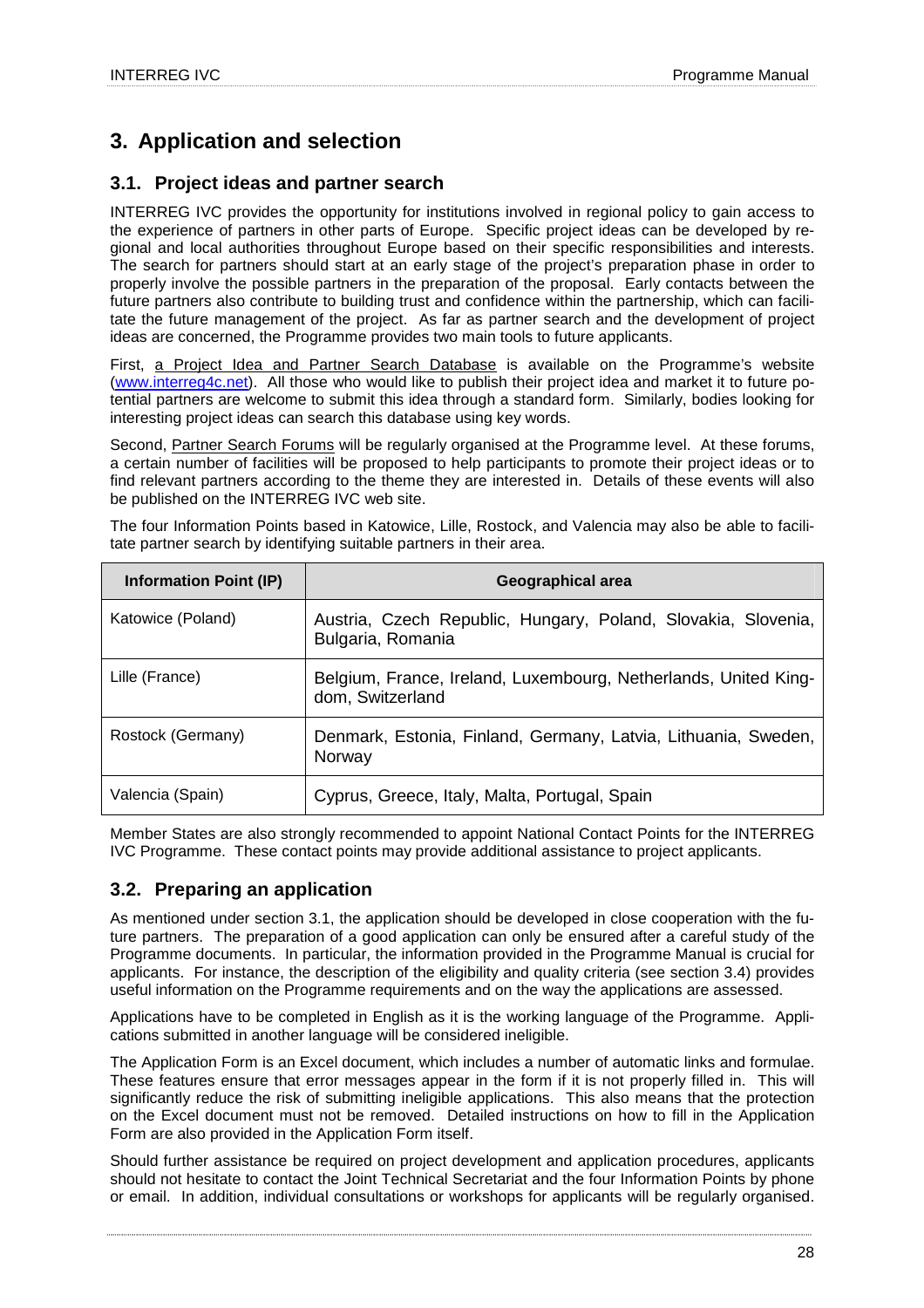All the relevant information for project development and applications including contact details for the JTS and for the Information Points is on line on the Programme's website: www.interreg4c.net

## **3.3. Submitting an application**

Applications are submitted to the Programme through calls for proposals, which will be organised on a regular basis between 2007 and 2011. They can be submitted at any time between the launch date and the closing date of each call. The characteristics of each call have to be carefully checked by applicants on the Programme's website.

The Application Form has to be submitted electronically by e-mail, as well as in an original and duly signed unbound hard copy, the latter is considered to be the official application. The paper version of the Application Form must also include the two following compulsory annexes:

- co-financing statements from all partners,
- project time plan (model available on the Programme's website).

The above documents have to be sent to the Joint Technical Secretariat before the deadline set by the call for proposals. The electronic version of the application has to be submitted at the latest by the end date of the call. Similarly, the original hard copy signed, stamped and dated has to be sent at the latest by the same date. This eligibility criterion will be checked through the date of the postal stamp on the envelope.

Co-financing statements must be attached to the application for all partners including the Lead Partner. The original co-financing statements or at least faxed copies must be sent together with the printed and signed Application Form by mail. This document will have to state the exact amount of national co-financing for each partner. They should also be printed on letter headed paper of the institution. Finally, they should be dated, stamped and signed by the relevant person within the institution. Only the standard forms included in the application pack shall be used and the wording must not be amended. The template of the co-financing statement for Partners from EU Member States and Norway as well as for non EU Member States is available on the Programme's website.

## **3.4. Selection procedure**

After submission, each application will be subject to a two-step selection procedure. At first, projects will be checked against the eligibility criteria in order to ensure that they fulfil the technical requirements of the Programme. The eligibility assessment will be performed by the Joint Technical Secretariat.

Only projects that satisfy the eligibility criteria will be subject to quality assessment. The quality assessment is based on a scoring system and results in a ranked list of all the applications submitted. It will be carried out by the Joint Technical Secretariat with the assistance of external experts.

## **3.4.1. Eligibility Criteria**

The eligibility assessment is a 'yes or no' process. Each INTERREG IVC project has to fulfil the following eligibility criteria:

## **Eligibility Criteria**

- 1. The Application Form has been submitted in due time in original and electronic versions;
- 2. The Application is complete and includes:
	- the Application Form,
	- the co-financing statement for each partner,
	- the project time plan.
- 3. The Application is fully and properly filled in according to the instructions (no error messages appear in the document).
- 4. All co-financing statements are printed on letter headed paper, are signed, dated and stamped and the sum stated in the statement corresponds to the national co-financing amount indicated in the Application Form.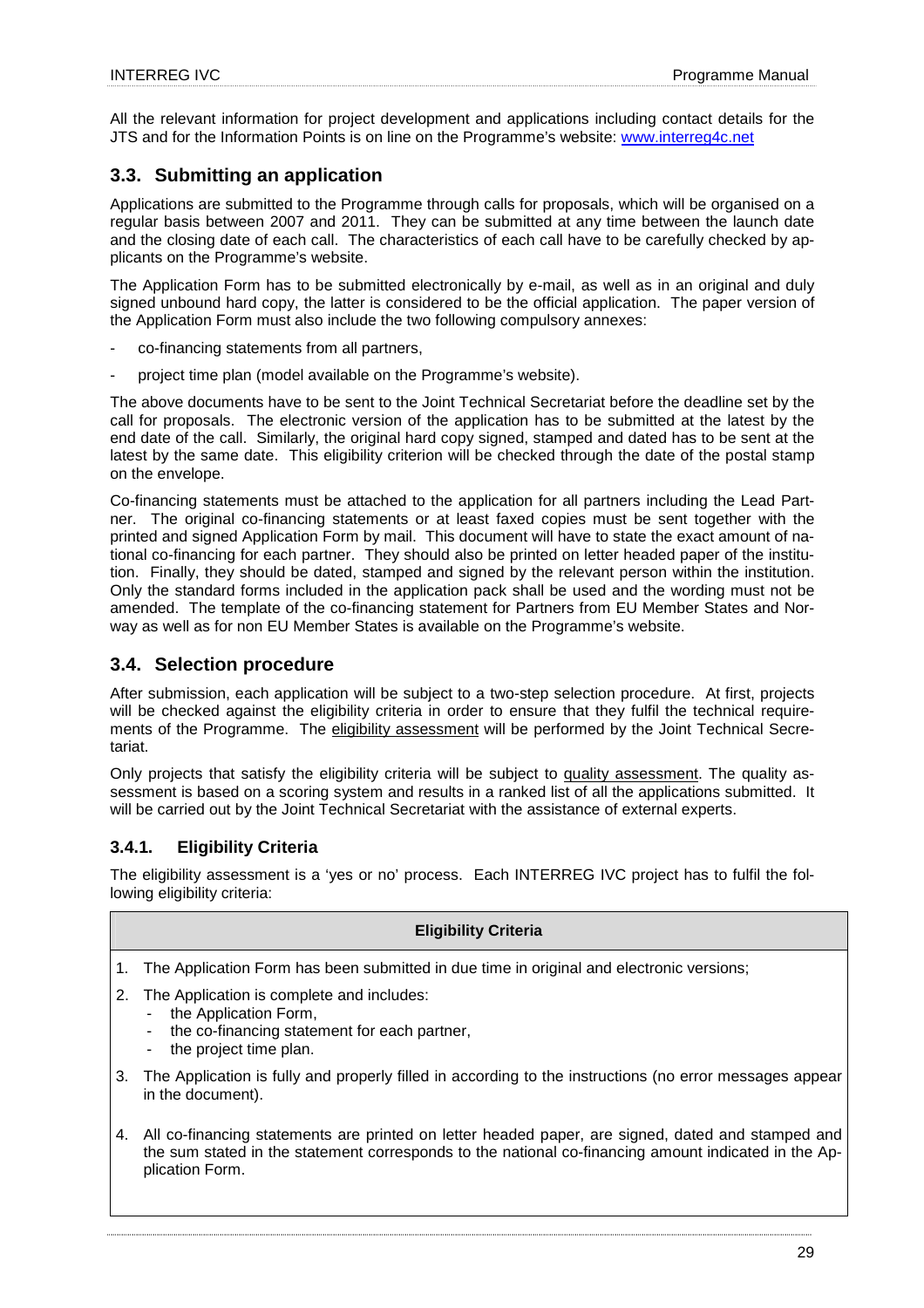- 5. The project is supported by partners from at least three countries, from which at least two partners are from EU Member States and are financed by the INTERREG IVC Programme.
- 6. For mini-programmes, a maximum of eight partners are involved in the cooperation.

## **3.4.2. Quality Criteria**

The quality assessment will only apply to projects that have fulfilled all eligibility criteria. It will be based on two types of selection criteria:

- 'content related' criteria,
- 'implementation related' criteria.

In order to decide on a score per criterion, the assessors have to answer a certain number of questions that are listed in the following tables.

## **Content Related Criteria**

## **Criterion 1: Relevance of the proposal**

- Does the project contribute to the main objective of the Programme (i.e. improvement of the effectiveness of regional / local policies)?
- Is there a clear link between the project's theme and the Programme's priorities?
- Are the proposed activities clearly interregional?
- Does the project clearly build on the experiences of the partners? Does the project have a clear focus on the exchange of experience?
- Does the project clearly contribute to the Lisbon/Gothenburg agendas?

## **Criterion 2: Coherence of the proposal**

- Are the issues tackled by the project, the objectives and expected effects (outputs and results) clearly defined and meaningful?
- Are the issues, objectives and expected effects logically interrelated?
- Can the expected effects be achieved through the proposed approach and methodology?
- Is the work plan clear and coherent?
	- Are the activities and outputs precisely defined in the work plan?
	- Are the proposed activities in line with the objectives and expected effects?
	- Are the components of the work plan logically inter-linked?
	- Is it clear that the activities do not overlap between the Components?

## **Criterion 3: Quality of the results**

- Are the expected outputs/results concrete (visible and measurable)? Have they been precisely specified and quantified?
- Are sufficient information and publicity measures planned?
- Are the expected results innovative? Do they bring clear added value compared to other current or past initiatives?
- Is the impact of the project on the policies of the partners clearly demonstrated?
- Are there clear and convincing provisions to ensure the durability of the project's results?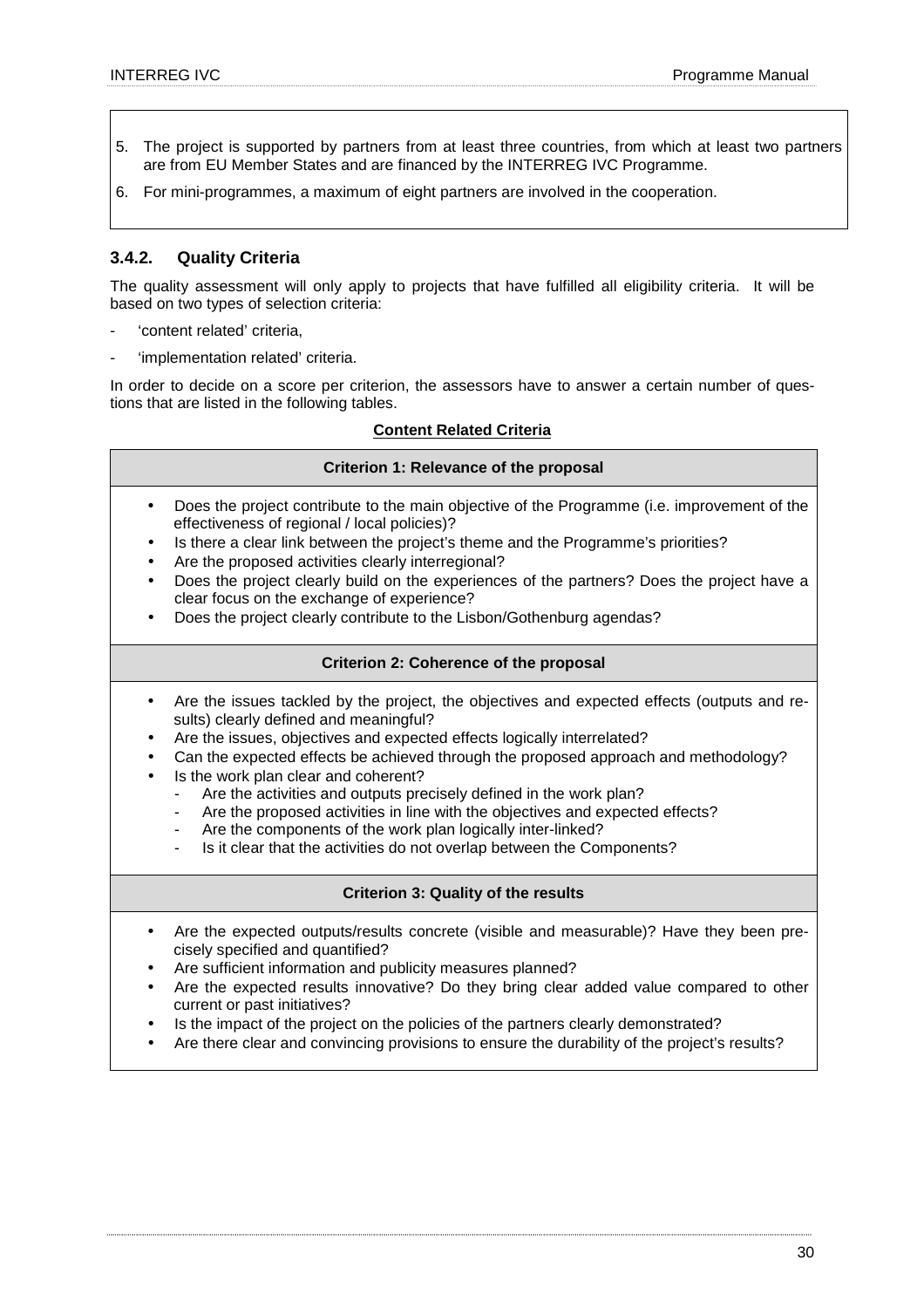## **Implementation Related Criteria**

## **Criterion 4: Quality of management**

- Are the management and coordination procedures thoroughly thought through?
- Is the management structure clear? Are procedures for decision-making and monitoring transparent?
- Have the procedures for day-to-day management been clearly explained?
- Are financial procedures explained?
- Is the Lead Partner experienced in project management?

## **Criterion 5: Quality of partnership**

- Does the operation involve the relevant partners for solving the defined problem?
- Are the partners in a position to directly influence their regional policies / strategies?
- Is the issue tackled by the project common to all partners?
- Is the financial contribution between the partners balanced? If not, is it justified in the project's arrangements?
- Does the geographical coverage of the partnership go beyond cross-border or transnational cooperation programmes? If not, is it justified in the project's rationale?
- Is the partnership a mix between well experienced and less experienced partners in the field tackled by the project? If not, is it justified in the project's rationale?
- For Capitalisation projects, are the relevant policy makers (e.g. Managing Authorities and other relevant stakeholders of the participating regions) clearly involved in the cooperation?

## **Criterion 6: Budget and Finances**

- Is the value for money demonstrated? Is the budget requested reasonable compared to the planned activities and number of partners involved?
- Is the budget logically distributed between the budget lines and Components?
- Is the budget allocated to management and coordination tasks (Component 1) reasonable?
- Do the financial arrangements reflect the planned activities?
- Is the six-monthly payment forecast coherent and realistic?
- Is the level and nature of the "External expertise and services" costs justified and in line with the planned activities?
- If equipment costs (e.g. IT equipment) are budgeted, do these costs benefit the partnership? Are these costs clearly justified in the application?

## **3.4.3. The Decision-Making Process**

After completion of the first step of the assessment, the Committee will be informed about the ineligible applications. The Lead Applicants of these ineligible applications will receive a notification letter specifying the unfulfilled eligibility criteria.

The JTS may be assisted by external experts to carry out the quality assessment of eligible projects. This quality assessment is based on the following scoring system.

- 5 excellent
- 4 good
- 3 adequate
- 2 poor
- 1 very poor
- 0 knock-out criterion (condition is not fulfilled and puts at risk the implementation and achievement of the objectives of the whole project)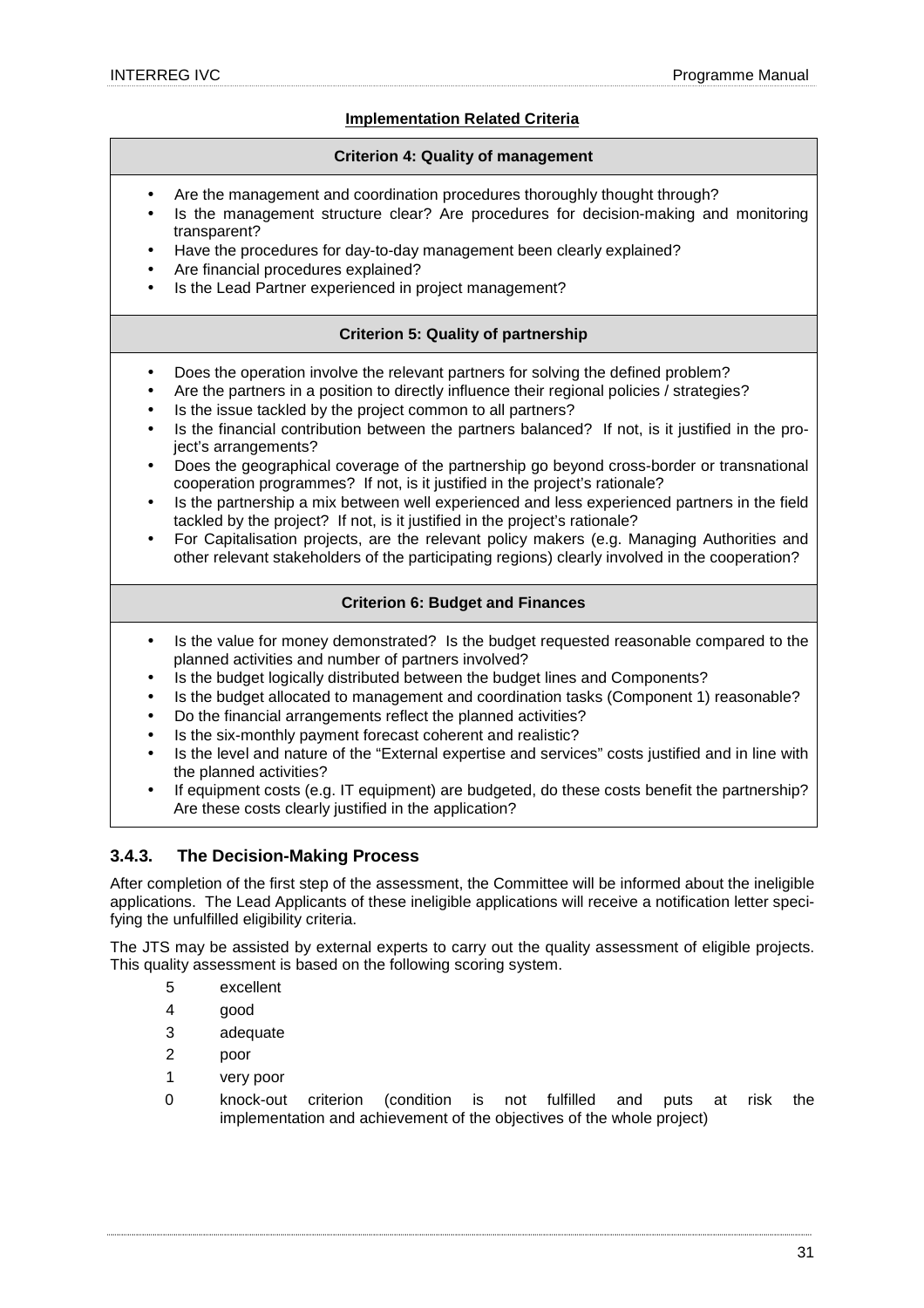A score will be attributed to each quality criterion. This will result in an average score per project. Based on this average score, the JTS will produce a ranking list of all the eligible projects per type of intervention. Projects with a sufficient average score will be recommended for approval or recommended for approval under conditions. The remaining projects will not be recommended for approval.

Final decisions on eligible projects will be made by the Monitoring Committee of the INTERREG IVC Programme, based on the results of the quality assessment.

This decision will be notified to all Lead Applicants soon after the meeting of the Monitoring Committee. All the Lead Applicants of the non approved projects will receive a notification letter with a summary of the quality assessment results. They will therefore be informed about the reasons why their application failed. Similarly, all the Lead Partners of the approved projects will receive a letter from the Joint Technical Secretariat stating the decision of the Monitoring Committee as well as the total ERDF and possible Norwegian national funds approved. The decision may include certain conditions deriving from the results of the quality assessment. A precise deadline for fulfilling these conditions will be set in the notification letter. Only after these conditions are fulfilled can the Subsidy Contract be concluded.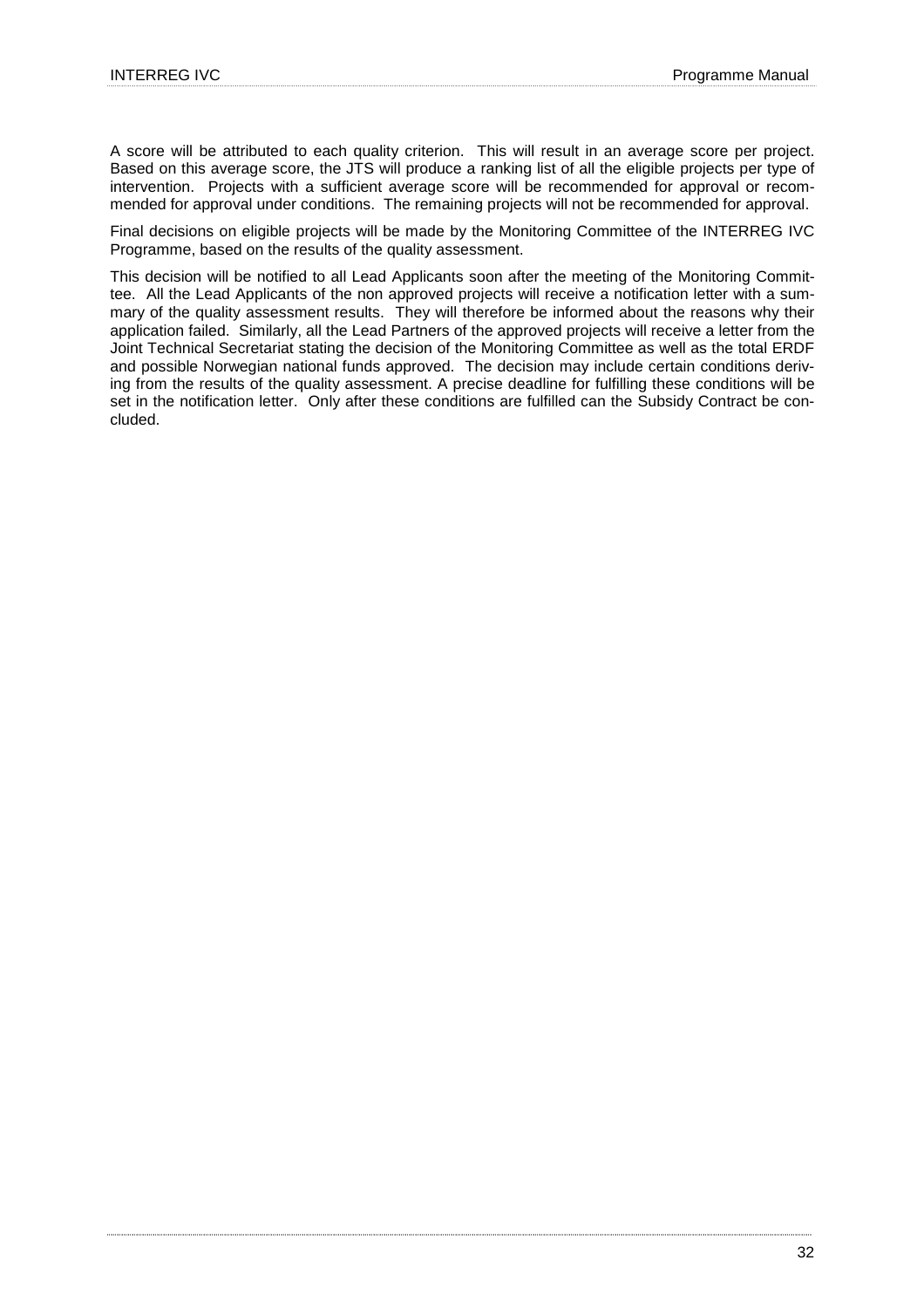## **4. Project implementation**

## **4.1. Contracting**

## **4.1.1. Subsidy Contract**

Should the operation be selected for funding and fulfil the conditions set by the Monitoring Committee, a Subsidy Contract between the Managing Authority and the operation's Lead Partner will be concluded. The Subsidy Contract shall determine the rights and responsibilities of the Lead Partner and the Managing Authority, the scope of activities to be carried out, terms of funding, requirements for reporting and financial controls, etc.

A Model of the Subsidy Contract is available on the Programme website (www.interreg4c.net).

## **4.1.2. Partnership agreement**

In order to secure the quality of the implementation of the operation, as well as the satisfactory achievement of its goals, the Lead Partner and the partners have to conclude a partnership agreement. The partnership agreement allows the Lead Partner to extend the arrangements of the Subsidy Contract to the level of each partner. Such an agreement should include the following information:

- role and obligations of the individual partners in the partnership in project implementation
- budgetary principles (partner budget by budget line and component, payment forecast by sixmonth period, the arrangements for sharing external expertise and service costs in the partnership, budget reallocation)
- financial management provisions for accounting, reporting, financial control, receipt of ERDF payments,
- liability in case of failures in project delivery and project spending; provisions for changes in the work plan
- the partner's financial liability and provisions for the recovery of funds in case of amounts incorrectly reported and received by the partner
- information and publicity requirements
- resolution of conflicts in the partnership
- working language of the partnership

An example of a partnership agreement is available on the Programme's web site (www.interreg4c.net).

It is recommended that the partnership agreement is prepared as early as possible and that the principles are agreed before the submission of the project's application. This helps to shorten the start-up phase of the project once it is approved and to ensure that the partners have a common understanding of the implications of participating in the project both in terms of activities and finances.

## **4.1.3. Start date of an operation**

The Monitoring Committee is expected to be held within 5 months after the end of each call. Projects should therefore be ready to start implementation within 2 months following the date of approval by the Monitoring Committee. This should be taken into consideration when setting up the start date in the Application Form. With the exception of Preparation costs, costs are eligible from the date of approval by the Monitoring Committee.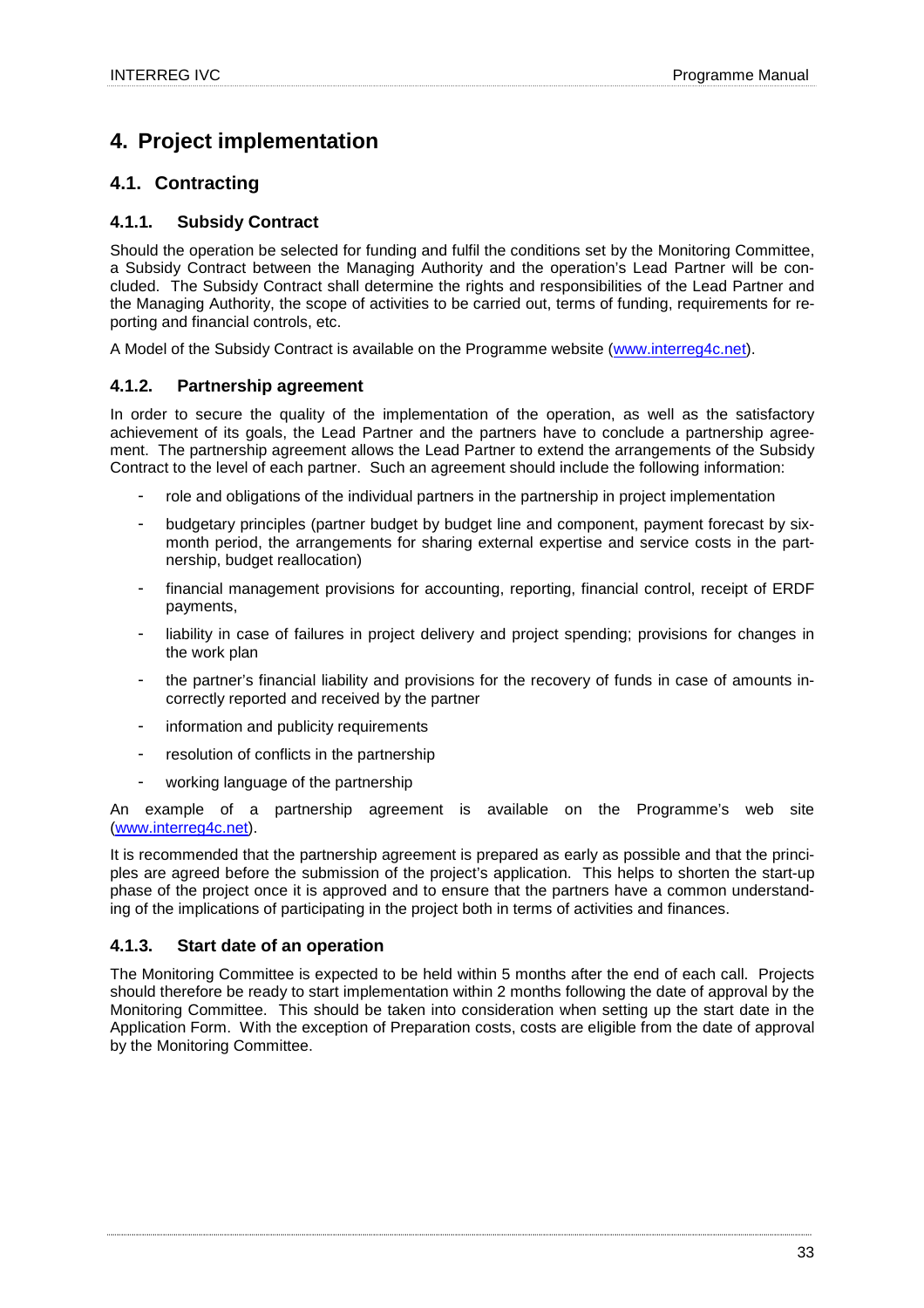## **4.2. Monitoring and decision-making**

Each operation has to determine the necessary procedures for decision-making and coordination. In particular, a body (Steering Group) in charge of the strategic monitoring of the project has to be constituted. Adequate representation of the partners involved should be ensured when establishing the decision-making and monitoring mechanisms. Ideally, the Steering Group should be composed of representatives from all of the partners and should meet at least once a year. The tasks of the Steering Group would normally include monitoring of the project and provision of guidance regarding its implementation, for example, reviewing and approving work plans and reports, agreeing on possible changes to the project. In the case of mini-programmes, the Steering Group shall also select subprojects.

The Steering Group usually sets up and implements a monitoring and evaluation system in order to carry out its tasks. The progress towards the achievement of the operation's objectives is assessed mainly through the output and result indicators (as described in point 2.2.4). The monitoring system can also cover the following issues:

- effectiveness and efficiency of implementation: is the operation progressing in line with the initial time plan presented in the Application Form? Is the budget plan being implemented and are allocations per budget categories being observed? How do the operation's achievements relate to the encountered expenditure (cost-benefits)?
- − quality of the management and coordination: are management and coordination procedures efficient and are the resources used in this process sufficient?

In parallel to the Steering Group, other coordination bodies (e.g. task forces, advisory groups) may also be established to coordinate the day-to-day running of the project, to fulfil specific tasks or to carry out certain activities.

## **4.3. Reporting**

## **4.3.1. Deadlines**

Project implementation is subdivided into six-month periods running from :

- January to June
- July to December.

For each six-month period, a progress report has to be submitted to the JTS. For this purpose the JTS sends out a pre-filled in form to the Lead Partner shortly before the end of each period. The progress report has to be returned to the JTS both electronically as well as in paper form within three months after the end of the reporting period i.e.

- on 1 October for the reporting period January to June
- on 1 April of the following year for the reporting period July to December.

## **4.3.2. Procedure**

The progress report consists of an activity part and a financial part, which also comprises the controller's confirmation of expenditure. The paper version has to carry the signature and stamp of the Lead Partner and Lead Partner's controller.

The reporting procedure can be summarised as follows:

- a) Each partner sends a report to the Lead Partner within the deadlines agreed with the Lead Partner and ensures that their part of the reported activities and expenditure has been independently verified by a controller in compliance with the country specific requirements.
- b) On the basis of the individual report, the Lead Partner compiles the joint progress report for the whole partnership.
- c) The Lead Partner's controller performs the checks on the Lead Partner's activities and expenditure as well as verifies that the information provided by the partners has been verified and confirmed by an independent body in compliance with the country specific control requirements and that the partner's information has been accurately reflected in the joint progress report.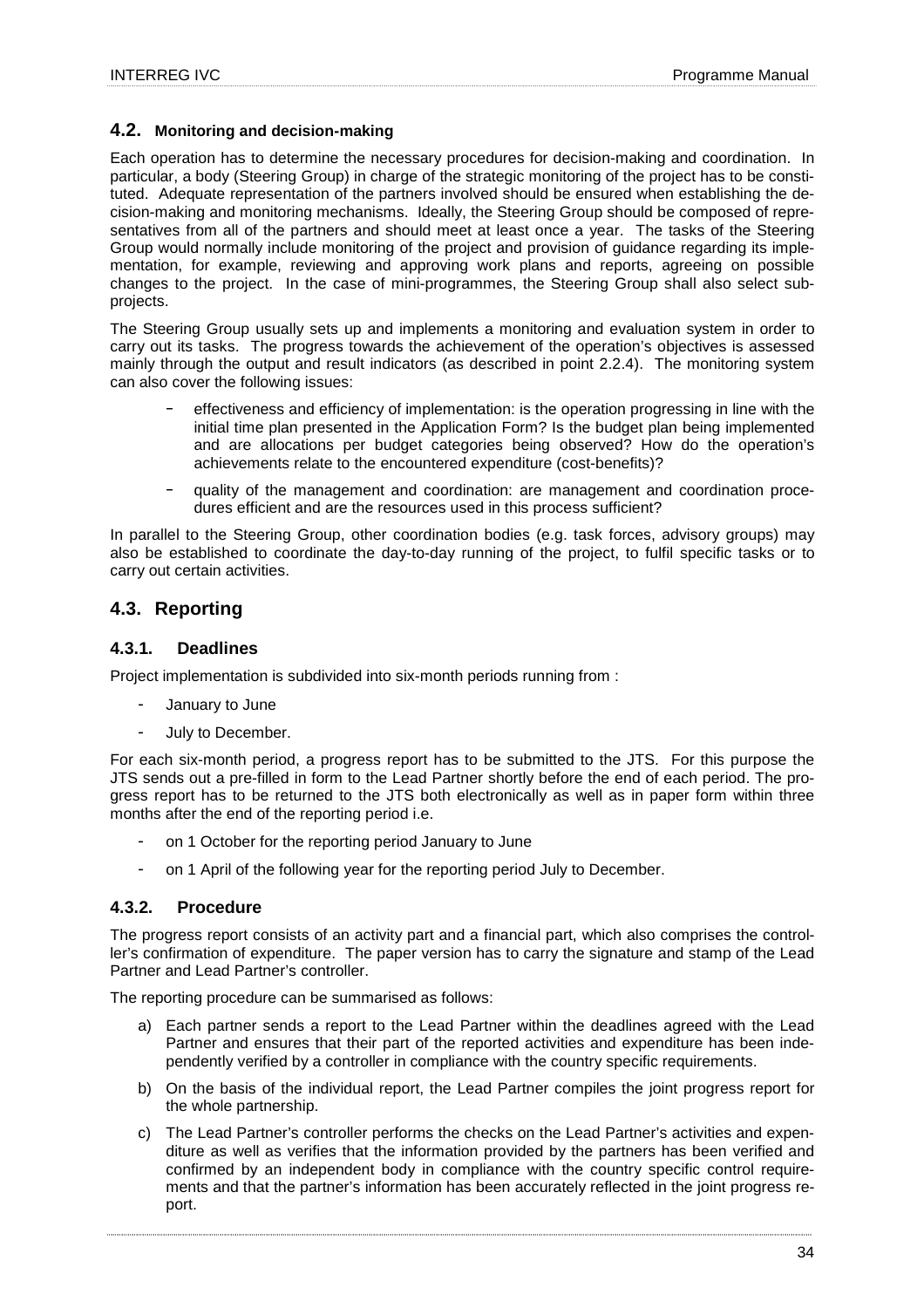- d) For the audit trail the Lead Partner retains the inputs to the progress report received from the partners.
- e) The Lead Partner submits the progress report to the JTS, which checks it and if necessary sends clarification requests to the Lead Partner. Once all points have been clarified, the progress report is approved.
- f) The Certifying Authority executes payment to the Lead Partner.
- g) The Lead Partner transfers the funds to the partners.



## **4.3.3. Accounting for project expenditure**

Financial reporting from the Lead Partner to the JTS has to be made in EUR. For partners located outside the EURO-zone, the Lead Partner and the partners must agree on one option for converting national currency and this option should be used for the entire duration of the operation. The possible options to choose from are the following:

- The market exchange rate of the day the invoice was paid is used.
- The market exchange rate of the last day of the reporting period is used.
- The average monthly exchange rate set by the Commission of the month the invoice was paid is used.
- The average monthly exchange rate set by the Commission of the last month of the reporting period is used. They are published on: http://ec.europa.eu/budget/inforeuro/index.cfm?Language=en.

The Lead Partner and the partners must ensure that all accounting documentation related to the project is available and filed separately, even if this leads to a dual treatment of accounts (for example if it is necessary to file accounting documents centrally). It is the Lead Partner's responsibility to ensure an adequate audit trail which implies that the Lead Partner has an overview of :

- who paid
- what was paid and
- who verified
- where the related documents are stored.

The Lead Partner must ensure that all partners store the documents related to the project in a safe and orderly manner at least until 2020 (i.e. a period of three years following the closure of the Programme) if there are not national rules that require an even longer archiving period. The documents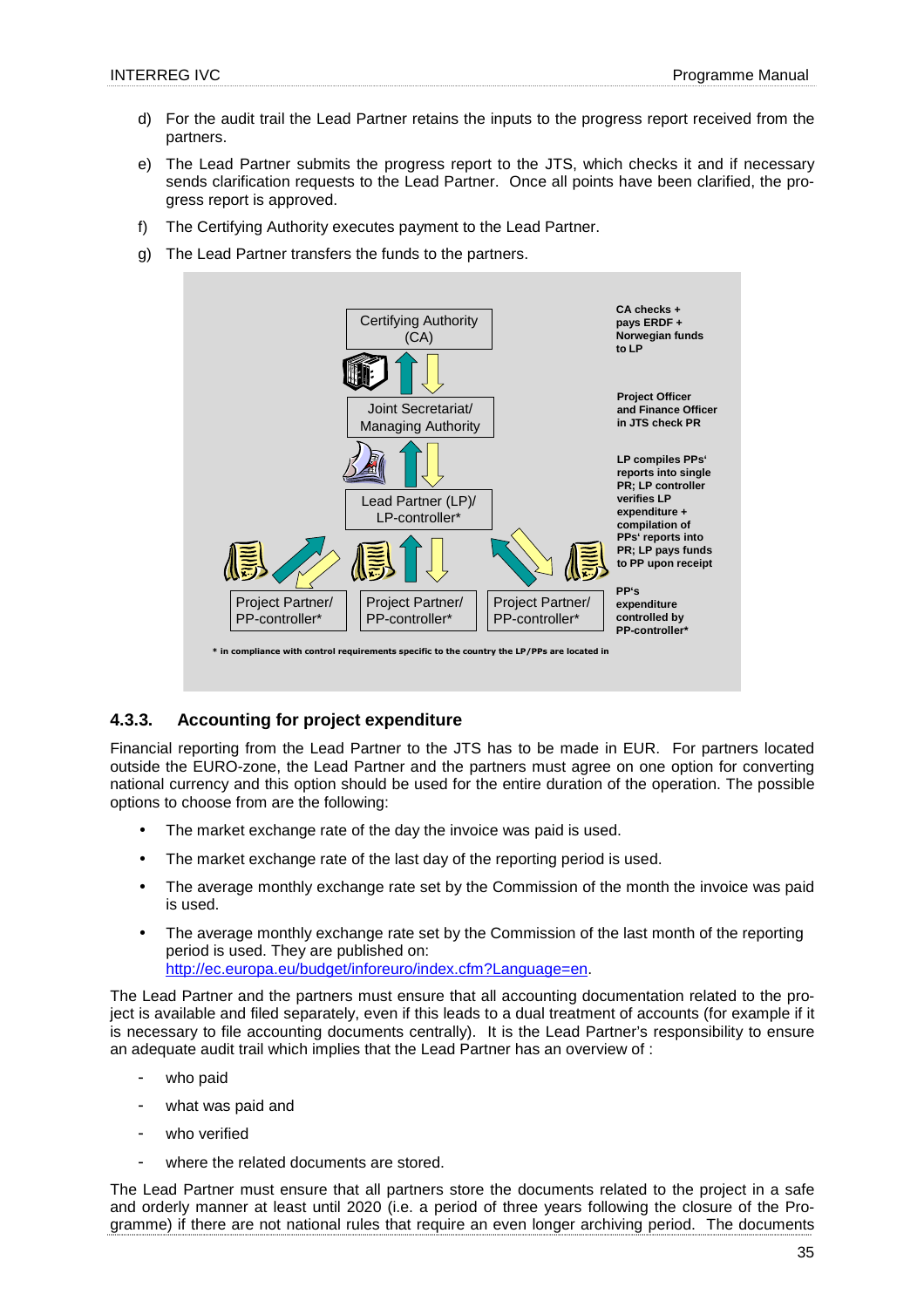are archived either as originals or as certified copies on commonly used data media (in compliance with national regulations). If deemed appropriate the Lead Partner may ask for copies of accountancy documents from the partners.

#### **Accounting documents**

The following list gives an overview of the documents that should be available for financial control and audit purposes and retained at least until 2020:

- approved Application Form
- Subsidy Contract, partnership agreement
- relevant project correspondence (financial and contractual)
- Progress Reports
- details on budget by partner, list of declared expenditure by partner
- partners controllers' confirmations (and checklists/control reports)
- bank account statements proving the reception and the transfer of EU funds
- *invoices*
- bank account statements / proof of payment for each invoice
- method used by all partners outside the EURO-zone for converting national currency into EUR
- staff costs: calculation of hourly rates, information on actual annual working hours, labour contracts, payroll documents and time records of personnel working for the project
- list of subcontracts and copies of all contracts with external experts and/or service providers
- calculation of administrative costs, proof and records of costs included in overheads
- documents relating to public procurement, information and publicity
- public procurement notes, terms of reference, offers/quotes, order forms, contracts
- proofs for delivery of services and goods: studies, brochures, newsletters, minutes of meetings, translated letters, participant lists, travel tickets, etc.),
- record of assets, physical availability of equipment purchased in the context of the project.

It must be possible to clearly identify which expenditure has been allocated and reported in the context of the project and to exclude that expenditure is reported twice (in two different budget lines, reporting periods, projects/funding schemes). This clear identification is usually ensured through:

- the opening of a specific bank account for the project payments and/or
- the introduction of project specific cost-accounting codes to record project costs by budget line, component and payment date/reporting period in the accounting system and/or
- recording costs in expenditure lists by budget line, component and reporting period and/or
- noting the allocation (project title, cost share, budget line and component) on the invoices.

Expenditure can only reported if the following principles are fulfilled:

- The calculation is based on actual costs.
- The costs are definitively borne by the partner body and would not have arisen without the project.
- The expenditure has actually been paid out. Expenditure is considered to be paid when the amount is debited from the partner institution's bank account. The payment is usually proven by the bank statements. The date when the invoice was issued, recorded or booked in the accounting system does not count as a payment date.
- The expenditure is directly linked to the project. Costs related to activities that are not described in the Application Form are generally ineligible.

(See also section 2.4 on budget lines and eligibility).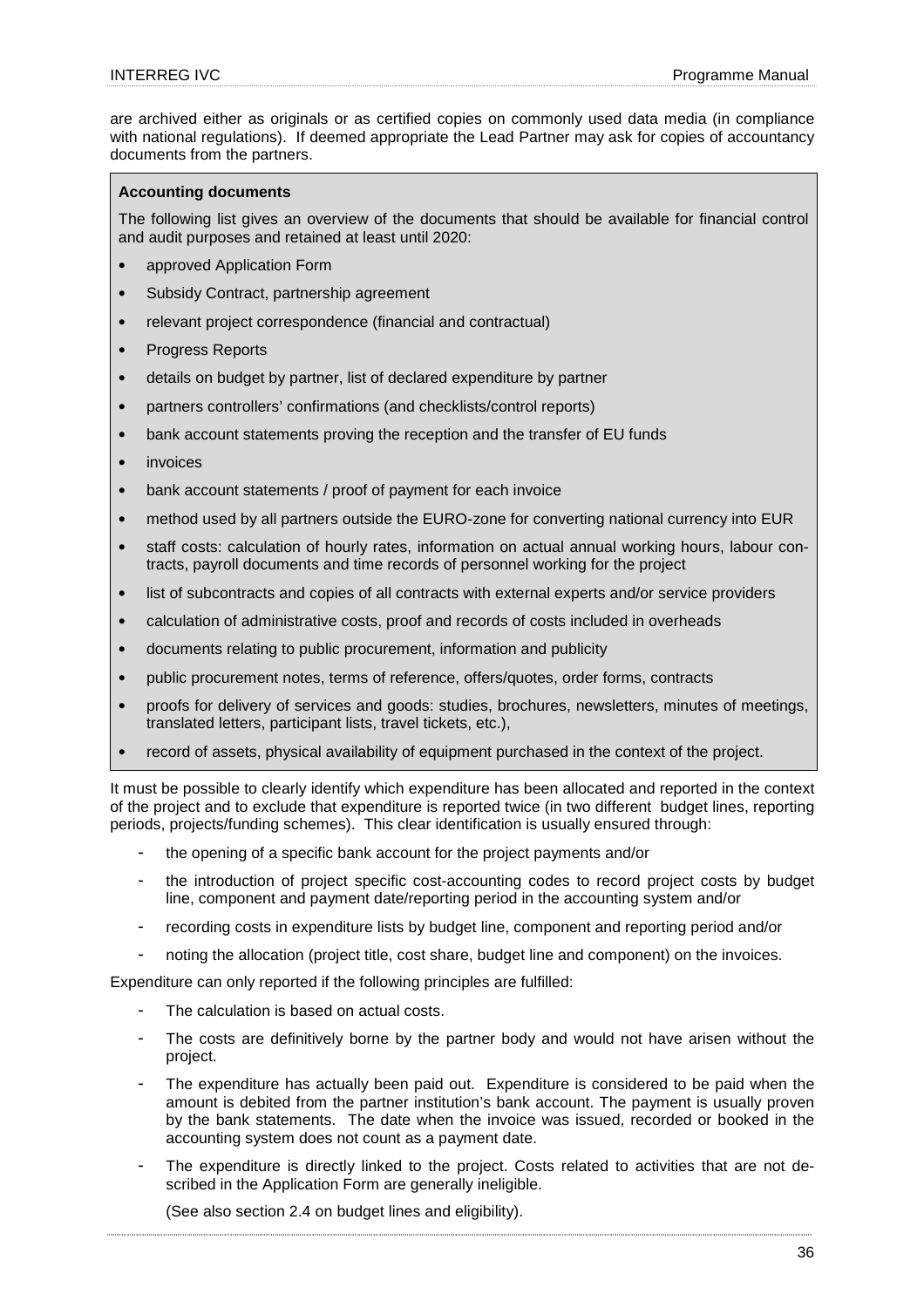#### **Reporting shared costs**

In many cases, partners decide to share costs within the partnership (e.g. external project coordination, conference organisation, room rental, catering, website design and hosting, thematic studies,…). With regards to financial reporting and control of shared costs, the following procedure has to be followed:

- 1. Each partner should check beforehand that their controllers agree with the foreseen shared costs.
- 2. One of the partners takes on the responsibility, on behalf of the partnership, for ordering and contracting in compliance with European, national and internal public procurement rules and for paying the expenditure on the basis of invoices or equivalent accounting documents.
- 3. After payment, the responsible partner sends a letter to the other partners with whom costs are shared. The letter
	- lists the total amount paid out by the responsible partner, each partner's share of the cost and the calculation method used to obtain the partners' shares.
	- is accompanied by a copy of the relevant documentation\* proving the eligibility and payment of the expenditure.
- \* For example :

- for external expertise and service costs, copies of the public procurement documentation, the contract/agreement, the experts or service provider's invoice and a proof of payment (bank statement) for the amount paid by the partner to the expert or service provider should be provided to each partner sharing the cost.

- for staff costs, copies of the pay slips, information about time recording and copies of timesheets may be requested by each partner's controllers.

- 4. There are then 2 possible ways of reporting shared costs :
	- either the partners pay their shares of the cost to the responsible partner and after reimbursement include the expenditure in their financial report, which is then validated by their controller.
	- or the responsible partner deducts the partners' national co-financing share for the common cost from the ERDF amount after receipt of the ERDF from the Paying Authority and before transfer to the partners. This is only possible if the partners agree with their controllers and the responsible partner that the expenditure is validated and reported by the partners and their controllers, although the partners have not yet paid their share to the responsible partner.
- 5. In both cases, it is the responsibility of each partner to include their share of the common costs in their financial report and to obtain confirmation from their controllers. The JTS strongly recommends that the partners contact their controllers for further information and agreement on the exact procedures and on the costs that can be shared.
- 6. It is also strongly recommended to already include in the partnership agreement the type of costs to be shared, the partner responsible for contracting/ordering and the related payment and reporting procedure.

If partners consider using another method for reporting shared costs, they should always consult their controllers beforehand.

## **4.3.4. First Level Control**

Before submission to the JTS, each progress report has to be verified and confirmed by an independent controller. For this purpose partners and Lead Partners have to follow the country specific control requirements set up by each Member State. More information about these requirements can be found in the country specific information section on the INTERREG IVC website. In principle there are four general models:

- 1. centralised control at MS level through a public administrative body,
- 2. centralised control at MS level through a private audit firm,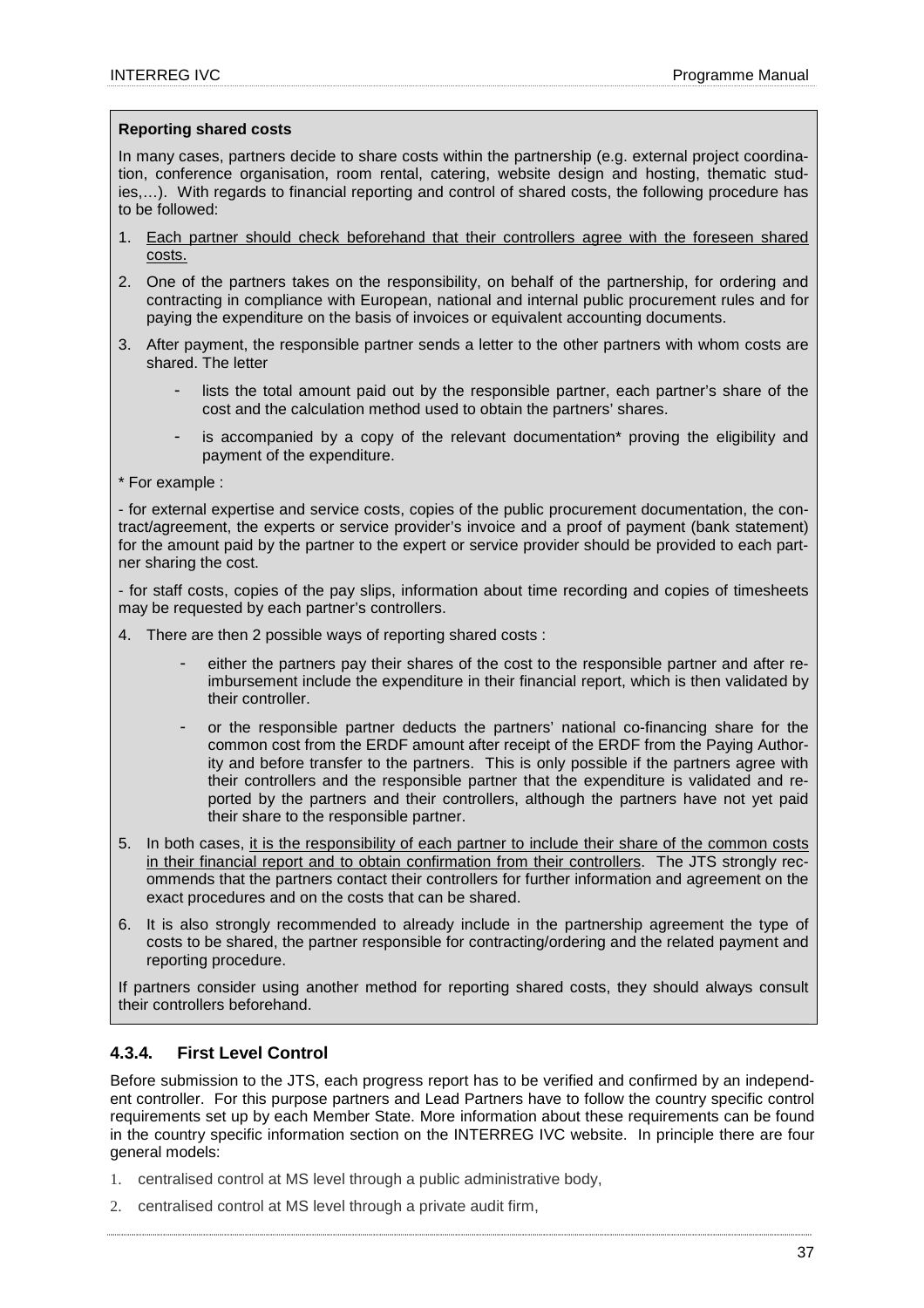- 3. decentralised control through controllers selected by the project partner from a central short list,
- 4. decentralised control through an internal or external controller selected by the project partner and approved at national level.

Control costs may be considered as eligible costs (internal independent control should be included under the budget line 'staff'; external independent control in the budget line 'external expertise and services'). It is therefore advised to set aside a budget for these controls depending on the control arrangements applicable in the relevant Member State for each of the project partners.

The controllers' task is to verify that :

- the costs are eligible,
- the conditions of the Programme, approved Application Form and Subsidy Contract have been observed and followed,
- the invoices and payments are correctly recorded and sufficiently supported,
- the activities have actually taken place and that sub-contracted supplies and services have been delivered or carried out
- the community rules have been respected especially with regard to information and publicity, public procurement, equal opportunities and protection of the environment,

In addition, the Lead Partner controller has to check and confirm that :

all partner inputs to the progress report were confirmed by an independent controller and the country specific control requirements respected.

The checks have to be obligatorily documented with the help of a control checklist and a control report. Further information will be made available in audit guidelines to be published on the Programme's website.

## **4.4. Changes in project implementation**

According to the Subsidy Contract, the Lead Partner is obliged to request approval from the Managing Authority if the partnership, the activities, the duration or the budget of the project change. The Joint Technical Secretariat is responsible for the practical administration of changes to running operations.

All minor changes (e.g. change in contact information, rescheduling of activities, small budget deviation) can be reported as 'deviations' to the JTS through the six-month progress report.

Any major changes related to partnership (e.g. drop out or replacement of partners), to activities (e.g. extension of duration) and to budget should as much as possible be avoided. However, when duly justified, these changes may be approved by the Managing Authority or the Monitoring Committee through a 'request for changes' procedure.

As a basic rule, Lead Partners should inform the JTS as soon as they are aware of a possible major change in their operation.

#### **'Request for changes' procedure**

For all major changes, a 'Request for Change' Form has to be filled in. In this form, Lead Partners are asked to briefly describe the requested change and provide a justification. In addition, a revised version of the Application Form (with updates in the respective parts) has to be attached. For this purpose a special version of the original Application Form has to be used.

In the case where a new partner replaces a dropout partner, a co-financing statement from the new partner has to be attached as well.

Depending on the extent of the changes, a decision will be taken either by the MA or through the written procedure by the INTERREG IVC Monitoring Committee. The change enters into force only when the official notification is sent to the Lead Partner.

Specific flexibility rules exist for the budget modifications. The budget in the Application Form should of course be as precise as possible. However, as projects are not static entities, changes may become necessary during project implementation. It is therefore important to know that the INTERREG IVC Programme provides the following rules for budget reallocations which allow some budget flexibility: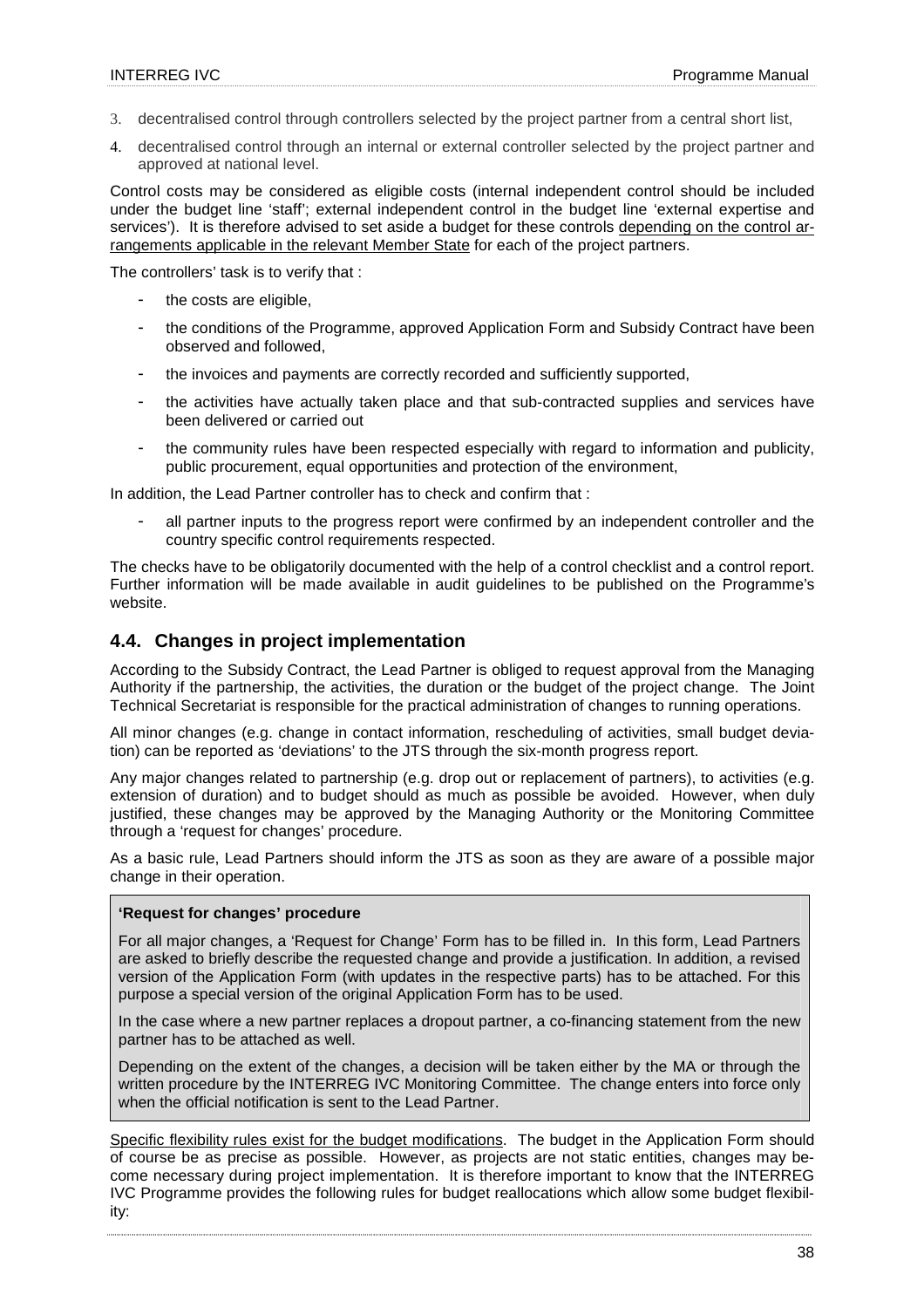"Changes in budget lines, component budgets and partner budgets are allowed as long as the maximum amount of ERDF and Norwegian funding awarded remains the same.

- a) Without prior notification of the Managing Authority (MA), the Lead Partner is entitled to exceed the budget lines, the component budgets and the budgets of partners, as stated in the approved application. The excess spending is limited to a maximum of EUR 20,000 or if more, up to 10 % of the original amount.
- b) Only once during the operation period, the LP is entitled to reallocate the budget between budget lines, components and partners up to 20% of the total costs as stated in the approved application; such reallocation requires an application to the JTS/MA. It will enter into force only after approval by the JTS/MA."

It is important to note that the payment forecast (see point 2.4.4.) cannot be modified.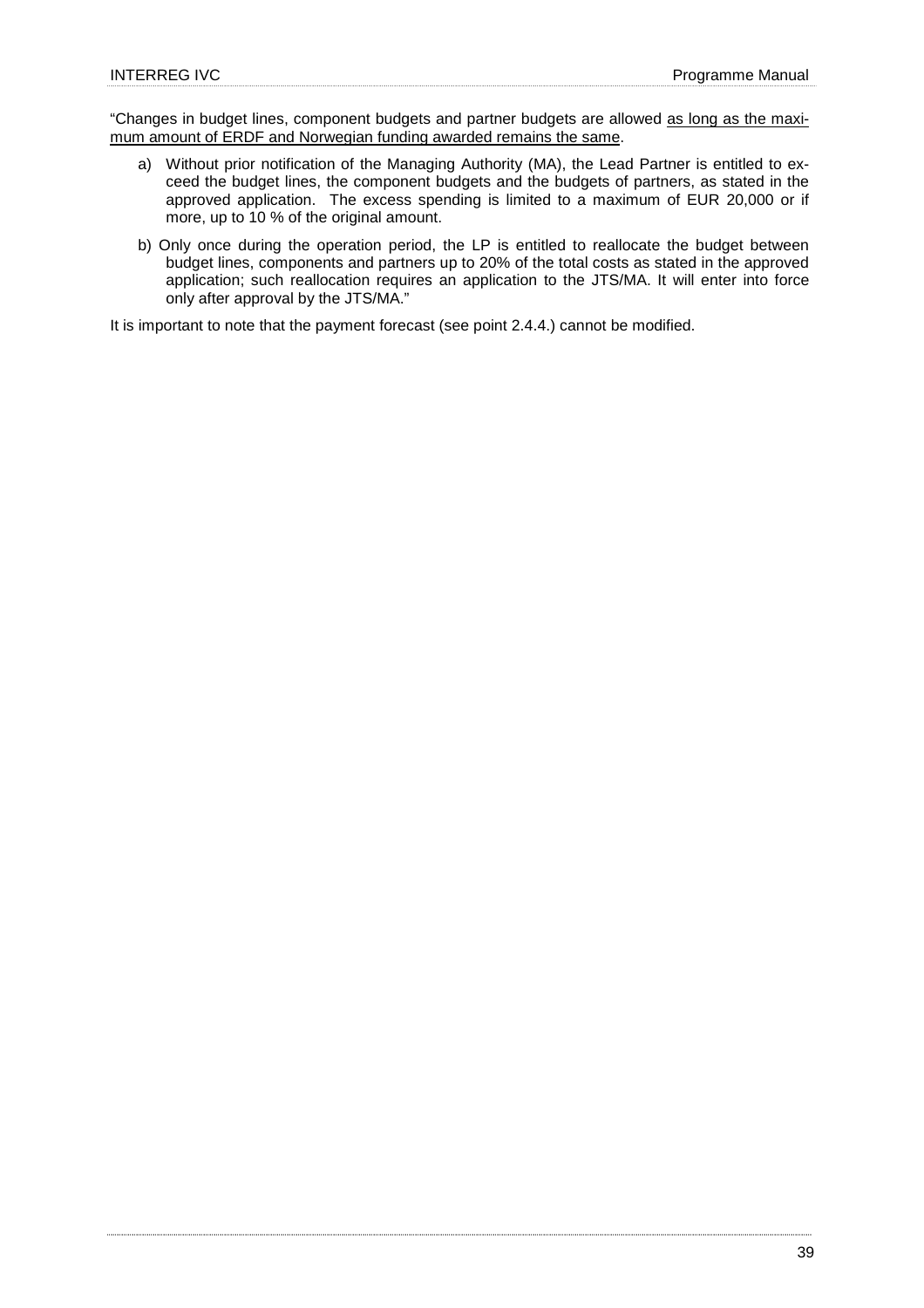| <b>Flexibility rules - Examples:</b>    |                                                        |                                                                                |                                                                                                                                                 |  |  |
|-----------------------------------------|--------------------------------------------------------|--------------------------------------------------------------------------------|-------------------------------------------------------------------------------------------------------------------------------------------------|--|--|
| EUR 20 000 /10 % flexibility rule<br>a) |                                                        |                                                                                |                                                                                                                                                 |  |  |
| <b>Budget line</b>                      | Original amount in the<br>approved application<br>form | <b>Maximum</b><br>pos-<br>sible<br>over-<br>spending<br><b>on</b><br>this line | <b>Explanation</b>                                                                                                                              |  |  |
| Administration costs                    | EUR 50,000                                             | EUR 20,000                                                                     | As 10 % of the original amount<br>(i.e. EUR 5,000) is smaller than<br>20,000 this budget line can be<br>exceeded by a maximum of EUR<br>20,000. |  |  |
| Staff costs                             | EUR 500,000                                            | EUR 50,000                                                                     | As 10 % of the original budget<br>(i.e. EUR 50,000) is higher than<br>20,000, this budget line can be<br>exceeded by EUR 50,000                 |  |  |

In conclusion,

- if the original amount in the application form (at the level of the overall budget of the project) is lower than EUR 200,000, it can be exceeded by a maximum of EUR 20,000;
- if the original amount in the application form is higher than EUR 200,000, it can be exceeded by a maximum of 10 %.
- b) 20 % budget reallocation

If the operation needs to deviate from the original budget by more than what is allowed by the EUR 20 000 /10% flexibility rule, then the Lead Partner should ask for a budget reallocation.

In the case of a budget reallocation, the shifts allowed to increase components, budget lines and partners budgets (using the underspending of other budget lines/components/partners) are of a maximum of 20 % of the total budget of the operation, **for each change**.

Example :

| <b>Components</b> | Original amount in<br>the approved appli-<br>cation form | New amount after<br>the budget reallo-<br>cation | <b>Explanation</b>                                                                |
|-------------------|----------------------------------------------------------|--------------------------------------------------|-----------------------------------------------------------------------------------|
| Component 1       | EUR 250,000                                              | EUR 410,000                                      | This component can be in-<br>creased by a maximum of EUR<br>160,000.              |
| Component 2       | EUR 500,000                                              | EUR 310,000                                      | underspent<br>which<br>Component<br>allows reallocation to other com-<br>ponents. |
| Component 3       | EUR 50,000                                               | EUR 80,000                                       | <b>This</b><br>component can<br>be in-<br>creased by a maximum of EUR<br>160,000. |
| Total             | EUR 800,000                                              | EUR 800,000                                      |                                                                                   |

In this example, a maximum of EUR 160 000 can be shifted to partners' budgets, budget lines and components in the request for budget reallocation, as long as the maximum amount of ERDF and Norwegian funding awarded is not exceeded.

The reallocated budget can again be subject to deviations within the limits of the flexibility rule described under point a).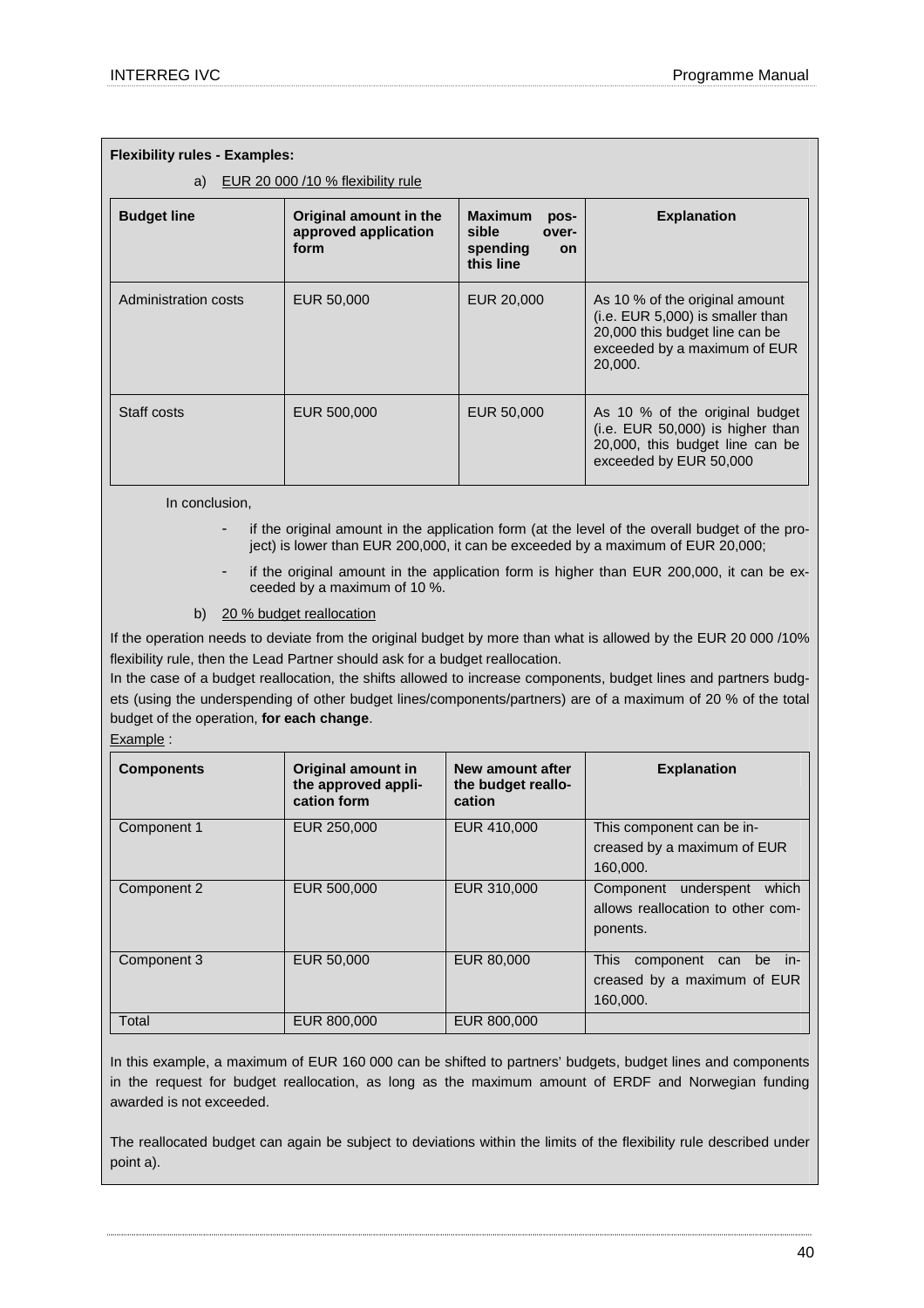## **4.5. Second Level Audit / Sample checks on operations**

Every year between 2008 and 2015, sample checks on operations will be carried out to verify that projects have correctly declared expenditure in the progress reports. These checks will be done under the responsibility of the Audit Authority assisted by a group of auditors with one representative from each participating country. The actual checks will be sub-contracted and carried out by an outside audit firm. The purpose of these checks is to detect mistakes in the accounting records at the level of individual projects and on that basis to obtain an overall picture of whether the management and control procedures and documents set up at Programme level are being applied and that they allow the prevention and correction of potential weaknesses and errors.

Should the operation be selected for a sample check, it is incumbent on both the Lead Partner and on the other partners to cooperate with the auditing bodies, present any documentary evidence or information deemed necessary to assist with the evaluation of the accounting documents as well as to give access to business premises.

Besides the sample checks explained above, other responsible Programme bodies such as the European Commission's audit services, the European Court of Auditors, national bodies, JTS/Managing Authority, Certifying Authority may carry out audits to check the quality of the project implementation and in particular its financial management regarding compliance with EU and national rules. Projects may be selected for checking even after the project has ended. That is why it is important to ensure good documentation and safe storage of all project documents at least until 2020.

## **4.6. Publicity and information requirements**

All operations must comply with the publicity and information requirements laid down in the Commission Regulation (EC) No 1828/2006 (Articles 8 and 9) of 8 December 2006. The Regulation can be downloaded from the Programme's Web site. It is strongly advised that each operation designs an internal plan for information and publicity activities in order to ensure proper dissemination of information to other potentially interested authorities in Europe as well as to the general public.

The use of the EU emblem is obligatory on all communication materials and tools produced for the cofinanced operation. It is also necessary to indicate on all communication materials a reference to the contribution of the ERDF and the statement chosen by the Managing Authority to highlight the added value of the intervention of the European funds. Operation-related websites must contain reference to the contribution of the European Union and of the ERDF and hyperlinks to other related Commission websites and websites of the INTERREG IVC Programme and related projects. Use of the EU logo is also obligatory when using any other emblem. The EU emblem should be at least the same size as the other emblems being used (like the INTERREG IVC Programme's or the operation's own logo). The INTERREG IVC logos are available for download on the Programme's website (http://www.interreg4c.net). A link to the official website of the European Union where different versions of the EU emblem are available can be found on the Programme website.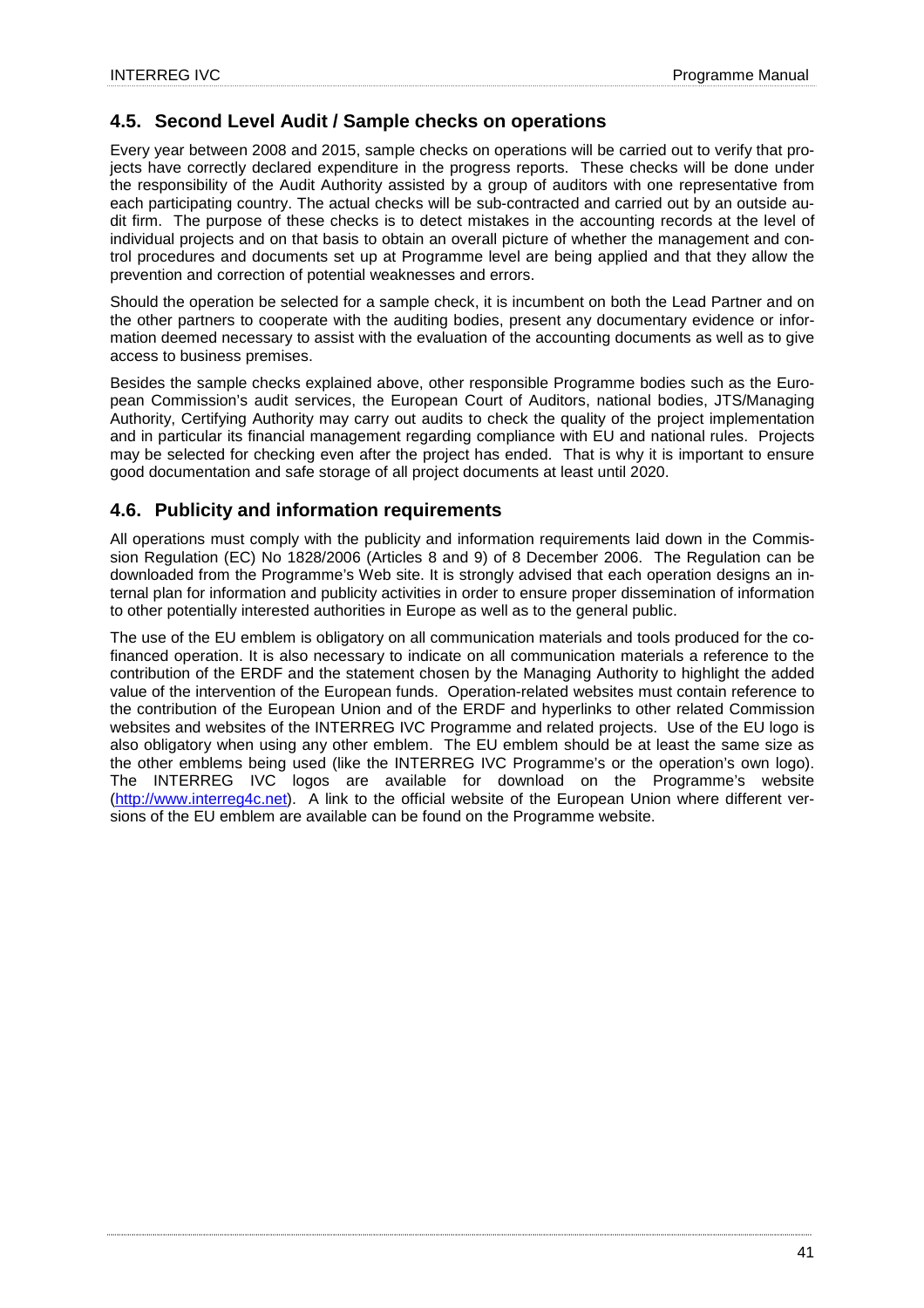## **5. Project closure**

With regards to project closure, it is important to be aware of the following points:

- End date for the eligibility of expenditure: all activities must be finalised and the related expenditure paid out (including payment for the financial control of the last progress report) before the end of the month stated as the finalisation month in the Application Form in order to be eligible.
- Last progress report: as for all other reporting periods, projects also have to submit an audited progress report for the last reporting period. This last progress report has to be submitted within two months following the end date of the operation.
- Final report: after finalisation of the operation a final report must be submitted to the JTS. This report must provide information about the outputs, results and possible impacts of the operation. It has to be submitted within two months after the end date of the operation. A model form of the final report will be published on the Programme's website.
- Information and publicity requirements (see also section 4.4): the rules laid down in Regulation (EC) 1828/2006 Articles 8 and 9 on information and publicity must be respected for all products produced with the assistance from INTERREG IVC, including after the closure of the operation.
- Archiving of documents: The Lead Partner is at all times obliged to retain for audit purposes all files, documents and data about the operation on standard data storage media in a safe and orderly manner at least until 31 December 2020. Other possibly longer statutory retention periods, as might be stated by national law, remain unaffected.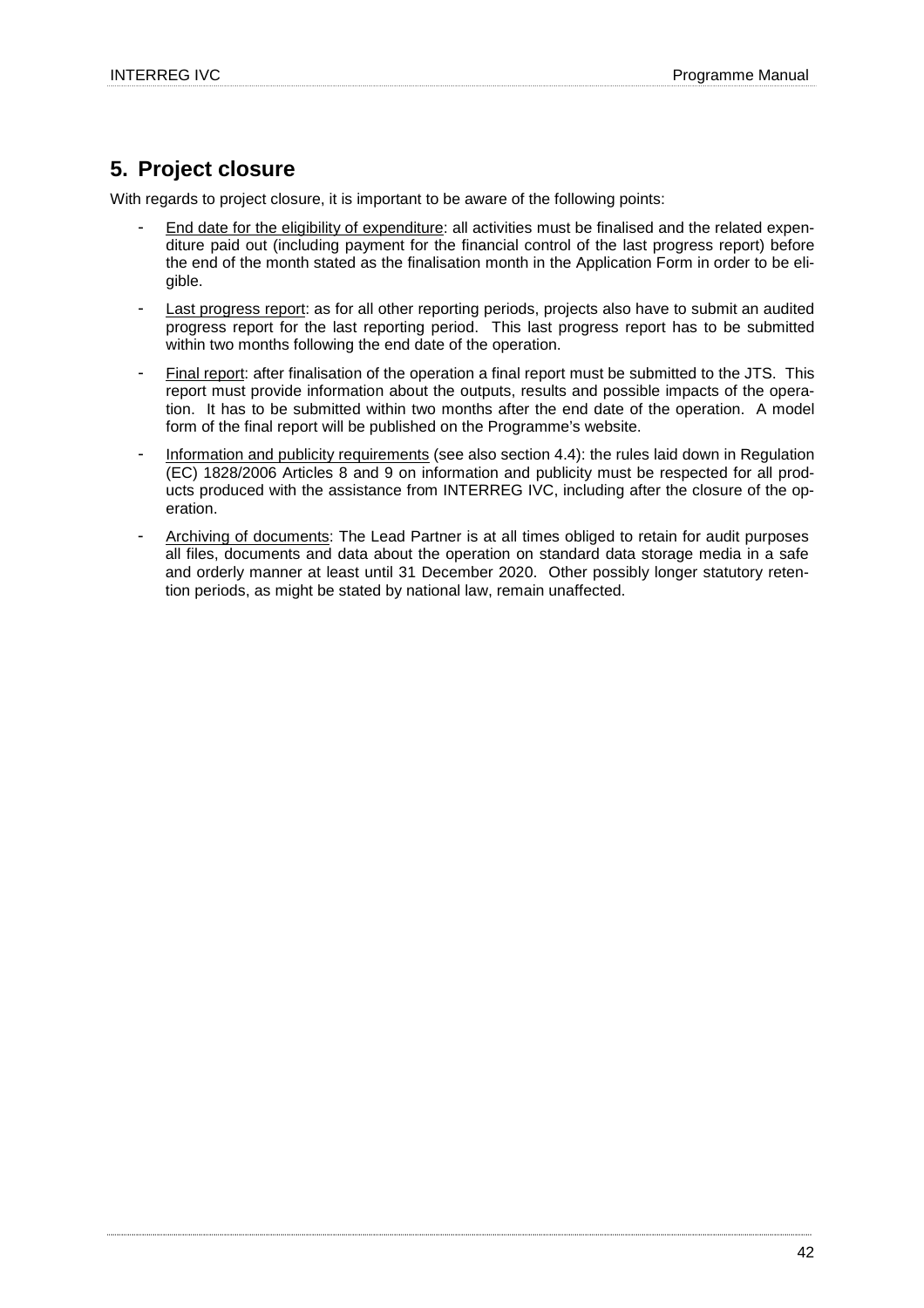## **ANNEX 1: Examples of INTERREG IVC projects<sup>6</sup>**

## **Examples of projects under Priority 1 'Innovation and the knowledge economy'**

#### **Innovation, Research & Technological Development**

Exchange of experience and knowledge, transfer and further development of policies dedicated to:

- supporting activities and organisations involved in research and development
- supporting the research and innovation infrastructure, for example, science parks, innovation centres, incubators or support to clusters
- strengthening creative interaction in the knowledge businesses public sector triangle
- optimising / enhancing eco-innovation and the use of new environmentally sound technologies and management approaches such as public procurement for environmentally sound products and services
- helping to restructure regions most heavily dependent on traditional industries
- improving the capacity of regions for research and innovation
- bringing innovative ideas to the market more quickly

## **Entrepreneurship and SMEs**

Exchange of experience and knowledge, transfer and further development of policies dedicated to:

- promoting entrepreneurship and business creation, especially in knowledge-based, innovation driven sectors.
- supporting regional business support structures and approaches to assisting SMEs
- developing financial assistance to SMEs and development of non-grant instruments (such as loans, risk capital, etc.)
- strengthening the economic profiles of regions sharing an interest in a specific economic sector and reinforcing the global competitiveness of the sector
- supporting regional business clusters
- supporting and promoting certain specific groups e.g. young or female entrepreneurs
- supporting the economic diversification of rural areas
- enabling enterprises to internationalise and increase their competitiveness
- supporting eco-innovations and the use of environmental management systems in SMEs

## **Information Society**

 $\overline{a}$ 

Exchange of experience and knowledge, transfer and further development of policies dedicated to:

- developing ICT-based public services to increase the productivity and competitiveness of businesses and entrepreneurs
- promoting the development and use of ICT-based services and products (for example in public services such as e-government and e-health, bringing e-government to regions and businesses)
- enhancing the participation of the public in the information society, e.g. programmes for improving computer skills
- establishing better ICT connections between regions

 $^6$  Based on Point 5 of the INTERREG IVC Operational Programme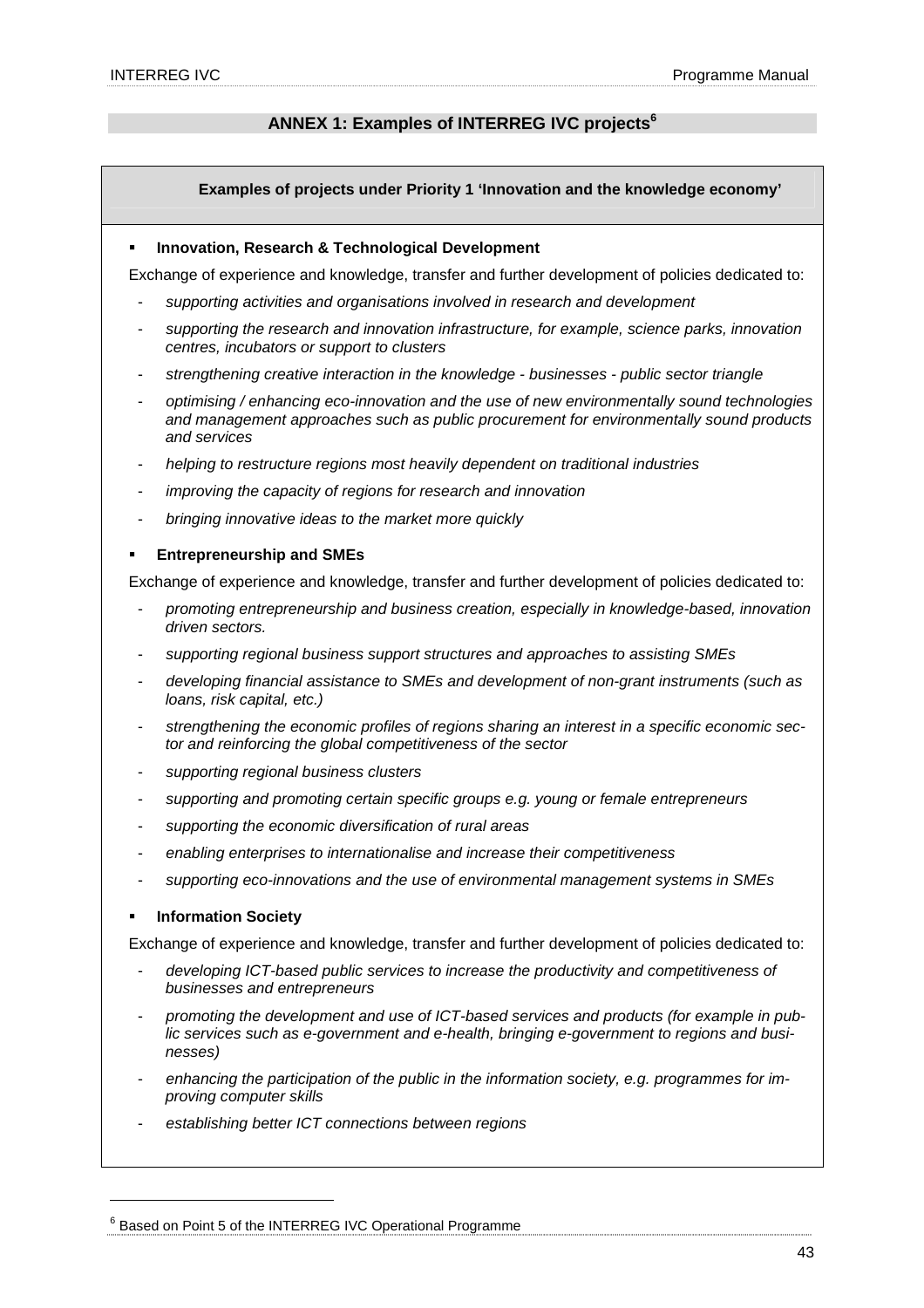## **Employment, Human Capital and Education**

Exchange of experience and knowledge, transfer and further development of policies dedicated to:

- improving qualifications for innovation
- safeguarding and creating new employment opportunities in innovation and knowledge-based jobs and adapting local and regional employment policies to major socio-economic changes, notably globalisation and demographic change
- training and retention of researchers
- setting up or improving local employment development (LED) initiatives
- supporting capacity building and knowledge transfer for staff involved in business development and support
- increasing investment in R&D related human capital
- enhancing the labour market participation of discriminated groups such as women and older workers
- improving the adaptability of workers and enterprises, promoting a healthy workforce in healthy workplaces and expanding and improving education and training systems

## **Examples of possible projects under Priority 2 'Environment and risk prevention'**

**Natural and technological risks** (including climate change)

Exchange of experience and knowledge, transfer and further development of policies dedicated to:

- improving the monitoring of environmental risks
- supporting awareness-raising and emergency planning for populations located in very sensitive areas, such as heavily built-up river basins, or other areas prone to flooding or seismic activity, etc.
- dealing with air pollution, managing and communicating on associated risks
- developing or coordinating existing observatories for a better understanding of natural hazards
- development of strategies for minimising relevant natural and technological risks
- developing tools and action plans and carrying out awareness-raising and capacity building actions in order to more effectively respond at all levels to all relevant natural and technological risks
- the transportation of dangerous goods and identifying relevant actions to inform the relevant groups
- developing appropriate coordinated spatial planning measures in geographically sensitive areas
- developing measures to deal with and raise awareness of climate change and the promotion of adaptation and mitigation policies
- developing strategies for preventing and reducing floods

#### **Water management**

Exchange of experience and knowledge, transfer and further development of policies dedicated to:

- improving the quality of the water supply and water treatment, including cooperation in the field of water management
- supporting integrated, sustainable and participatory approaches to the management of inland and marine waters, including waterway infrastructures
- developing an ecosystems based approach to the sustainable management of the seas, the management of coastal zones; reaping of the benefits of the sea.
- adapting to the effects of climate change which are relevant to the area of water management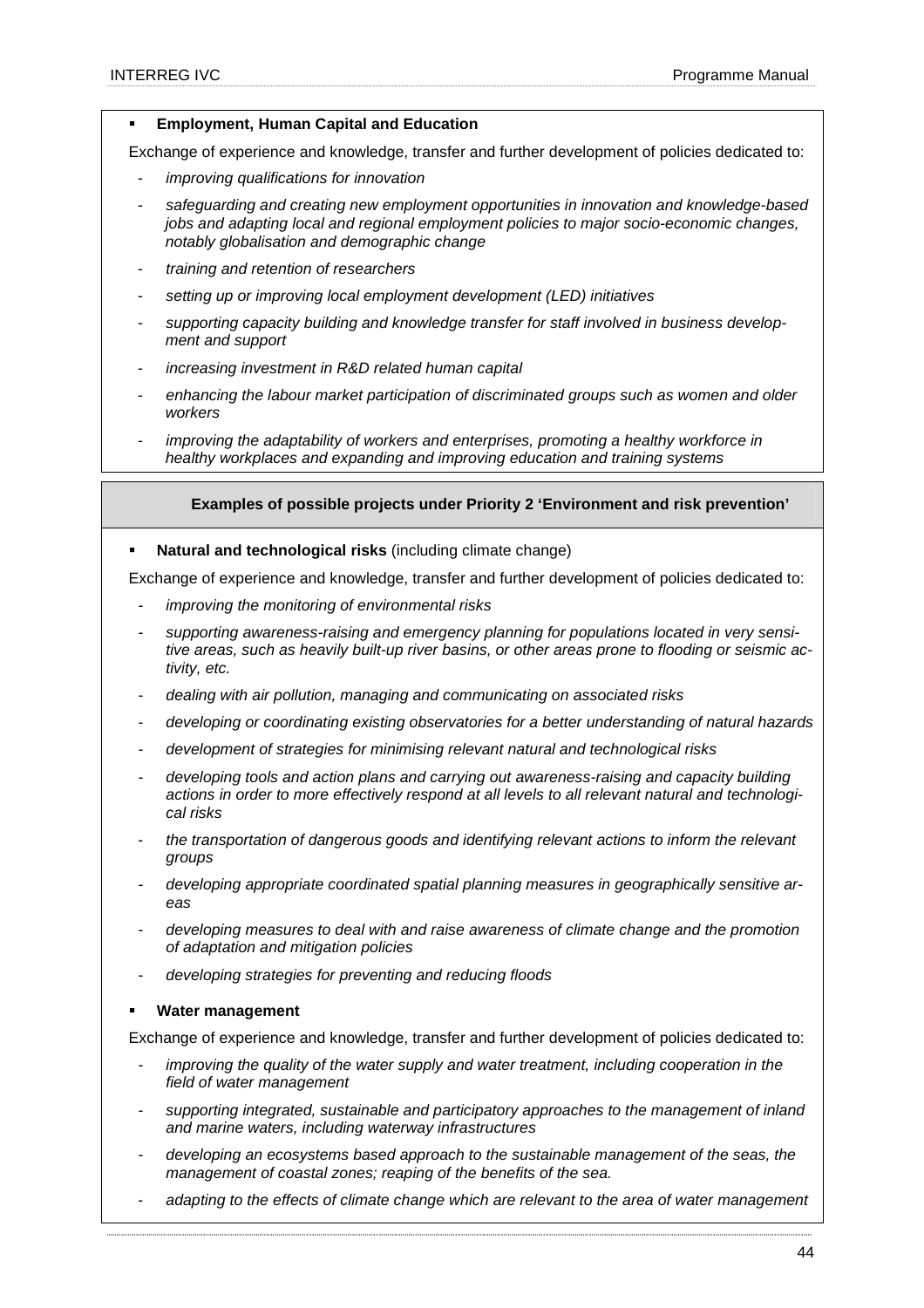#### **Waste prevention and management**

Exchange of experience and knowledge, transfer and further development of policies dedicated to:

- moving to a recycling society
- enhancing waste management methods and policies developing practical quides for integrated local waste management
- developing innovative solutions for waste disposal as part of sustainable regional waste management systems
- re-using landfill and waste-disposal sites
- **Biodiversity and preservation of natural heritage** (including air quality)

Exchange of experience and knowledge, transfer and further development of policies dedicated to:

- ensuring the overall ecological coherence and robustness of the actions (especially within the Natura 2000 network)
- developing management mechanisms (including management plans where necessary) related to sites designated as special areas of conservation
- promoting species or habitat action plans that set management priorities for Natura 2000 species across their entire natural range in the EU
- ensuring the overall coherence of the Natura 2000 network
- improving air quality

#### **Energy and sustainable transport**

Exchange of experience and knowledge, transfer and further development of policies dedicated to:

- moving to a low carbon economy, including providing information to industrial customers, service providers and citizens on issues such as 'how to reduce energy consumption'
- transferring knowledge concerning long-term targeted energy efficiency campaigns, including efficiency in buildings, notably public buildings
- exchanging and transferring knowledge on mechanisms to stimulate investment in the production of renewable energy and in energy efficiency projects
- adopting environmentally sustainable strategies in the transport sector
- promoting low-consumption vehicles and new propulsion technologies to reduce emissions
- promoting the use of improved collective and non-motorised modes of transport in conjunction with mobility management schemes
- improving information systems for better traffic management and for improving the monitoring of travel data

#### **Cultural heritage and landscape**

Exchange of experience and knowledge, transfer and further development of policies dedicated to:

- protecting and enhancing cultural heritage and landscapes
- development of innovative approaches to soil protection and to the rehabilitation of contaminated land and brown field sites
- supporting risk management in the field of cultural heritage and cultural landscapes (both rural and urban contexts)
- supporting the development of tourism with a particular focus on integrating sustainability aspects
- promoting cultural assets as potential for the economic development of the regions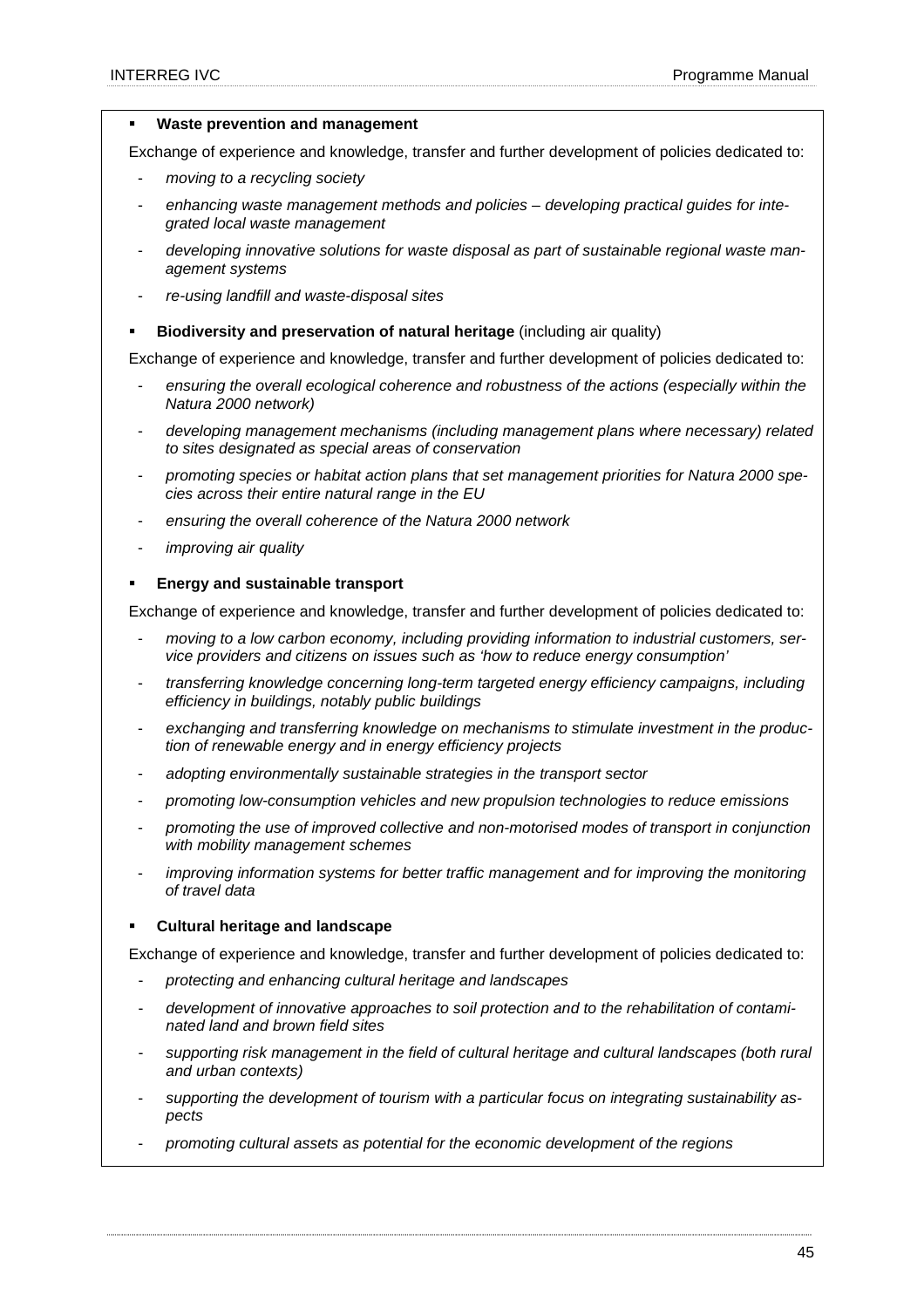## **ANNEX 2: Proposed framework for reporting identified practices**

|                | <b>Section</b>                                 | <b>Indication of content</b>                                                                                                                                  |
|----------------|------------------------------------------------|---------------------------------------------------------------------------------------------------------------------------------------------------------------|
| 1              | Title of the practice                          |                                                                                                                                                               |
| $\overline{2}$ | Precise theme/issue tackled by the<br>practice |                                                                                                                                                               |
| 3              | Objectives of the practice                     |                                                                                                                                                               |
| 4              | Location                                       | - Country<br>- Region or District or Metropolitan Area or Munici-<br>pality                                                                                   |
| 5              | Detailed description of the practice           | - Origin<br>- Timescale<br>- Bodies involved / implementation<br>- Process and detailed content of the practice<br>- Legal framework<br>- Financial framework |
| 6              | <b>Evaluation</b>                              | - Possible demonstrated results (e.g. through indi-<br>cators)<br>- Possible success factors<br>- Difficulties encountered                                    |
| $\overline{7}$ | Lessons learnt from the practice               |                                                                                                                                                               |
| 8              | <b>Contact information</b>                     |                                                                                                                                                               |
| 9              | Other possible interesting informa-<br>tion    | - Website<br>- Various documents (reports, presentations, etc.)                                                                                               |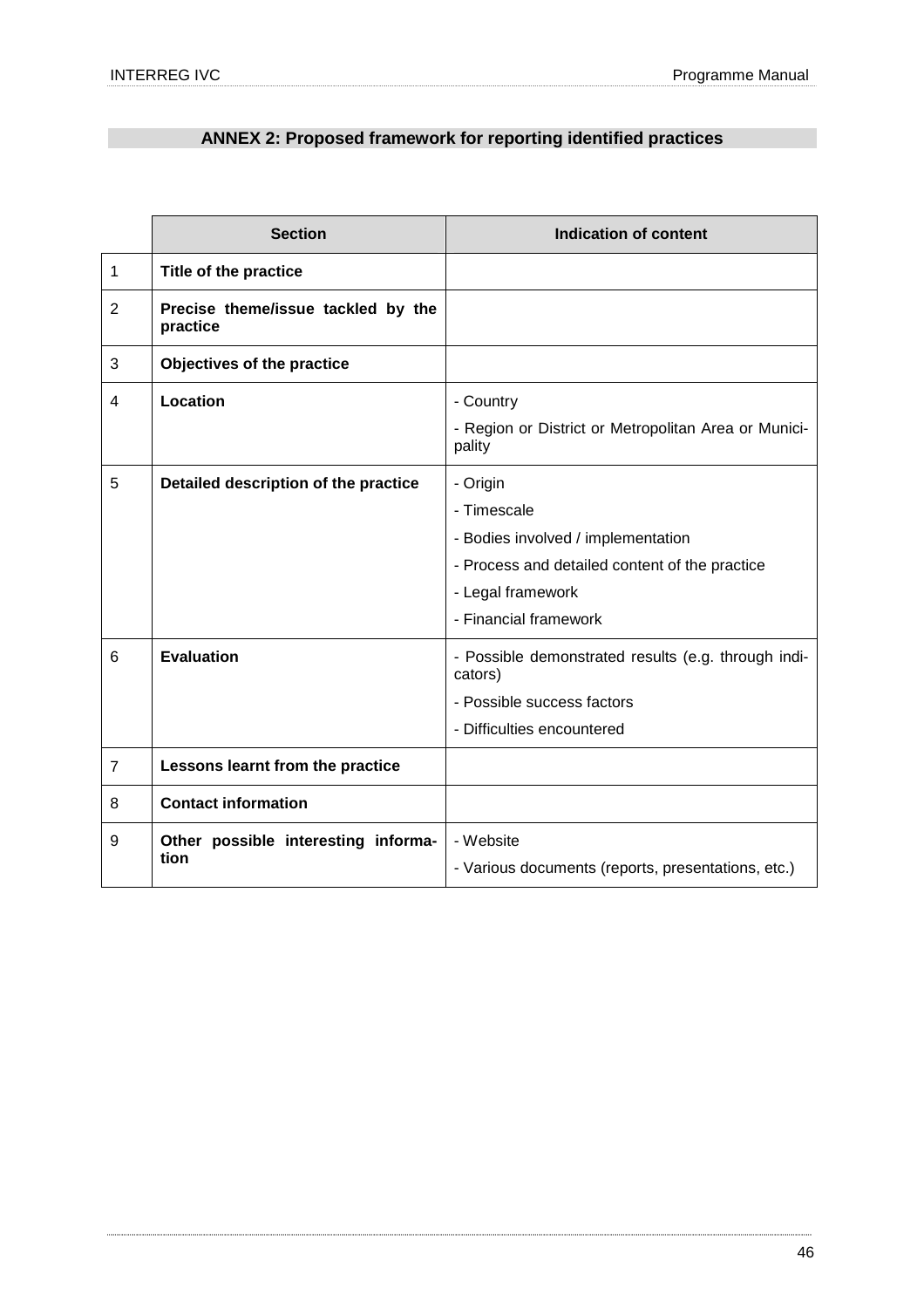## **ANNEX 3: Additional information on the 'pre-defined' indicators**

This annex provides additional information for each pre-defined indicator in the Application Form. The two following recommendations have to be taken into consideration in the context of project's evaluation:

- during the project development phase, applicants need to be realistic when estimating the target value of these indicators (to be over ambitious is not a criterion of quality),
- during the implementation phase when all Lead Partners have to report regularly on these indicators, only indicators where a precise and clear justification is provided should be filled in. As this information will be used to assess the Programme's achievements, Lead Partners will have to be very careful and accurate when estimating each indicator. It will also be their role to gather and check this data from all partners involved in the operation.

## **1/ Contribution to the Programme's objectives**

#### **1.1/ Exchange of experience and improvement of capacities and knowledge of regional and local stakeholders in particular by matching less experienced regions with regions with more experience**

## Output indicators:

## • **The number of interregional events organised by operations to exchange experience**

This indicator measures the number of interregional events organised by the project with the specific aim of exchanging experiences among partners. The word 'events' should be taken in a broad sense as it covers diverse activities such as workshops, seminars, conferences, study trips, staff exchanges, etc. The Steering Group meetings of the project can be considered under this indicator only if they are partly dedicated to exchanging experiences.

#### • **The number of participants in these interregional events**

This indicator monitors the total number of participants involved in the interregional events dedicated to exchanging experiences. The figure under this indicator represents the basic sum of the number of participants in each event (even if the same persons are represented in different events).

#### Result Indicator:

#### • **The no. of staff members with increased capacity (awareness / knowledge / skills) resulting from the exchange of experience at interregional events**

This indicator aims to estimate the number of staff members whose capacity has increased thanks to the exchange of experience. Compared to the previous indicator ('Number of participants), projects should take into consideration the two following elements when estimating this indicator. First, the logic behind this indicator is to think in terms of 'individuals'. In other words, the same person participating in different events should be counted only once under this indicator. This is not the case under the previous indicator where the total number of participants at each event just needs to be added (even if it is the same persons that participate in the events). Second, only the persons very actively involved in the project should be considered under this indicator and not a person participating occasionally in the events. This is the reason why only staff members of the partners should be considered here. The figure under this indicator should therefore be reasonable compared to the total number of partners involved in the project.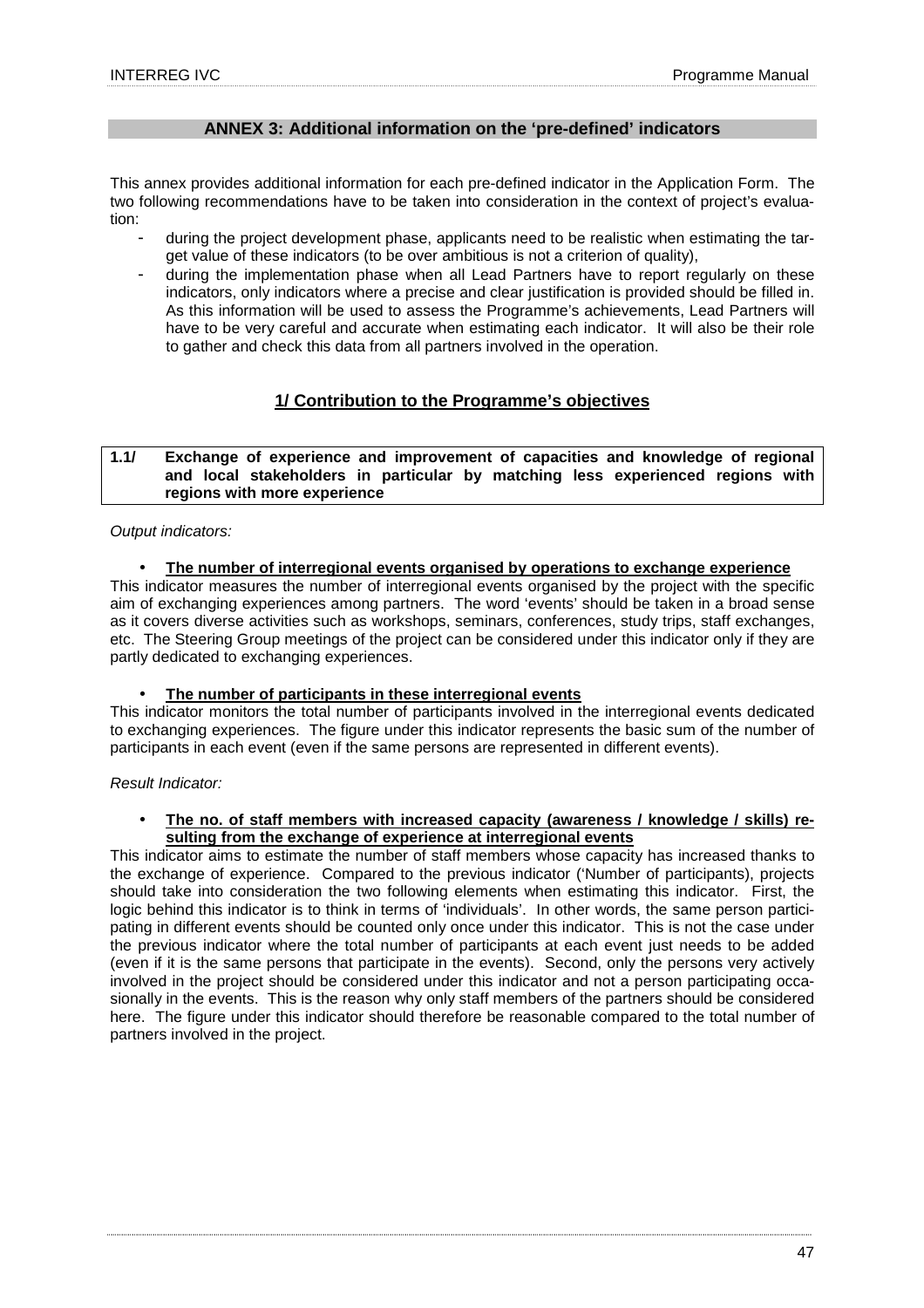#### • **The number of action plans developed by Objective 'Convergence' regions further to the lessons learnt from 'Objective Competitiveness' regions**

This indicator only applies to the 'Capitalisation Projects'. Its aim is to contribute to the assessment of the success of matching 'less experienced regions with regions with more experience'. The core output of a Capitalisation Project is an action plan for each participating region. This action plan will precisely define the way the practices will be implemented in the Operational Programme of the region in question (see point 2.1.2 of the Programme Manual). In this context, this indicator measures the number of action plans produced by the 'Convergence Regions', which includes the transfer of good practices from the 'Competitiveness and Employment Regions'.

## **1.2/ Identification, sharing and transfer of good practices into regional policies and into EU Structural Funds mainstream programmes**

Output indicators:

## • **The number of good practices identified by Regional Initiative Projects**

This indicator only applies to the 'Regional Initiative Projects'. It measures the number of good practices identified during the exchange of experience activities carried out under Component 3.

• **The number of good practices already identified and made available to regional and local actors involved in Capitalisation Projects**

This indicator only applies to the second type of intervention. It is an estimation of the number of good practices that are made available by the partners involved in Capitalisation Projects and that are therefore ready to be transferred within the project.

## Result indicators:

• **The number of good practices successfully transferred within Regional Initiative Projects**

This indicator only applies to the 'Regional Initiative Projects'. From all the practices identified within a Regional Initiative Project, some may be partly or entirely transferred between the partners of the project. The above indicator aims to estimate the number of identified practices that have actually been transferred within the project. Only a practice introduced by one partner and that has a concrete and measurable impact on another partner (for instance, through the initiation of a pilot project or through the adoption of a certain methodology by this other partner) should be considered under this indicator. In other words, the intention of the partner to implement the practice is not sufficient. Finally, it should be noted that this indicator monitors the number of practices transferred and not the number of transfers. It means that, if the one and the same practice is transferred to three different partners, the figure 'one' and not 'three' should be reported.

## • **The number of action plans developed under Capitalisation Projects**

This indicator only applies to the 'Capitalisation Projects'. As described above for the last indicator of Objective 1.1, action plans are a core element of Capitalisation Projects as they will lead to the implementation of the practices in the regions. They represent the final deliverables of the project. In principle, each region participating in a Capitalisation Project should produce its own action plan. Therefore, the figure reported under this indicator should in theory be identical to the number of regions represented in the Capitalisation Project.

#### • **The amount of mainstream funds (Cohesion/ERDF/ESF) dedicated to the implementation of good practices coming from Capitalisation Projects**

This indicator only applies to the 'Capitalisation Projects'. Its aim is to contribute to the assessment of the success of the Capitalisation Projects. As described in point 2.1.2, the action plan developed by each region involved in a Capitalisation Project has to include information on the amount of mainstream funds from the regional Operational Programme that will be dedicated to the implementation of the good practices. This is the amount estimated under this indicator.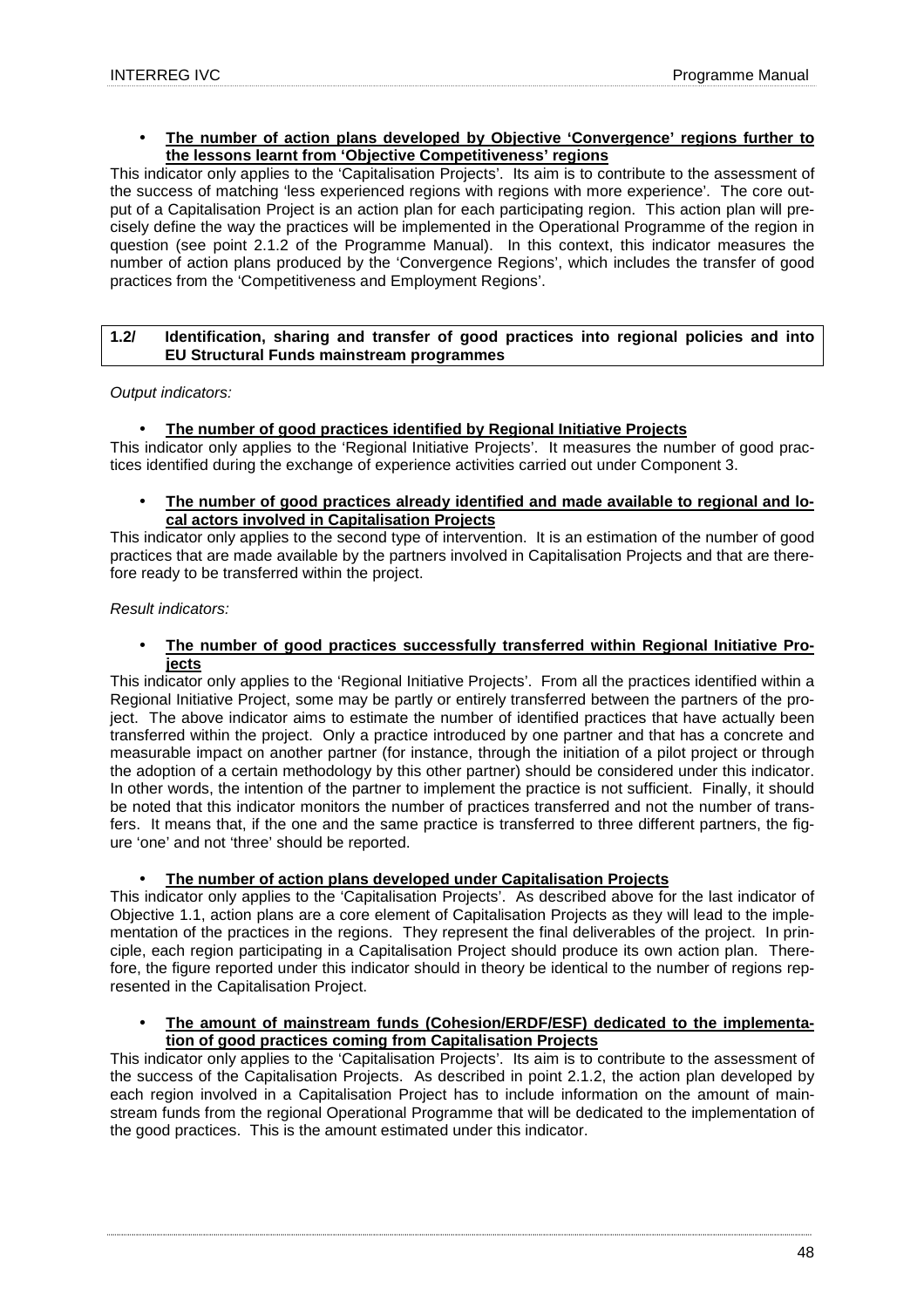## **1.3/ Improvement of regional and local policies**

Output indicators:

• **The number of regional/local policies and instruments addressed in the field tackled by the project**

Given the Programme's overall objectives, all INTERREG IVC projects are necessarily related to a certain number of regional/local policies or instruments<sup>7</sup>. The aim of this output indicator is to monitor the number of policies/instruments addressed by each project. For instance, if a project focuses on the way several regions are trying to encourage entrepreneurship in their territory; it can be considered that the economic development policy of each of the participating regions is addressed through the project. By being involved in a IVC project, the policy of each partner's area in the domain tackled by the project is necessarily addressed. Other policies/instruments at the local, regional national or EU levels may also be addressed by INTERREG IVC projects. These policies/instruments have to be in a policy area in line with the sub-themes listed under the two Programme priorities.

Result indicators:

#### • **The number of regional/local policies and instruments improved in the field tackled by the project**

Ideally, all the INTERREG IVC projects should contribute to improve the regional/local policies or instruments they address. This improvement can take different forms. In some cases, it will be a policy document that is modified to take into consideration some of the lessons learnt within the cooperation project. In other cases, it will be the transfer of an approach that influences the way the policy/instrument is implemented.

## **2/ General performance of projects**

#### **2.1/ Management and coordination**

#### Output indicator

#### • **The average number of steering committee meetings organised by operations per year**

In each project, a decision making body is created in order to ensure the efficient and smooth strategic management of the operation. This body is called 'steering Committee' at the Programme level but some projects may give a different name to this committee. Depending on the characteristics of the projects, the Steering Committee meets either once or twice a year. This indicator measures the frequency of these meetings.

#### **2.2/ Communication and Dissemination**

Output indicators:

 $\overline{a}$ 

## • **The number of press releases disseminated**

A press release is a public relations announcement issued to the news media and other targeted publications with the aim of drawing media attention to a specific activity of the project (e.g. a kick-off meeting, a dissemination conference). This indicator measures the number of such announcements during the implementation of the project.

 $<sup>7</sup>$  In the INTERREG IVC context, "instrument" is considered as any financial tool or strategic programme estab-</sup> lished to implement a part of a regional or local policy